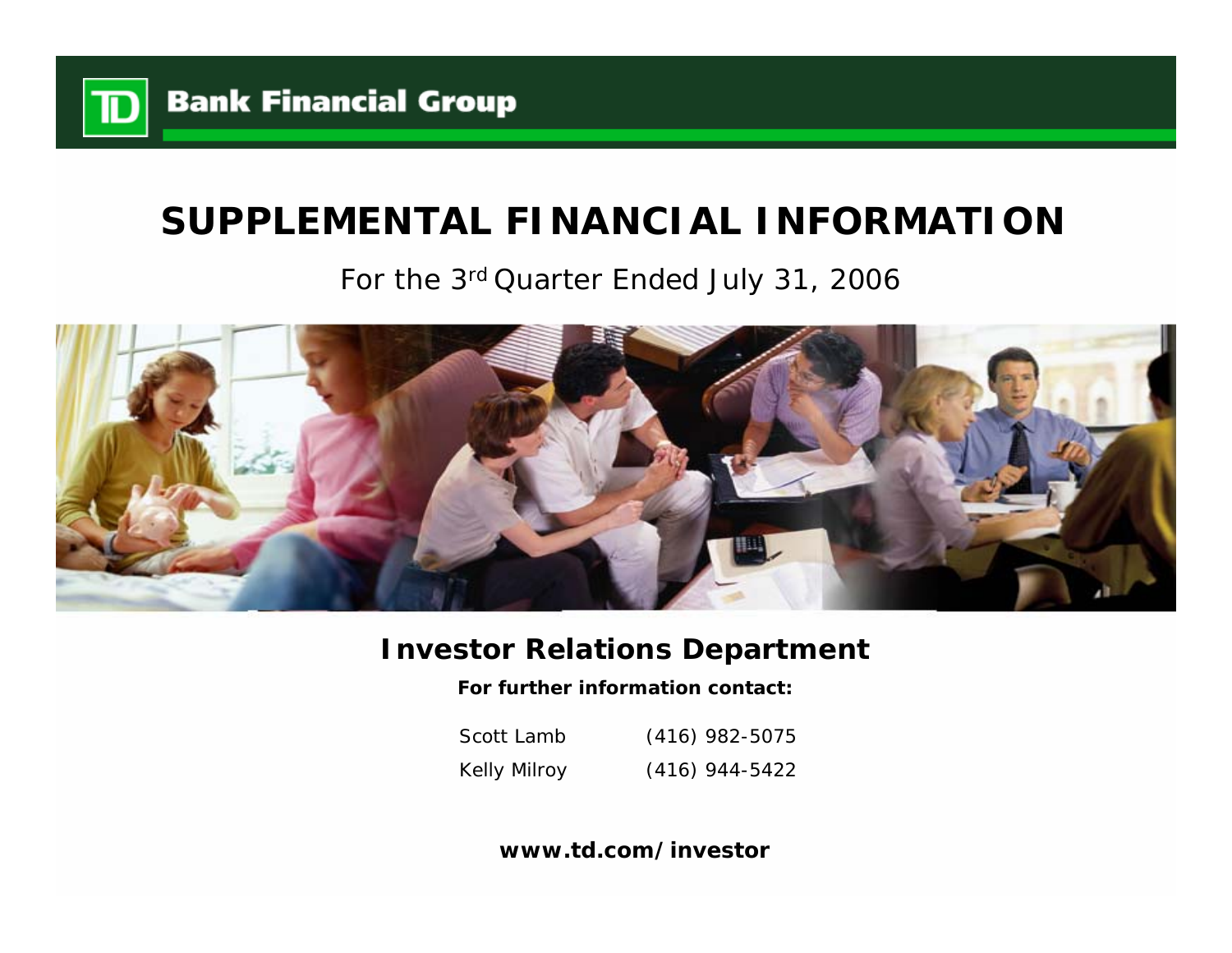

### **Bank Financial Group**

### **For the 3rd Quarter Ended July 31, 2006**

### **How the Bank Reports**

The supplemental information contained in this package is designed to improve the readers' understanding of TD Bank Financial Group's financial performance. This information should be used in conjunction with the third quarter 2006 Report to Shareholders and Investor Presentation, as well as the Consolidated Financial Statements for the year ended October 31, 2005.

The Bank's financial results are prepared in accordance with Canadian generally accepted accounting principles (GAAP). The Bank refers to results prepared in accordance with GAAP as "reported". The Bank also utilizes "adjusted" earnings to assess each of its businesses and to measure overall Bank performance. To arrive at adjusted earnings, the Bank removes "items of note" from reported earnings. The items of note are listed on page 3 of this package and relate to items which management does not believe are indicative of underlying business performance. Commencing the first quarter of 2006, the items of note include the Bank's amortization of intangible assets relating to the TD Banknorth acquisition in March 2005 and the Canada Trust acquisition in fiscal 2000. Previously, the Bank described this measure as earnings before the amortization of intangibles and items of note. The Bank believes that adjusted earnings provides the reader with a better understanding of how management views the Bank's performance.

As explained, adjusted earnings are different from reported results determined in accordance with GAAP. Adjusted earnings and related terms used in this package are not defined terms under GAAP and therefore, may not be comparable to similar terms used by other issuers. A reconciliation between the Bank's adjusted earnings and its reported results is provided on page 3.

### **Segmented Information**

For management reporting purposes, the Bank's operations are organized into the following four operating business segments: Canadian Personal and Commercial Banking, U.S. Personal and Commercial Banking, Wholesale Banking and Wealth Management. The Bank's other activities are grouped into the Corporate segment.

The Bank's management reporting process measures the performance of the segments based on our management structure and is not necessarily comparable with other financial services companies. Due to the complexity of the Bank, its management reporting model uses various estimates, assumptions, allocations and risk-based methodologies for funds transfer pricing, inter-segment revenues, income tax rates, capital, indirect expenses and cost transfers to measure business segment results. Transfer pricing of funds is generally applied at market rates. Inter-segment revenues are negotiated between each business segment and approximate the value provided by the distributing segment. Income tax expense or benefit is generally applied to each segment based on a statutory tax rate and may be adjusted for items and activities unique to each segment.

The Bank measures and evaluates the performance of each segment based on adjusted net income available to common shareholders, economic profit and return on invested capital. Economic profit is adjusted net income available to common shareholders, less a charge for average invested capital. Each segment's invested capital represents the capital required for economic risks, including credit, market and operational risks, plus the purchased amounts of goodwill and intangible assets, net of impairment write downs. Return on invested capital is adjusted net income available to common shareholders, divided by average invested capital.

Net interest income, primarily within Wholesale Banking, is calculated on a taxable equivalent basis (TEB), which means that the value of the non-taxable or tax-exempt income, including dividends, is adjusted to its equivalent before-tax value. Using TEB allows the Bank to measure income from all securities and loans consistently and makes for more meaningful comparison of net interest income with similar institutions. The TEB adjustment, reflected primarily in the Wholesale Banking segment's results, is eliminated in the Corporate segment on page 9.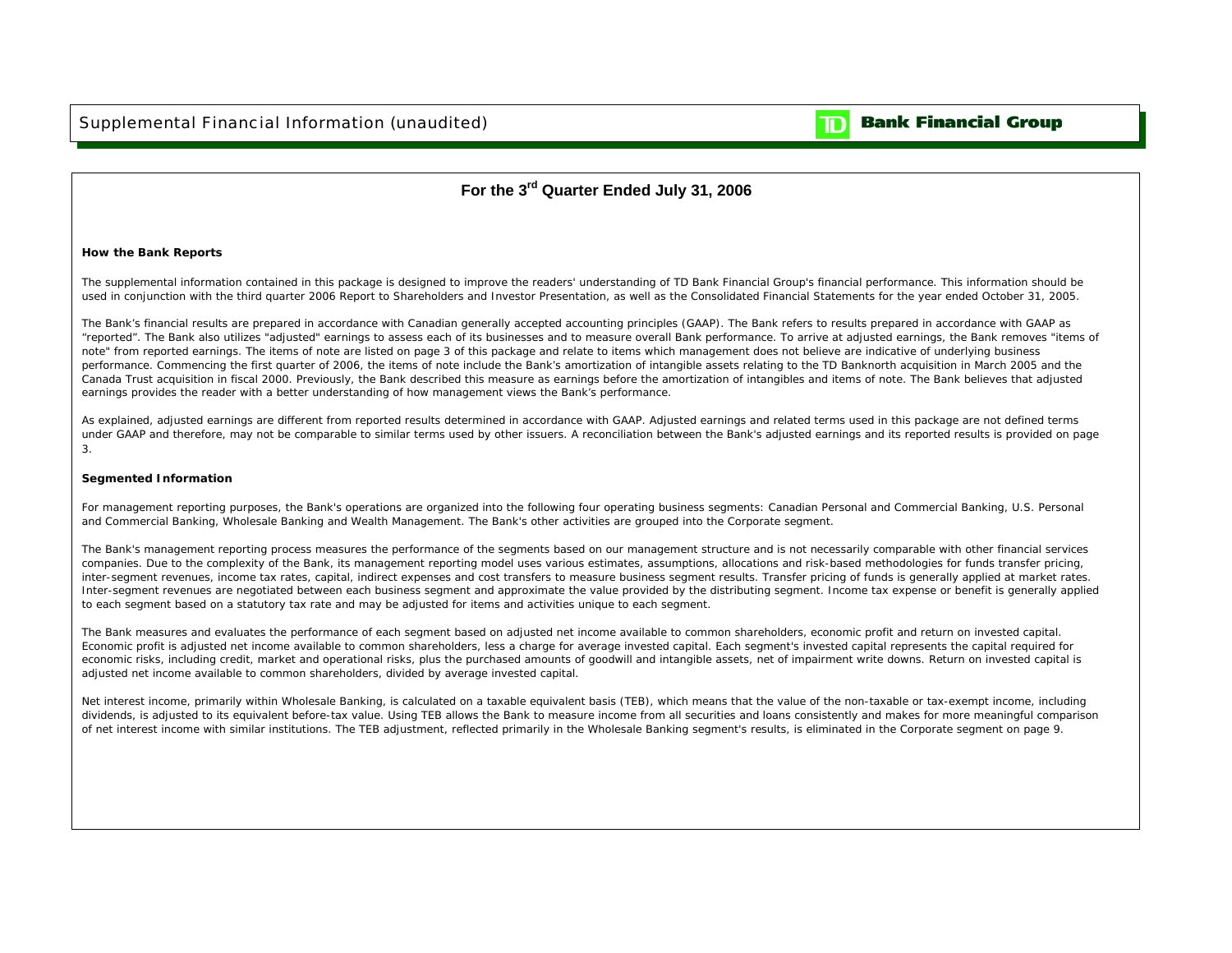#### **Bank Financial Group**  $\mathbf{D}$

| For the 3rd Quarter Ended July 31, 2006<br><b>Table of Contents</b> |      |
|---------------------------------------------------------------------|------|
|                                                                     |      |
|                                                                     | Page |
| <b>Highlights</b>                                                   | 1    |
| <b>Shareholder Value</b>                                            | 2    |
| Adjustment for Items of Note, Net of Tax                            | 3    |
| <b>Segmented Results Summary</b>                                    | 4    |
| <b>Canadian Personal and Commercial Banking Segment</b>             | 5    |
| <b>U.S. Personal and Commercial Banking Segment</b>                 | 6    |
| <b>Wealth Management Segment</b>                                    | 7    |
| <b>Wholesale Banking Segment</b>                                    | 8    |
| <b>Corporate Segment</b>                                            | 9    |
| Net Interest Income and Margin                                      | 10   |
| <b>Other Income</b>                                                 | 11   |
| <b>Non-Interest Expenses</b>                                        | 12   |
| <b>Balance Sheet</b>                                                | 13   |
| <b>Investment Securities Surplus (Deficit) Over Book</b>            | 14   |
| <b>Assets under Administration and Management</b>                   | 14   |
| <b>Intangibles and Goodwill</b>                                     | 15   |
| <b>Restructuring Costs</b>                                          | 15   |
| <b>Loan Securitization</b>                                          | 16   |
| <b>Impaired Loans</b>                                               | 17   |
| Allowance for Credit Losses and Provision for Credit Losses         | 18   |
| Analysis of Change in Shareholders' Equity                          | 19   |
| Analysis of Change in Non-Controlling Interest                      | 20   |
| Analysis of Change in Investment in TD Ameritrade                   | 20   |
| <b>Risk-Weighted Assets and Capital</b>                             | 21   |
|                                                                     |      |
|                                                                     |      |

Certain comparative amounts have been reclassified to conform with current period presentation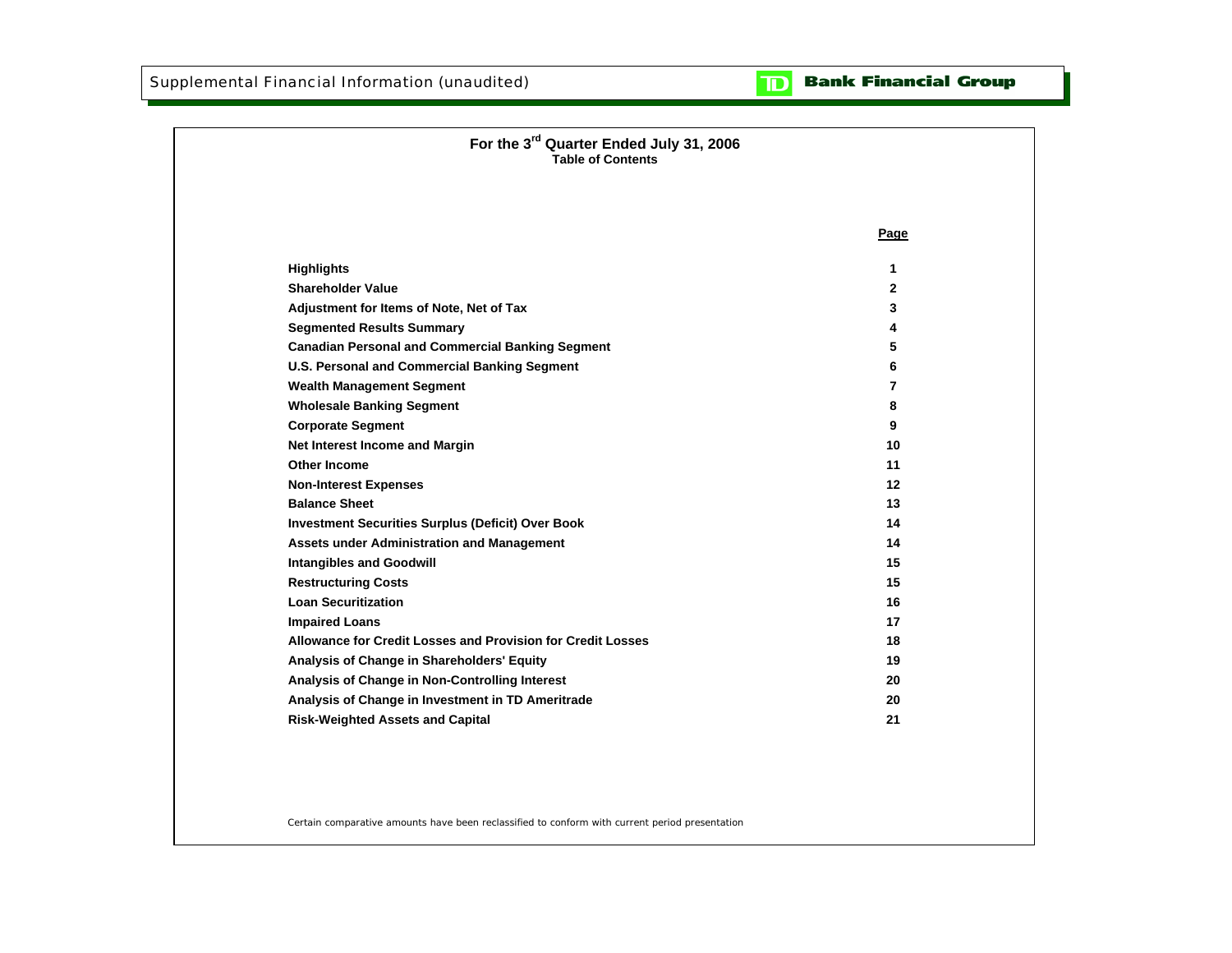| <b>Highlights</b>                                                          |           |                     |              |    |                |                   |             |    |           |         |            |                     |                       |                | ID         |    |              |                | <b>Bank Financial Group</b> |              |                  |              |
|----------------------------------------------------------------------------|-----------|---------------------|--------------|----|----------------|-------------------|-------------|----|-----------|---------|------------|---------------------|-----------------------|----------------|------------|----|--------------|----------------|-----------------------------|--------------|------------------|--------------|
|                                                                            |           |                     |              |    |                |                   |             |    |           |         |            |                     |                       |                |            |    |              |                |                             |              |                  |              |
| <b>FOR THE PERIOD ENDED</b>                                                |           | LINE<br>#           | Q3           |    | 2006<br>Q2     | Q1                | Q4          |    | Q3        | 2005    | Q2         | Q <sub>1</sub>      | Q4                    | 2004           | Q3         |    | 2006         | Year to Date   | 2005                        | 2005         | <b>Full Year</b> | 2004         |
| <b>Income Statement (\$millions)</b>                                       |           |                     |              |    |                |                   |             |    |           |         |            |                     |                       |                |            |    |              |                |                             |              |                  |              |
| Net interest income                                                        | (page 10) | 1                   | 1,623        | \$ | 1,427          | \$<br>1,607       | \$1,641     | \$ | 1,563     | \$1,393 |            | \$<br>1,411         | $\mathbb{S}$<br>1,435 | \$             | 1,452      | \$ | 4,657        | \$             | 4,367                       | \$<br>6,008  | \$               | 5,773        |
| Other income                                                               | (page 11) | $\overline{2}$      | 1,665        |    | 1,691          | 1,797             | 1,442       |    | 1,535     |         | 1,517      | 1,395               | 1,118                 |                | 1,181      |    | 5,153        |                | 4,447                       | 5,889        |                  | 4,883        |
| Total revenues                                                             |           | 3                   | 3,288        |    | 3,118          | 3,404             | 3,083       |    | 3,098     |         | 2,910      | 2,806               | 2,553                 |                | 2,633      |    | 9,810        |                | 8,814                       | 11,897       |                  | 10,656       |
| Dilution gain on investments, net of costs                                 |           | $\overline{4}$      |              |    | (5)            | 1,564             |             |    |           |         |            |                     |                       |                |            |    | 1,559        |                |                             |              |                  |              |
| Provision for (reversal of) credit losses                                  | (page 18) | $5\phantom{.0}$     | 109          |    | 16             | 114               | (15)        |    | 40        |         | 20         | 10                  | (73)                  |                | (17)       |    | 239          |                | 70                          | 55           |                  | (386)        |
| Non-interest expenses                                                      | (page 12) | 6                   | 2,147        |    | 2,103          | 2,290             | 2.203       |    | 2.577     |         | 2.057      | 1,945               | 1,904                 |                | 1,907      |    | 6.540        |                | 6,579                       | 8.782        |                  | 8,007        |
| Net income before provision for income taxes<br>Provision for income taxes |           | $\overline{7}$<br>8 | 1,032<br>235 |    | 994<br>244     | 2,564<br>220      | 895<br>253  |    | 481<br>12 |         | 833<br>213 | 851<br>221          | 722<br>127            |                | 743<br>178 |    | 4,590<br>699 |                | 2,165<br>446                | 3,060<br>699 |                  | 3,035<br>803 |
| Income before non-controlling interest in subsidiaries                     |           | 9                   | 797          |    | 750            | 2,344             | 642         |    | 469       |         | 620        | 630                 | 595                   |                | 565        |    | 3,891        |                | 1,719                       | 2,361        |                  | 2,232        |
| Non-controlling interest in subsidiaries                                   |           | 10                  | 52           |    | 47             | 37                | 53          |    | 58        |         | 21         |                     |                       |                |            |    | 136          |                | 79                          | 132          |                  |              |
| Equity in net income of associated company, net of tax                     |           | 11                  | 51           |    | 35             |                   |             |    |           |         |            |                     |                       |                |            |    | 86           |                |                             |              |                  |              |
| Net income                                                                 |           | 12                  | 796          |    | 738            | 2,307             | 589         |    | 411       |         | 599        | 630                 | 595                   |                | 565        |    | 3,841        |                | 1,640                       | 2,229        |                  | 2,232        |
| Adjustment for items of note, net of tax                                   | (page 3)  | 13                  | 90           |    | 42             | (1, 472)          | 176         |    | 328       |         | 73         | 55                  | $\overline{2}$        |                | 36         |    | (1, 340)     |                | 456                         | 632          |                  | 253          |
|                                                                            |           | 14                  | 886          |    | 780            | 835               | 765         |    | 739       |         | 672        | 685                 | 597                   |                | 601        |    | 2,501        |                | 2,096                       | 2,861        |                  | 2,485        |
| Net income - adjusted<br>Preferred dividends                               |           | 15                  | 6            |    | 6              | 5                 |             |    |           |         |            |                     |                       |                |            |    | 17           |                |                             |              |                  |              |
| Net income available to common shareholders - adjusted                     |           | 16                  | 880          |    | 774            | \$<br>830         | \$<br>765   | \$ | 739       | \$      | 672        | 685<br>\$           | 597<br>\$             | \$             | 601        | s. | 2,484        | S.             | 2,096                       | \$<br>2,861  | \$               | 2,485        |
| Per common share <sup>1</sup> and average number of shares                 |           |                     |              |    |                |                   |             |    |           |         |            |                     |                       |                |            |    |              |                |                             |              |                  |              |
| Basic net income - reported                                                |           | 17                  | 1.10<br>ŝ    | \$ | 1.02           | \$<br>3.23        | \$<br>.83   | \$ | .58       | \$      | .87        | $\mathbf{s}$<br>.96 | .91<br>\$             | \$             | .87        | \$ | 5.34         | $\mathfrak{L}$ | 2.39                        | \$<br>3.22   | \$               | 3.41         |
| - adjusted                                                                 |           | 18                  | 1.22         |    | 1.10           | 1.16              | 1.08        |    | 1.04      |         | 1.00       | 1.04                | .91                   |                | .92        |    | 3.49         |                | 3.09                        | 4.17         |                  | 3.80         |
| Diluted net income - reported                                              |           | 19                  | 1.09         |    | 1.01           | 3.20              | .82         |    | .58       |         | .86        | .95                 | .90                   |                | .86        |    | 5.30         |                | 2.38                        | 3.20         |                  | 3.39         |
| - adjusted                                                                 |           | 20                  | 1.21         |    | 1.09           | 1.15              | 1.06        |    | 1.04      |         | 1.00       | 1.04                | .91                   |                | .91        |    | 3.46         |                | 3.07                        | 4.14         |                  | 3.77         |
| Average number of common shares outstanding - basic (millions)             |           | 21                  | 719.1        |    | 715.7          | 712.5             | 710.0       |    | 707.6     |         | 690.8      | 656.6               | 653.5                 |                | 653.1      |    | 715.8        |                | 684.9                       | 691.3        |                  | 654.5        |
| - diluted                                                                  |           | 22                  | 724.7        |    | 722.5          | 718.9             | 716.1       |    | 713.4     |         | 696.1      | 661.9               | 658.2                 |                | 657.4      |    | 722.1        |                | 690.4                       | 696.9        |                  | 659.4        |
| <b>Balance sheet (\$billions)</b>                                          |           |                     |              |    |                |                   |             |    |           |         |            |                     |                       |                |            |    |              |                |                             |              |                  |              |
| <b>Total assets</b>                                                        | (page 13) | 23                  | 385.8<br>\$  | \$ | 388.6          | \$.<br>384.4      | \$<br>365.2 | \$ | 368.4     | \$      | 359.5      | 333.3<br>\$         | 311.0<br>\$           | $\mathfrak{s}$ | 309.2      | \$ | 385.8        | -S             | 368.4                       | \$<br>365.2  | \$               | 311.0        |
| Total shareholders' equity                                                 | (page 19) | 24                  | 19.4         |    | 19.3           | 18.5              | 15.9        |    | 15.8      |         | 15.6       | 13.2                | 12.7                  |                | 12.4       |    | 19.4         |                | 15.8                        | 15.9         |                  | 12.7         |
| Investment securities - surplus over book <sup>2</sup> (\$millions)        |           | 25                  | 669          |    | 706            | 806               | 750         |    | 733       |         | 550        | 537                 | 418                   |                | 321        |    | 669          |                | 733                         | 750          |                  | 418          |
|                                                                            |           |                     |              |    |                |                   |             |    |           |         |            |                     |                       |                |            |    |              |                |                             |              |                  |              |
| <b>Capital and Risk Metrics (\$billions)</b>                               |           |                     |              |    |                |                   |             |    |           |         |            |                     |                       |                |            |    |              |                |                             |              |                  |              |
| Risk-weighted assets                                                       | (page 21) | 26                  | 139.1<br>\$  | S. | 135.8          | \$<br>135.9       | \$<br>130.0 | \$ | 130.5     | \$      | 127.6      | 103.0<br>\$         | 100.3<br>\$           | \$             | 99.7       | s. | 139.1        | \$             | 130.5                       | \$<br>130.0  | \$               | 100.3        |
| Tier 1 capital                                                             | (page 21) | 27                  | 16.8         |    | 16.4           | 16.1              | 13.1        |    | 13.1      |         | 12.8       | 13.4                | 12.6                  |                | 12.3       |    | 16.8         |                | 13.1                        | 13.1         |                  | 12.6         |
| Tangible common equity                                                     | (page 21) | 28                  | 12.7         |    | 12.3           | 12.0              | 9.6         |    | 9.1       |         | 8.8        | 9.6                 | 9.0                   |                | 8.5        |    | 12.7         |                | 9.1                         | 9.6          |                  | 9.0          |
| Tier 1 capital ratio                                                       | (page 21) | 29                  | 12.1%        |    | 12.1 %         | 11.9 <sup>9</sup> | 10.1%       |    | 10.0%     |         | 10.0%      | 13.0%               | 12.6%                 |                | 12.3%      |    | 12.1%        |                | 10.0%                       | 10.1%        |                  | 12.6%        |
| Total capital ratio                                                        | (page 21) | 30                  | 13.2         |    | 14.1           | 13.8              | 13.2        |    | 13.3      |         | 13.4       | 17.2                | 16.9                  |                | 16.8       |    | 13.2         |                | 13.3                        | 13.2         |                  | 16.9         |
| Tangible common equity as a percentage of RWA                              | (page 21) | 31                  | 9.1          |    | 9.0            | 8.8               | 7.4         |    | 7.0       |         | 6.9        | 9.3                 | 9.0                   |                | 8.5        |    | 9.1          |                | 7.0                         | 7.4          |                  | 9.0          |
| After tax impact of 1% increase in interest rates on                       |           |                     |              |    |                |                   |             |    |           |         |            |                     |                       |                |            |    |              |                |                             |              |                  |              |
| Common shareholders' equity (\$millions)                                   |           | 32                  | (14)<br>\$   | \$ | $\overline{2}$ | S<br>5            | \$<br>(61)  | S  | (66)      | \$      | (156)      | (113)<br>\$         | (124)<br>\$           | - \$           | (120)      | \$ | (14)         | S              | (66)                        | \$<br>(61)   | \$               | (124)        |
| Annual net income (\$millions)                                             |           | 33                  |              |    | 12             | 15                | (20)        |    | (19)      |         | (6)        | (12)                | (17)                  |                | (14)       |    |              |                | (19)                        | (20)         |                  | (17)         |
| Net impaired loans (\$millions)                                            | (page 17) | 34                  | (922)        |    | (942)          | (993)             | (944)       |    | (928)     |         | (928)      | (625)               | (646)                 |                | (617)      |    | (922)        |                | (928)                       | (944)        |                  | (646)        |
| Net impaired loans as a % of net loans                                     |           | 35                  | $(.6)$ %     |    | (.6)%          | (.6)%             | (.6)%       |    | (.6)%     |         | (.6)%      | (.5)%               | (.5)%                 |                | (.5)%      |    | (.6)%        |                | (.6)                        | $(.6)$ %     |                  | (.5)%        |
| Provision for credit losses as a % of net average loans                    |           | 36                  | .26          |    | .04            | .29               | (.04)       |    | .10       |         | .06        | .03                 | (.22)                 |                | (.05)      |    | .20          |                | .07                         | .04          |                  | (.30)        |
| Rating of senior debt:<br>Moody's                                          |           | 37                  | АаЗ          |    | Aa3            | Aa3               | Aa3         |    | Aa3       |         | АаЗ        | Aa3                 | Aa3                   |                | Aa3        |    | Aa3          |                | АаЗ                         | Aa3          |                  | Aa3          |
| Standard and Poor's                                                        |           | 38                  | $A+$         |    | A+             | $A+$              | $A+$        |    | $A+$      |         | $A+$       | $A+$                | $A+$                  |                | $A+$       |    | A+           |                | $A+$                        | $A+$         |                  | A+           |

<sup>1</sup> Earnings per share (EPS) is computed by dividing income by the weighted average number of shares outstanding during the period. As a result, the sum of the quarterly EPS figures may not equal the YTD EPS.

 $^2$  Excludes debt security positions which are used as part of the Bank's Asset and Liability Management hedging activities and preferred shares that are hedged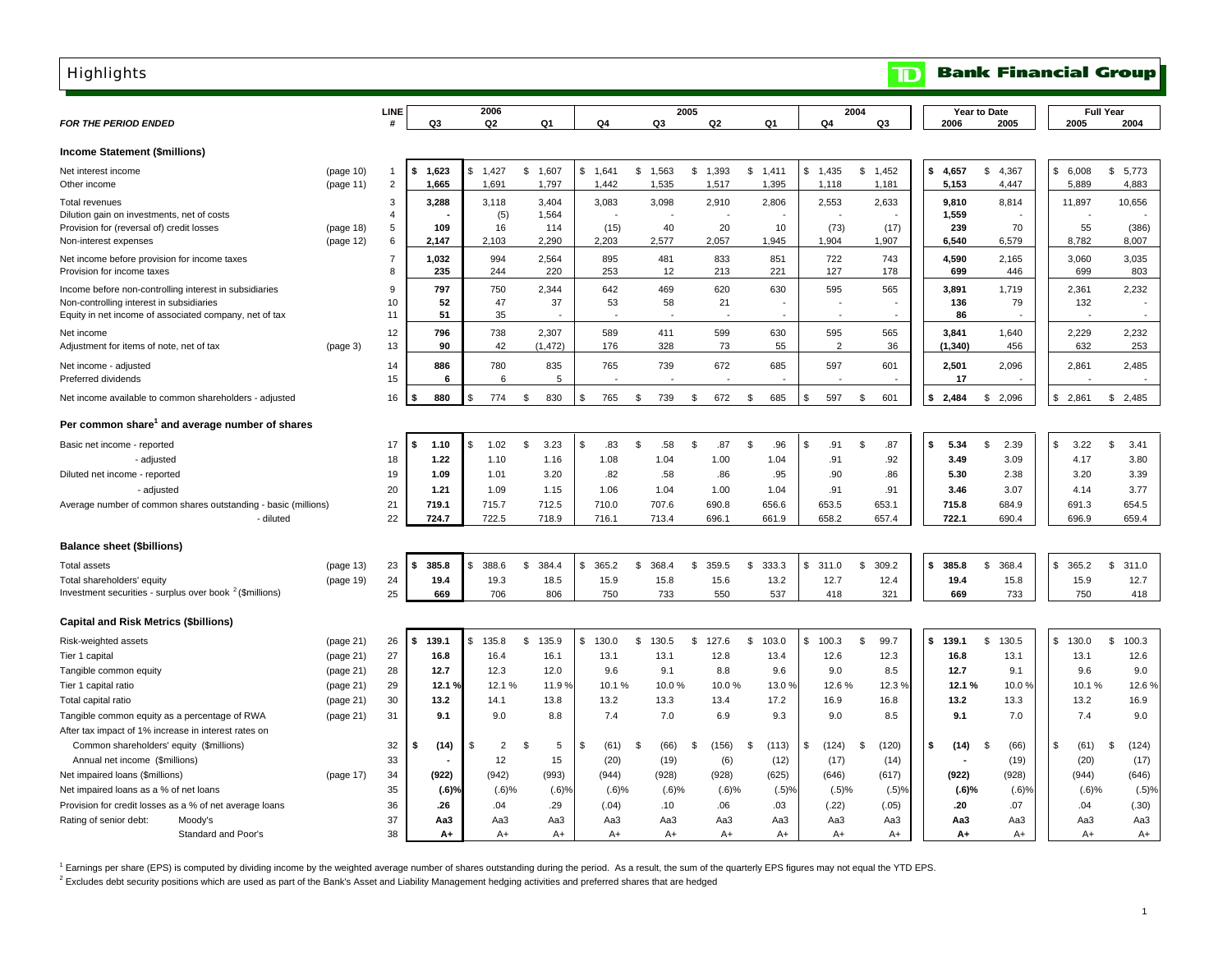### Shareholder Value

|                                                              | <b>LINE</b>    |             | 2006        |                         |                       |                       | 2005                 |             |             | 2004        |             | Year to Date          |             | <b>Full Year</b> |
|--------------------------------------------------------------|----------------|-------------|-------------|-------------------------|-----------------------|-----------------------|----------------------|-------------|-------------|-------------|-------------|-----------------------|-------------|------------------|
| <b>FOR THE PERIOD ENDED</b>                                  | #              | Q3          | Q2          | Q1                      | Q4                    | Q3                    | Q2                   | Q1          | Q4          | Q3          | 2006        | 2005                  | 2005        | 2004             |
|                                                              |                |             |             |                         |                       |                       |                      |             |             |             |             |                       |             |                  |
| <b>Business performance (\$millions)</b>                     |                |             |             |                         |                       |                       |                      |             |             |             |             |                       |             |                  |
| Net income - available to common shareholders                | $\mathbf{1}$   | 790<br>\$   | 732<br>\$   | $\mathfrak{L}$<br>2,302 | $\mathcal{F}$<br>589  | $\mathfrak{L}$<br>411 | $\mathcal{F}$<br>599 | \$.<br>630  | \$<br>595   | \$<br>565   | \$<br>3.824 | $\mathbf{s}$<br>1,640 | \$2.229     | \$<br>2,232      |
| Economic profit <sup>1</sup>                                 | $\overline{2}$ | 347         | 271         | 353                     | 279                   | 258                   | 242                  | 280         | 184         | 196         | 981         | 780                   | 1,062       | 892              |
| Average common equity                                        | 3              | 18.692      | 18,183      | 16,476                  | 15,755                | 15,693                | 14,298               | 12,846      | 12,392      | 12,195      | 17,650      | 14,255                | 14,600      | 12,050           |
| Average invested capital <sup>2</sup>                        | $\overline{4}$ | 22,270      | 21,694      | 19,908                  | 19,103                | 18,952                | 17,464               | 15,926      | 15,383      | 15,089      | 21,156      | 17,423                | 17,813      | 14,884           |
| Return on common equity                                      | 5              | 16.8%       | 16.5%       | 55.4 %                  | 14.8%                 | 10.4%                 | 17.2%                | 19.5%       | 19.1%       | 18.4%       | 29.0%       | 15.4%                 | 15.3%       | 18.5%            |
| Return on invested capital <sup>3</sup>                      | 6              | 15.7        | 14.6        | 16.5                    | 15.9                  | 15.5                  | 15.8                 | 17.1        | 15.4        | 15.8        | 15.7        | 16.1                  | 16.1        | 16.7             |
| Return on risk-weighted assets <sup>4</sup>                  | $\overline{7}$ | 2.54        | 2.34        | 2.48                    | 2.33                  | 2.27                  | 2.39                 | 2.67        | 2.38        | 2.36        | 2.46        | 2.43                  | 2.42        | 2.39             |
| Efficiency ratio                                             | 8              | 65.3        | 67.6        | 46.1                    | 71.5                  | 83.2                  | 70.7                 | 69.3        | 74.6        | 72.4        | 57.5        | 74.6                  | 73.8        | 75.1             |
| Effective tax rate                                           | 9              | 22.8        | 24.5        | 8.6                     | 28.3                  | 2.5                   | 25.6                 | 26.0        | 17.6        | 24.0        | 15.2        | 20.6                  | 22.8        | 26.5             |
| Net interest margin                                          | 10             | 2.05        | 1.84        | 2.07                    | 2.14                  | 2.05                  | 2.05                 | 2.10        | 2.22        | 2.23        | 1.99        | 2.06                  | 2.09        | 2.26             |
| Average number of full-time equivalent staff                 | 11             | 51,400      | 50,484      | 51,400                  | 51,427                | 51,326                | 50,941               | 43,107      | 43,332      | 43,491      | 51,101      | 50,849                | 50,991      | 42,843           |
| Number of domestic retail outlets at period end <sup>5</sup> | 12             | 1,051       | 1,052       | 1,050                   | 1,048                 | 1,034                 | 1,033                | 1,033       | 1,034       | 1,033       | 1,051       | 1,034                 | 1,048       | 1,034            |
| Number of U.S. retail outlets at period end <sup>5</sup>     | 13             | 620         | 630         | 425                     | 425                   | 424                   | 424                  | ÷,          |             |             | 620         | 424                   | 425         |                  |
| Number of retail brokerage offices at period end             | 14             | 206         | 204         | 177                     | 329                   | 329                   | 329                  | 256         | 256         | 265         | 206         | 329                   | 329         | 256              |
| Common share performance                                     |                |             |             |                         |                       |                       |                      |             |             |             |             |                       |             |                  |
| Closing market price                                         | 15             | \$<br>57.75 | 62.45<br>\$ | \$<br>60.65             | \$<br>55.70           | \$<br>55.90           | \$.<br>50.34         | \$<br>48.15 | \$<br>48.98 | \$<br>44.30 | s.<br>57.75 | S.<br>55.90           | \$<br>55.70 | \$<br>48.98      |
| Book value per common share                                  | 16             | 26.36       | 26.24       | 25.25                   | 22.29                 | 22.25                 | 22.06                | 20.06       | 19.31       | 18.94       | 26.36       | 22.25                 | 22.29       | 19.31            |
| Closing market price to book value                           | 17             | 2.19        | 2.38        | 2.40                    | 2.50                  | 2.51                  | 2.28                 | 2.40        | 2.54        | 2.34        | 2.19        | 2.51                  | 2.50        | 2.54             |
| Price earnings ratio-reported <sup>6</sup>                   | 18             | 9.4         | 11.1        | 11.1                    | 17.4                  | 17.0                  | 14.1                 | 14.0        | 14.5        | 13.8        | 9.4         | 17.0                  | 17.4        | 14.4             |
| - adjusted                                                   | 19             | 12.8        | 14.4        | 14.3                    | 13.5                  | 14.0                  | 13.0                 | 12.6        | 13.0        | 12.4        | 12.8        | 14.0                  | 13.5        | 13.0             |
| Total market return on common shareholders' investment'      | 20             | 6.4%        | 27.7%       | 29.8%                   | 17.2%                 | 30.0%                 | 16.7%                | 14.4 %      | 15.1%       | 21.8%       | 6.4%        | 30.0%                 | 17.2%       | 15.1 %           |
| Number of common shares outstanding (millions)               | 21             | 720.8       | 718.8       | 714.7                   | 711.8                 | 709.0                 | 706.7                | 658.3       | 655.9       | 653.0       | 720.8       | 709.0                 | 711.8       | 655.9            |
| Total market capitalization (\$billions)                     | 22             | 41.6<br>\$  | \$<br>44.9  | \$<br>43.3              | \$<br>39.6            | 39.6<br>\$            | 35.6<br>\$           | \$<br>31.7  | \$<br>32.1  | \$<br>28.9  | \$<br>41.6  | \$<br>39.6            | \$<br>39.6  | \$<br>32.1       |
|                                                              |                |             |             |                         |                       |                       |                      |             |             |             |             |                       |             |                  |
| <b>Dividend Performance</b>                                  |                |             |             |                         |                       |                       |                      |             |             |             |             |                       |             |                  |
| Dividend per common share                                    | 23             | 0.44<br>\$  | 0.44<br>£.  | \$.<br>0.42             | $\mathcal{F}$<br>0.42 | \$<br>0.40            | \$<br>0.40           | \$<br>0.36  | S.<br>0.36  | \$<br>0.34  | s.<br>1.30  | \$<br>1.16            | \$<br>1.58  | \$<br>1.36       |
| Dividend yield 8                                             | 24             | 2.9%        | 2.6%        | 2.8%                    | 2.8%                  | 2.8%                  | 2.9%                 | 2.9%        | 2.9%        | 3.0%        | 2.8%        | 2.9%                  | 3.0%        | 3.0%             |
| Common dividend payout ratio - reported                      | 25             | 40.0        | 43.0        | 13.0                    | 50.6                  | 68.9                  | 46.9                 | 37.5        | 39.5        | 39.3        | 24.3        | 48.8                  | 49.3        | 39.9             |
| - adjusted                                                   | 26             | 35.9        | 40.7        | 36.1                    | 39.0                  | 38.3                  | 41.8                 | 34.5        | 39.4        | 36.9        | 37.5        | 38.2                  | 38.4        | 35.8             |

1 Economic profit is adjusted net income available to common shareholders less a charge for average invested capital. The rate charged for invested capital is 9.5% for 2006, 10.1% for 2005 and 10.7% for 2004.

 $^2$  Invested capital is common shareholders' equity plus the cumulative after-tax amount of purchased intangible assets amortized as of the reporting date.

<sup>3</sup> Return on invested capital is adjusted net income available to common shareholders divided by average invested capital.

4 Return on risk-weighted assets is adjusted net income available to common shareholders divided by average risk-weighted assets.

 $<sup>5</sup>$  Includes retail bank outlets, private client centre branches, and estates and trusts branches.</sup>

 $6$  Closing common share price divided by diluted net income per common share for trailing 4 quarters.

<sup>7</sup> Total shareholder return (TSR) includes the year over year change in share price and assumes that dividends received were invested in additional common shares

<sup>8</sup> Dividends per common share for trailing 4 quarters divided by average of high and low common share prices for the period.

**D** Bank Financial Group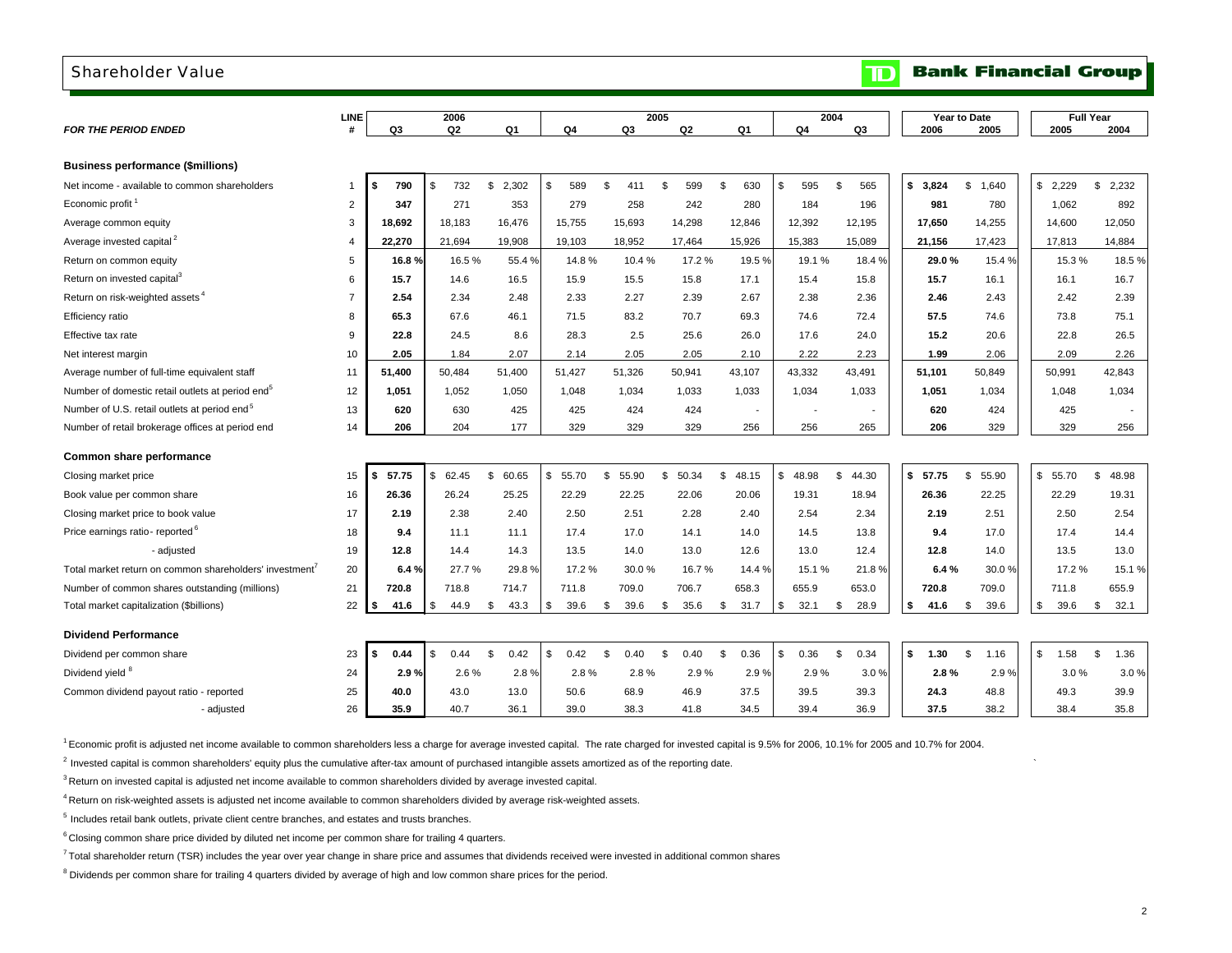## Adjustment for Items of Note, Net of Tax<sup>1</sup>

#### **Bank Financial Group**  $\mathbf{D}$

|                                                                        | <b>LINE</b>        |                | 2006                     |                          |              |           |                          | 2005                     |                |                          |                | 2004                 |                          |           | Year to Date |                          |          | <b>Full Year</b>         |                          |
|------------------------------------------------------------------------|--------------------|----------------|--------------------------|--------------------------|--------------|-----------|--------------------------|--------------------------|----------------|--------------------------|----------------|----------------------|--------------------------|-----------|--------------|--------------------------|----------|--------------------------|--------------------------|
| <b>FOR THE PERIOD ENDED</b>                                            | $\boldsymbol{\mu}$ | Q3             | Q <sub>2</sub>           | Q <sub>1</sub>           | Q4           |           | Q <sub>3</sub>           | Q2                       |                | Q <sub>1</sub>           | Q <sub>4</sub> |                      | Q <sub>3</sub>           |           | 2006         | 2005                     |          | 2005                     | 2004                     |
| Items of note affecting net income (\$ millions)                       |                    |                |                          |                          |              |           |                          |                          |                |                          |                |                      |                          |           |              |                          |          |                          |                          |
| Amortization of intangibles                                            |                    | 61             | \$<br>86<br>\$           | 82                       | \$           | 86<br>\$  | 91                       | 90<br>\$                 | $\mathfrak{L}$ | 87                       | \$             | 92<br>$\mathfrak{s}$ | 99                       | \$        | 229<br>\$    | 268                      | \$       | 354                      | \$<br>477                |
| Dilution gain on Ameritrade transaction, net of costs                  | $\overline{2}$     |                | 5                        | (1,670)                  |              | 138       |                          |                          |                |                          |                |                      |                          |           | (1,665)      |                          |          | 138                      |                          |
| Dilution loss on the acquisition of Hudson United by TD Banknorth      | 3                  |                |                          | 72                       |              |           |                          |                          |                |                          |                |                      |                          |           | 72           |                          |          |                          |                          |
| Wholesale Banking restructuring charge                                 | 4                  |                |                          | 35                       |              |           | 10                       | 15                       |                |                          |                |                      |                          |           | 35           | 25                       |          | 29                       |                          |
| Balance Sheet restructuring charge in TD Banknorth                     | 5                  |                |                          | 19                       |              |           |                          |                          |                |                          |                |                      |                          |           | 19           |                          |          |                          |                          |
| Hedging impact due to AcG-13                                           | 6                  | 5              | (10)                     | (10)                     |              | (7)       | 12                       | (33)                     |                | 11                       |                | 11                   | $\overline{2}$           |           | (15)         | (10)                     |          | (17)                     | 50                       |
| Other tax items                                                        |                    | 24             |                          |                          |              | (68)      | (30)                     | $\overline{\phantom{a}}$ |                | $\overline{\phantom{a}}$ |                |                      |                          |           | 24           | (30)                     |          | (98)                     |                          |
| Non-core portfolio loan loss recoveries (sectoral related)             | 8                  |                |                          |                          |              | (60)      | (23)                     | (24)                     |                | (20)                     |                | (101)                | (65)                     |           |              | (67)                     |          | (127)                    | (426)                    |
| Tax charge related to reorganizations                                  | 9                  |                |                          |                          |              |           |                          | 25                       |                |                          |                |                      |                          |           |              | 25                       |          | 25                       |                          |
| Loss on structured derivative portfolios                               | 10                 |                |                          |                          |              | 70        | 30                       |                          |                |                          |                |                      |                          |           |              | 30                       |          | 100                      |                          |
| Preferred share redemption                                             | 11                 |                |                          |                          |              | 13        |                          |                          |                |                          |                |                      |                          |           |              |                          |          | 13                       |                          |
| General allowance release                                              | 12                 |                | (39)                     |                          |              |           |                          |                          |                | (23)                     |                |                      |                          |           | (39)         | (23)                     |          | (23)                     | (43)                     |
| Litigation charge                                                      | 13                 |                |                          |                          |              |           | 238                      |                          |                |                          |                |                      |                          |           |              | 238                      |          | 238                      | 195                      |
| Total                                                                  | 14                 | 90<br>S        | \$<br>42                 | \$(1,472)                | \$           | 176<br>\$ | 328                      | 73<br>\$                 | \$             | 55                       | \$             | $\overline{2}$<br>\$ | 36                       | \$(1,340) | \$           | 456                      | \$       | 632                      | 253<br>\$                |
|                                                                        |                    |                |                          |                          |              |           |                          |                          |                |                          |                |                      |                          |           |              |                          |          |                          |                          |
| Items of note affecting diluted earnings per share $(\$)$ <sup>2</sup> |                    |                |                          |                          |              |           |                          |                          |                |                          |                |                      |                          |           |              |                          |          |                          |                          |
| Amortization of intangibles                                            | 15                 | 0.08<br>-\$    | \$<br>$0.11$ \$          | 0.11                     | $\mathsf{s}$ | $0.12$ \$ | $0.12$ \$                |                          | $0.13$ \$      |                          |                | $0.14$ \$            | 0.15                     | S.        | $0.31$ \$    | 0.38                     | <b>S</b> | $0.51$ \$                | 0.72                     |
| Dilution gain on Ameritrade transaction, net of costs                  | 16                 |                | 0.01                     | (2.32)                   |              | 0.19      |                          |                          |                |                          |                |                      |                          |           | (2.31)       |                          |          | 0.19                     |                          |
| Dilution loss on the acquisition of Hudson United by TD Banknorth      | 17                 |                |                          | 0.10                     |              |           |                          |                          |                |                          |                |                      | $\overline{\phantom{a}}$ |           | 0.10         | $\overline{\phantom{a}}$ |          |                          |                          |
| Wholesale Banking restructuring charge                                 | 18                 |                |                          | 0.05                     |              |           | 0.02                     |                          | 0.02           |                          |                |                      | $\overline{\phantom{a}}$ |           | 0.05         | 0.04                     |          | 0.04                     |                          |
| Balance Sheet restructuring charge in TD Banknorth                     | 19                 |                | $\overline{\phantom{a}}$ | 0.03                     |              |           | $\overline{\phantom{a}}$ |                          |                | $\overline{\phantom{a}}$ |                |                      |                          |           | 0.03         | $\overline{\phantom{a}}$ |          | $\overline{\phantom{a}}$ |                          |
| Hedging impact due to AcG-13                                           | 20                 | 0.01           | (0.01)                   | (0.02)                   |              | (0.01)    | 0.02                     |                          | (0.05)         | 0.02                     |                | 0.02                 | $\overline{\phantom{a}}$ |           | (0.02)       | (0.01)                   |          | (0.02)                   | 0.08                     |
| Other tax items                                                        | 21                 | 0.03           |                          |                          |              | (0.10)    | (0.04)                   | $\sim$                   |                | $\overline{\phantom{a}}$ |                |                      |                          |           | 0.03         | (0.04)                   |          | (0.14)                   | $\overline{\phantom{a}}$ |
| Non-core portfolio loan loss recoveries (sectoral related)             | 22                 | $\overline{a}$ |                          | $\overline{\phantom{a}}$ |              | (0.08)    | (0.03)                   |                          | (0.03)         | (0.03)                   |                | (0.15)               | (0.10)                   |           |              | (0.10)                   |          | (0.17)                   | (0.65)                   |
| Tax charge related to reorganizations                                  | 23                 |                |                          |                          |              |           |                          |                          | 0.04           |                          |                |                      |                          |           |              | 0.04                     |          | 0.04                     | $\sim$                   |
| Loss on structured derivative portfolios                               | 24                 |                |                          |                          |              | 0.10      | 0.04                     |                          |                |                          |                |                      |                          |           |              | 0.04                     |          | 0.14                     | $\sim$                   |
| Preferred share redemption                                             | 25                 |                |                          |                          |              | 0.02      |                          |                          |                |                          |                |                      |                          |           |              |                          |          | 0.02                     |                          |
| General allowance release                                              | 26                 |                | (0.05)                   |                          |              |           |                          |                          |                | (0.03)                   |                |                      |                          |           | (0.05)       | (0.03)                   |          | (0.03)                   | (0.06)                   |
| Litigation charge                                                      | 27                 |                |                          |                          |              |           | 0.33                     |                          |                |                          |                |                      |                          |           |              | 0.34                     |          | 0.33                     | 0.29                     |
| TD Ameritrade timing impact                                            | 28                 |                | 0.02                     |                          |              |           |                          |                          |                |                          |                |                      | $\overline{\phantom{a}}$ |           | 0.02         |                          |          |                          |                          |
| Banknorth timing impact                                                | 29                 |                |                          |                          |              |           |                          |                          | 0.03           |                          |                |                      |                          |           |              | 0.03                     |          | 0.03                     |                          |
| Total                                                                  | 30                 | $0.12$ \$      | 0.08 <sup>5</sup>        | $(2.05)$ \$              |              | $0.24$ \$ | $0.46$ \$                |                          | $0.14$ \$      | $0.09$ \$                |                | $0.01$ \$            | 0.05                     | \$        | $(1.84)$ \$  | 0.69                     | <b>S</b> | $0.94$ \$                | 0.38                     |

 $1$  The adjustment for items of note, net of tax, is added to reported earnings to compute adjusted earnings.

<sup>2</sup> Earnings per share (EPS) impact is computed by dividing items of note by the weighted average number of shares outstanding during the period. As a result, the sum of the quarterly EPS impact may not equal the YTD EPS i

<sup>3</sup> Full year 2004 items of note do not include the impact of future tax increase of \$17 million (3 cents per share on earnings before amortization of intangibles) reported in the Q1 2004 report to shareholders. For 2006, ( 3 cents per share) on adjusted earnings is included in "Other tax items".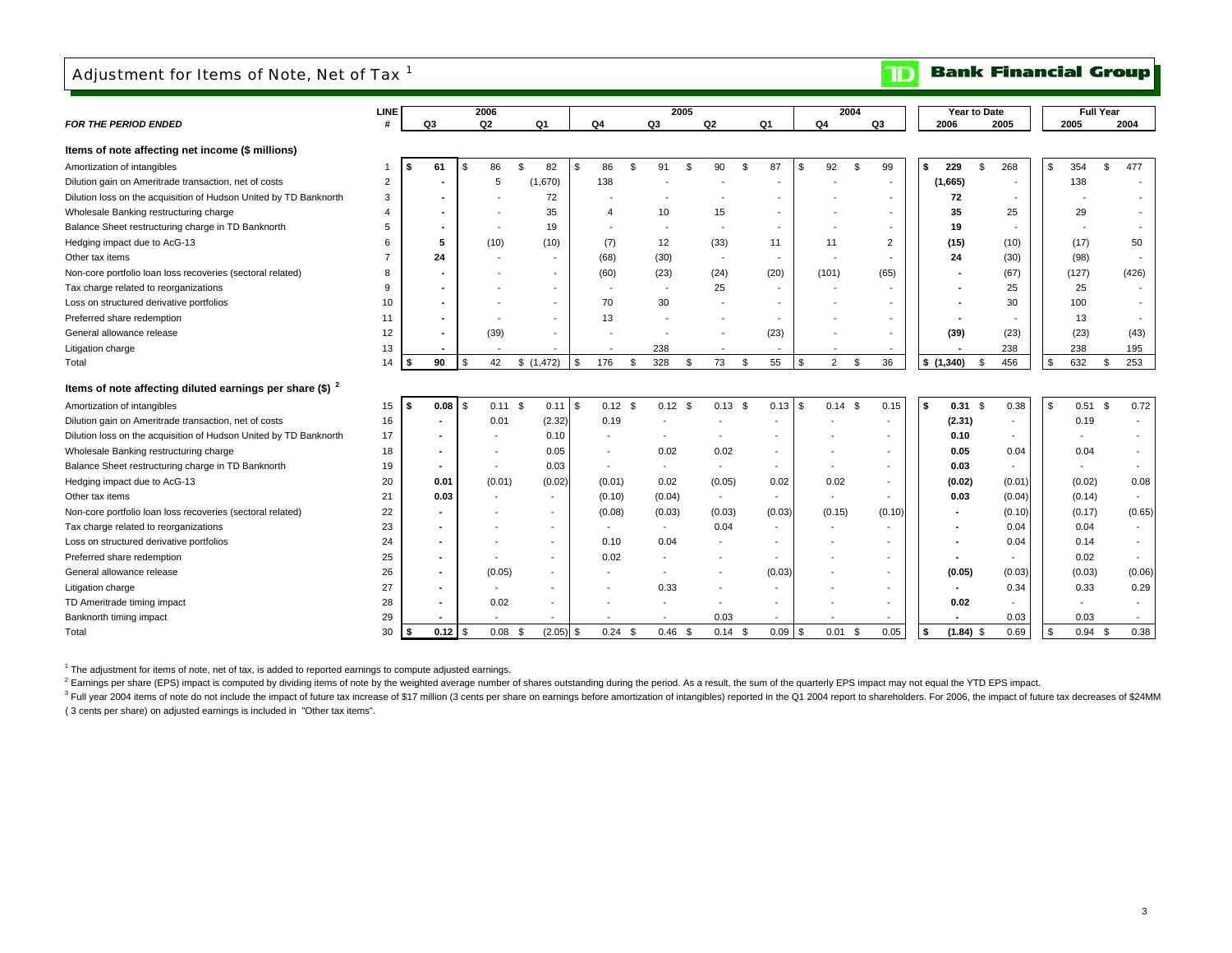# Segmented Results Summary

**Bank Financial Group**  $\mathbf{D}$ 

### **RESULTS OF OPERATIONS**

**(\$millions)**

|                                                       | <b>LINE</b>    | 2006      |           |                |                |           | 2005           |                          |           | 2004                     |                | Year to Date | <b>Full Year</b> |         |
|-------------------------------------------------------|----------------|-----------|-----------|----------------|----------------|-----------|----------------|--------------------------|-----------|--------------------------|----------------|--------------|------------------|---------|
| <b>FOR THE PERIOD ENDED</b>                           | #              | Q3        | Q2        | Q <sub>1</sub> | Q <sub>4</sub> | Q3        | Q <sub>2</sub> | Q1                       | Q4        | Q3                       | 2006           | 2005         | 2005             | 2004    |
| Net Income - adjusted (where applicable)              |                |           |           |                |                |           |                |                          |           |                          |                |              |                  |         |
| Canadian Personal and Commercial Banking              |                | 524       | 465<br>\$ | \$<br>476      | \$<br>443      | \$<br>434 | 401            | 424<br>\$                | \$<br>381 | 372<br>$\mathfrak{L}$    | \$1,465        | \$1,259      | \$1,702          | \$1,450 |
|                                                       | $\mathbf{1}$   | \$        |           |                |                |           |                |                          |           |                          |                |              |                  |         |
| U.S. Personal and Commercial Banking                  | 2              | 68        | 59        | 65             | 69             | 70        | 19             |                          |           | $\overline{\phantom{a}}$ | 192            | 89           | 158              |         |
| Wealth Management                                     | 3              | 152       | 152       | 138            | 136            | 99        | 99             | 98                       | 63        | 76                       | 442            | 296          | 432              | 352     |
| <b>Total Retail</b>                                   | $\overline{4}$ | 744       | 676       | 679            | 648            | 603       | 519            | 522                      | 444       | 448                      | 2,099          | 1.644        | 2,292            | 1,802   |
| <b>Wholesale Banking</b>                              | 5              | 179       | 140       | 199            | 115            | 130       | 165            | 141                      | 122       | 128                      | 518            | 436          | 551              | 588     |
| Corporate                                             | 6              | (37)      | (36)      | (43)           | $\overline{2}$ | 6         | (12)           | 22                       | 31        | 25                       | (116)          | 16           | 18               | 95      |
| <b>Total Bank</b>                                     |                | 886<br>s. | \$<br>780 | 835<br>\$      | 765<br>\$      | 739<br>\$ | 672<br>\$      | 685<br>\$                | 597<br>\$ | 601<br>\$                | \$2,501        | \$2,096      | \$2,861          | \$2,485 |
| <b>Return on Invested Capital</b>                     |                |           |           |                |                |           |                |                          |           |                          |                |              |                  |         |
| Canadian Personal and Commercial Banking              | 8              | 26.2%     | 25.1%     | 25.0%          | 23.4 %         | 23.3%     | 22.5%          | 23.0%                    | 21.1%     | 20.6%                    | 25.4%          | 22.9%        | 23.1%            | 20.4%   |
| U.S. Personal and Commercial Banking                  | 9              | 4.6       | 4.4       | 5.4            | 5.6            | 5.5       | 4.5            | $\overline{\phantom{a}}$ |           |                          | 4.8            | 5.3          | 5.4              |         |
| Wealth Management                                     | 10             | 17.9      | 26.0      | 21.0           | 20.8           | 14.8      | 15.3           | 14.7                     | 9.4       | 11.0                     | 21.1           | 14.9         | 16.4             | 13.0    |
| <b>Wholesale Banking</b>                              | 11             | 29.4      | 24.6      | 34.4           | 19.4           | 19.7      | 27.1           | 22.9                     | 20.9      | 22.1                     | 29.5           | 23.1         | 22.3             | 24.7    |
| <b>Total Bank</b>                                     | 12             | 15.7%     | 14.6%     | 16.5%          | 15.9%          | 15.5%     | 15.8%          | 17.1%                    | 15.4%     | 15.8%                    | 15.7%          | 16.1%        | 16.1 %           | 16.7%   |
| Percentage of Net Income Mix <sup>1</sup>             |                |           |           |                |                |           |                |                          |           |                          |                |              |                  |         |
| <b>Total Retail</b>                                   | 13             | 81%       | 83%       | 77%            | 85 %           | 82%       | 76 %           | 79 %                     | 78%       | 78%                      | 80%            | 79%          | 81%              | 75 %    |
| <b>Wholesale Banking</b>                              | 14             | 19        | 17        | 23             | 15             | 18        | 24             | 21                       | 22        | 22                       | 20             | 21           | 19               | 25      |
| <b>Total Bank</b>                                     | 15             | 100 %     | 100 %     | 100 %          | 100 %          | 100 %     | 100 %          | 100 %                    | 100 %     | 100 %                    | 100 %          | 100 %        | 100 %            | 100 %   |
| Geographic Contribution to Total Revenue <sup>2</sup> |                |           |           |                |                |           |                |                          |           |                          |                |              |                  |         |
| Canada                                                | 16             | 70%       | 74 %      | 69%            | 68%            | 66 %      | 69%            | 77 %                     | 76 %      | 72%                      | 71 %           | 71 %         | 70 %             | 75 %    |
| <b>United States of America</b>                       | 17             | 22        | 18        | 25             | 29             | 25        | 18             | 14                       | 12        | 15                       | 22             | 19           | 22               | 15      |
| Other                                                 | 18             | 8         | 8         | 6              | 3              | 9         | 13             | 9                        | 12        | 13                       | $\overline{ }$ | 10           | 8                | 10      |
| <b>Total Bank</b>                                     | 19             | 100 %     | 100 %     | 100 %          | 100 %          | 100 %     | 100 %          | 100 %                    | 100 %     | 100 %                    | 100 %          | 100 %        | 100 %            | 100 %   |

1 Percentages exclude Corporate segment results.

<sup>2</sup> The taxable equivalent amounts and dilution gains on net investments are not included.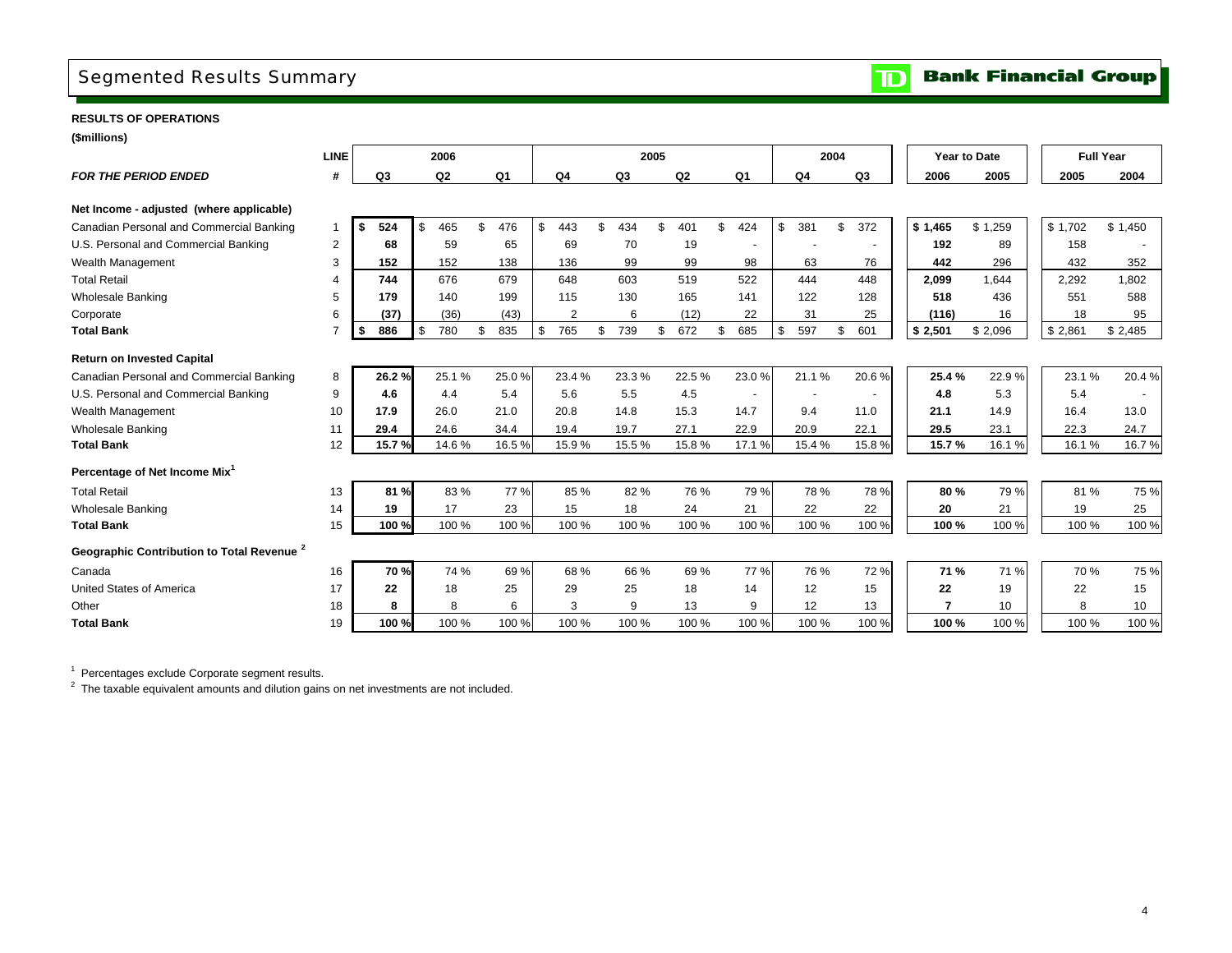### Canadian Personal and Commercial Banking Segment

#### **Bank Financial Group**  $\overline{\mathbf{D}}$

#### **RESULTS OF OPERATIONS(\$millions)**

| $($ <sup>u</sup>                                      | <b>LINE</b>    |           | 2006      |                |                |           | 2005    |        |           |                | 2004 |                | Year to Date |    |         | <b>Full Year</b> |           |
|-------------------------------------------------------|----------------|-----------|-----------|----------------|----------------|-----------|---------|--------|-----------|----------------|------|----------------|--------------|----|---------|------------------|-----------|
| <b>FOR THE PERIOD ENDED</b>                           | #              | Q3        | Q2        | Q <sub>1</sub> | Q <sub>4</sub> | Q3        |         | Q2     | Q1        | Q <sub>4</sub> |      | Q <sub>3</sub> | 2006         |    | 2005    | 2005             | 2004      |
|                                                       |                |           |           |                |                |           |         |        |           |                |      |                |              |    |         |                  |           |
| Net interest income                                   |                | \$1,260   | \$1.147   | \$1,177        | \$1,129        | \$1,094   | \$1,030 |        | \$1,089   | \$1,091        |      | \$1,033        | \$3,584      |    | \$3,213 | \$4,342          | \$4,154   |
| Other income                                          | $\overline{2}$ | 669       | 624       | 627            | 600            | 600       |         | 587    | 574       | 523            |      | 537            | 1,920        |    | 1,761   | 2,361            | 2,066     |
| Total revenue                                         | 3              | 1,929     | 1,771     | 1.804          | 1,729          | 1.694     |         | 1.617  | 1,663     | 1.614          |      | 1.570          | 5,504        |    | 4,974   | 6,703            | 6,220     |
| Provision for credit losses                           |                | 104       | 78        | 99             | 97             | 90        |         | 91     | 95        | 88             |      | 92             | 281          |    | 276     | 373              | 373       |
| Non-interest expenses                                 | 5              | 1.039     | 994       | 985            | 968            | 956       |         | 925    | 924       | 944            |      | 913            | 3.018        |    | 2,805   | 3,773            | 3,650     |
| Net income before taxes                               | 6              | 786       | 699       | 720            | 664            | 648       |         | 601    | 644       | 582            |      | 565            | 2,205        |    | 1,893   | 2,557            | 2,197     |
| Income taxes                                          | $\overline{ }$ | 262       | 234       | 244            | 221            | 214       |         | 200    | 220       | 201            |      | 193            | 740          |    | 634     | 855              | 747       |
| Net Income - reported                                 | 8              | 524       | 465       | 476            | 443            | 434       |         | 401    | 424       | 381            |      | 372            | 1,465        |    | 1,259   | 1,702            | 1,450     |
| Adjustment for items of note, net of taxes            | 9              |           |           |                |                |           |         |        |           |                |      |                |              |    |         |                  |           |
| Net income - adjusted                                 | 10             | 524<br>\$ | 465<br>\$ | \$<br>476      | \$<br>443      | \$<br>434 | \$      | 401    | 424<br>\$ | \$<br>381      | \$   | 372            | \$1,465      |    | \$1,259 | \$1,702          | \$1,450   |
|                                                       |                |           |           |                |                |           |         |        |           |                |      |                |              |    |         |                  |           |
| Average Invested Capital (\$billions)                 | 11             | 7.9<br>\$ | 7.6<br>\$ | \$<br>7.6      | \$<br>7.5      | \$<br>7.4 | \$      | 7.3    | \$<br>7.3 | \$<br>7.2      | \$   | 7.2            | \$<br>7.7    | \$ | 7.3     | \$<br>7.4        | \$<br>7.1 |
| Economic profit                                       | 12             | 354       | 307       | 314            | 273            | 266       |         | 241    | 258       | 219            |      | 210            | 975          |    | 765     | 1.038            | 810       |
| Return on Invested Capital                            | 13             | 26.2%     | 25.1%     | 25.0%          | 23.4 %         | 23.3%     |         | 22.5%  | 23.0%     | 21.1%          |      | 20.6%          | 25.4%        |    | 22.9%   | 23.1 %           | 20.4%     |
|                                                       |                |           |           |                |                |           |         |        |           |                |      |                |              |    |         |                  |           |
| Key performance indicators (\$billions)               |                |           |           |                |                |           |         |        |           |                |      |                |              |    |         |                  |           |
| Risk-weighted assets                                  | 14             | 67<br>\$  | 63<br>\$  | \$<br>62       | \$<br>60       | 60        | £.      | 59     | 60<br>£.  | \$<br>58       | \$   | 58             | \$<br>67     | ደ  | 60      | \$<br>60         | £.<br>58  |
| Average loans - personal                              | 15             | 111       | 109       | 107            | 103            | 100       |         | 98     | 99        | 97             |      | 94             | 109          |    | 99      | 100              | 94        |
| Average loans and acceptances - business              | 16             | 18        | 18        | 17             | 17             | 17        |         | 17     | 16        | 16             |      | 16             | 18           |    | 17      | 17               | 16        |
| Average securitized loans                             | 17             | 35        | 33        | 33             | 34             | 34        |         | 32     | 30        | 29             |      | 29             | 34           |    | 32      | 33               | 28        |
| Average deposits - personal                           | 18             | 98        | 96        | 94             | 94             | 93        |         | 91     | 90        | 90             |      | 89             | 96           |    | 91      | 92               | 88        |
| Average deposits - business                           | 19             | 36        | 34        | 35             | 33             | 32        |         | 31     | 31        | 30             |      | 29             | 35           |    | 31      | 32               | 28        |
| Margin on avg. earning assets inc. securitized assets | 20             | 3.08%     | 2.98%     | 3.01%          | 2.96%          | 2.92%     |         | 2.95%  | 3.02%     | 3.02%          |      | 3.00%          | 3.02%        |    | 2.96%   | 2.96%            | 3.05%     |
| Efficiency ratio                                      | 21             | 53.9%     | 56.1%     | 54.6%          | 56.0%          | 56.4%     |         | 57.2%  | 55.6%     | 58.5%          |      | 58.2%          | 54.8%        |    | 56.4%   | 56.3%            | 58.7%     |
| Average number of full-time equivalent staff          | 22             | 29,686    | 29,402    | 29,510         | 29,539         | 29,358    |         | 28,795 | 28,566    | 28,680         |      | 28,871         | 29,534       |    | 28,942  | 29,072           | 28,368    |

 $1$  The rate charged for Invested Capital is 8.5% in 2006, and 9% in 2005 and 2004.

Canadian Personal and Commercial Banking comprises our personal and business banking in Canada as well as our global insurance operations (excluding the U.S.). Under the TD Canada Trust brand, the retail operations provide a full range of financial products and services to approximately 10 million personal and small business customers. Products and services are provided - anywhere, anytime - through telephone and internet banking, more than 2,400 automated banking machines and a network of 1,000 branches located across Canada. Under the TD Insurance and TD Meloche Monnex brands, the Bank offers a broad range of insurance products, including home and automobile coverage, life and health insurance, as well as credit protection coverage on TD Canada Trust lending products. TD Commercial Banking serves the needs of Canadian businesses, customizing a broad range of products and services to meet their financing, investment, cash management, international trade and day-to-day banking needs.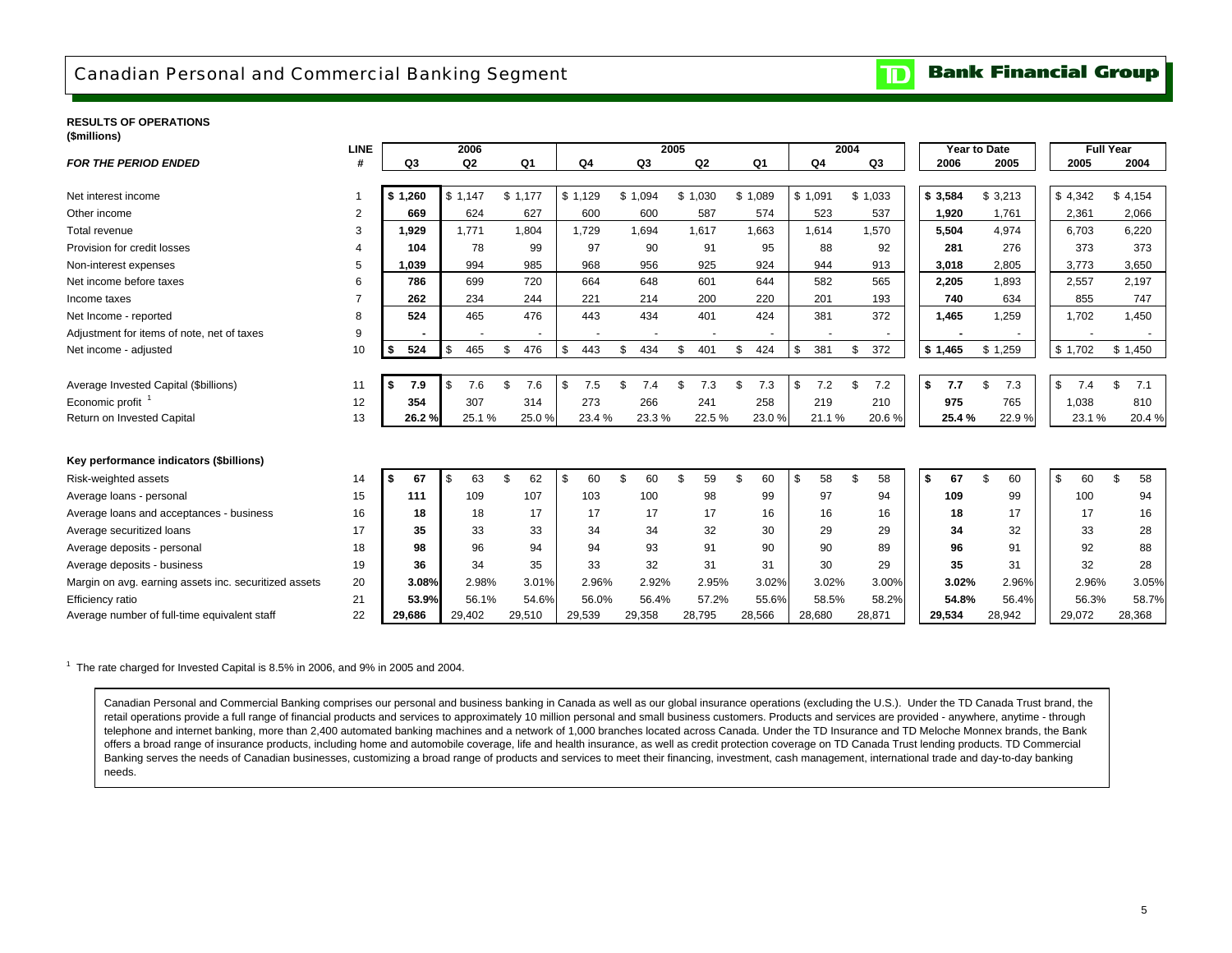# U.S. Personal and Commercial Banking Segment 1, 2

### **RESULTS OF OPERATIONS**

| (\$millions) |  |
|--------------|--|
|--------------|--|

|                                                                                    | <b>LINE</b>    |     |                          |    | 2006           |     |                |            |    | 2005           |      |                |    | <b>Year to Date</b> |                |       |    | <b>Full Year</b> |
|------------------------------------------------------------------------------------|----------------|-----|--------------------------|----|----------------|-----|----------------|------------|----|----------------|------|----------------|----|---------------------|----------------|-------|----|------------------|
| <b>FOR THE PERIOD ENDED</b>                                                        | #              |     | Q3                       |    | Q <sub>2</sub> |     | Q1             | Q4         |    | Q3             |      | Q <sub>2</sub> |    | 2006                |                | 2005  |    | 2005             |
|                                                                                    |                |     |                          |    |                |     |                |            |    |                |      |                |    |                     |                |       |    |                  |
| Net interest income                                                                |                | -55 | 342                      | \$ | 327            | \$. | 284            | \$<br>298  | -S | 308            |      | 99             | S  | 953                 | \$.            | 407   | \$ | 705              |
| Other income                                                                       | $\overline{2}$ |     | 142                      |    | 134            |     | 73             | 119        |    | 141            |      | 39             |    | 349                 |                | 180   |    | 299              |
| Total revenue                                                                      | 3              |     | 484                      |    | 461            |     | 357            | 417        |    | 449            |      | 138            |    | 1,302               |                | 587   |    | 1,004            |
| Provision for credit losses                                                        | Δ              |     | 10                       |    | 8              |     | $\overline{7}$ | 7          |    | $\overline{4}$ |      | (7)            |    | 25                  |                | (3)   |    | $\overline{4}$   |
| Non-interest expenses                                                              | 5              |     | 284                      |    | 284            |     | 225            | 216        |    | 250            |      | 83             |    | 793                 |                | 333   |    | 549              |
| Net income before taxes                                                            | 6              |     | 190                      |    | 169            |     | 125            | 194        |    | 195            |      | 62             |    | 484                 |                | 257   |    | 451              |
| Income taxes                                                                       |                |     | 65                       |    | 60             |     | 42             | 72         |    | 67             |      | 22             |    | 167                 |                | 89    |    | 161              |
| Non-controlling interest in subsidiaries                                           | 8              |     | 57                       |    | 50             |     | 37             | 53         |    | 58             |      | 21             |    | 144                 |                | 79    |    | 132              |
| Net income - reported                                                              | 9              | £.  | 68                       | \$ | 59             | \$  | 46             | \$<br>69   | \$ | 70             | -S   | 19             | \$ | 173                 | \$             | 89    | \$ | 158              |
| Adjustment for items of note, net of tax and non-controlling interest <sup>3</sup> | 10             |     | $\overline{\phantom{0}}$ |    |                |     | 19             |            |    |                |      |                |    | 19                  |                |       |    |                  |
| Net income - adjusted                                                              | 11             | s.  | 68                       | \$ | 59             | \$  | 65             | \$<br>69   | \$ | 70             | - \$ | 19             | \$ | 192                 | \$             | 89    | \$ | 158              |
|                                                                                    |                |     |                          |    |                |     |                |            |    |                |      |                |    |                     |                |       |    |                  |
| Average Invested Capital (\$billions) <sup>4</sup>                                 | 12             | ж   | 5.9                      | S  | 5.5            | \$  | 4.7            | \$<br>4.9  | \$ | 5.0            |      | 5.1            | s  | 5.4                 | \$             | 5.0   | \$ | 5.0              |
| Economic profit (loss) <sup>5</sup>                                                | 13             | \$  | (65)                     | \$ | (61)           | \$  | (43)           | \$<br>(42) | \$ | (43)           | - \$ | (20)           | \$ | (169)               | \$             | (63)  | \$ | (105)            |
| Return on Invested Capital                                                         | 14             |     | 4.6%                     |    | 4.4%           |     | 5.4%           | 5.6%       |    | 5.5%           |      | 4.5%           |    | 4.8%                |                | 5.3%  |    | 5.4%             |
|                                                                                    |                |     |                          |    |                |     |                |            |    |                |      |                |    |                     |                |       |    |                  |
|                                                                                    |                |     |                          |    |                |     |                |            |    |                |      |                |    |                     |                |       |    |                  |
| Key performance indicators (\$billions)                                            |                |     |                          |    |                |     |                |            |    |                |      |                |    |                     |                |       |    |                  |
| Risk-weighted assets                                                               | 15             | S   | $32\,$                   | S  | 34             | \$  | 34             | \$<br>25   | \$ | 27             |      | 26             | \$ | 32                  | $\mathfrak{s}$ | 27    | \$ | 25               |
| Average loans <sup>4</sup>                                                         | 16             |     | 28                       |    | 27             |     | 23             | 23         |    | 24             |      | 24             |    | 26                  |                | 24    |    | 24               |
| Average deposits <sup>4</sup>                                                      | 17             |     | 32                       |    | 32             |     | 26             | 26         |    | 28             |      | 28             |    | 30                  |                | 28    |    | 27               |
| Margin on average earning assets                                                   | 18             |     | 4.07%                    |    | 3.83%          |     | 3.96%          | 4.09%      |    | 4.12%          |      | 4.14 %         |    | 3.95%               |                | 4.12% |    | 4.11%            |
| Efficiency ratio                                                                   | 19             |     | 58.7%                    |    | 61.6%          |     | 63.0%          | 51.8%      |    | 55.7%          |      | 60.1%          |    | 60.9%               |                | 56.7% |    | 54.7%            |
| Average number of full-time equivalent staff <sup>4</sup>                          | 20             |     | 9,129                    |    | 8,581          |     | 7,313          | 7,273      |    | 7,229          |      | 7,483          |    | 8,341               |                | 7,291 |    | 7,284            |

1 On January 31 2006, TD Banknorth Inc. completed the acquisition of Hudson United Bancorp.

 $2$  TD Banknorth's financial results are included on a one month lag basis.

<sup>3</sup> Includes the following pre-tax item of note: Q1 2006 \$52 million balance sheet restructuring charge.

4 For comparability purposes, the Q2/05 average figures are based on the month of March 2005 results.

5 The rate charged for Invested Capital is 9%.

U.S. Personal and Commercial Banking comprises the Bank's U.S.-based retail, commercial banking and insurance operations. Under the TD Banknorth brand, the retail operations provide a full range of financial products and services through multiple delivery channels, including a network of almost 600 branches throughout the Northeast United States, telephone and internet banking and automated banking machines, allowing customers to have banking access virtually anywhere and anytime. TD Banknorth also serves the needs of businesses, customizing a broad range of products and services to meet their financing, investment, cash management, insurance, international trade and day-to-day banking needs.

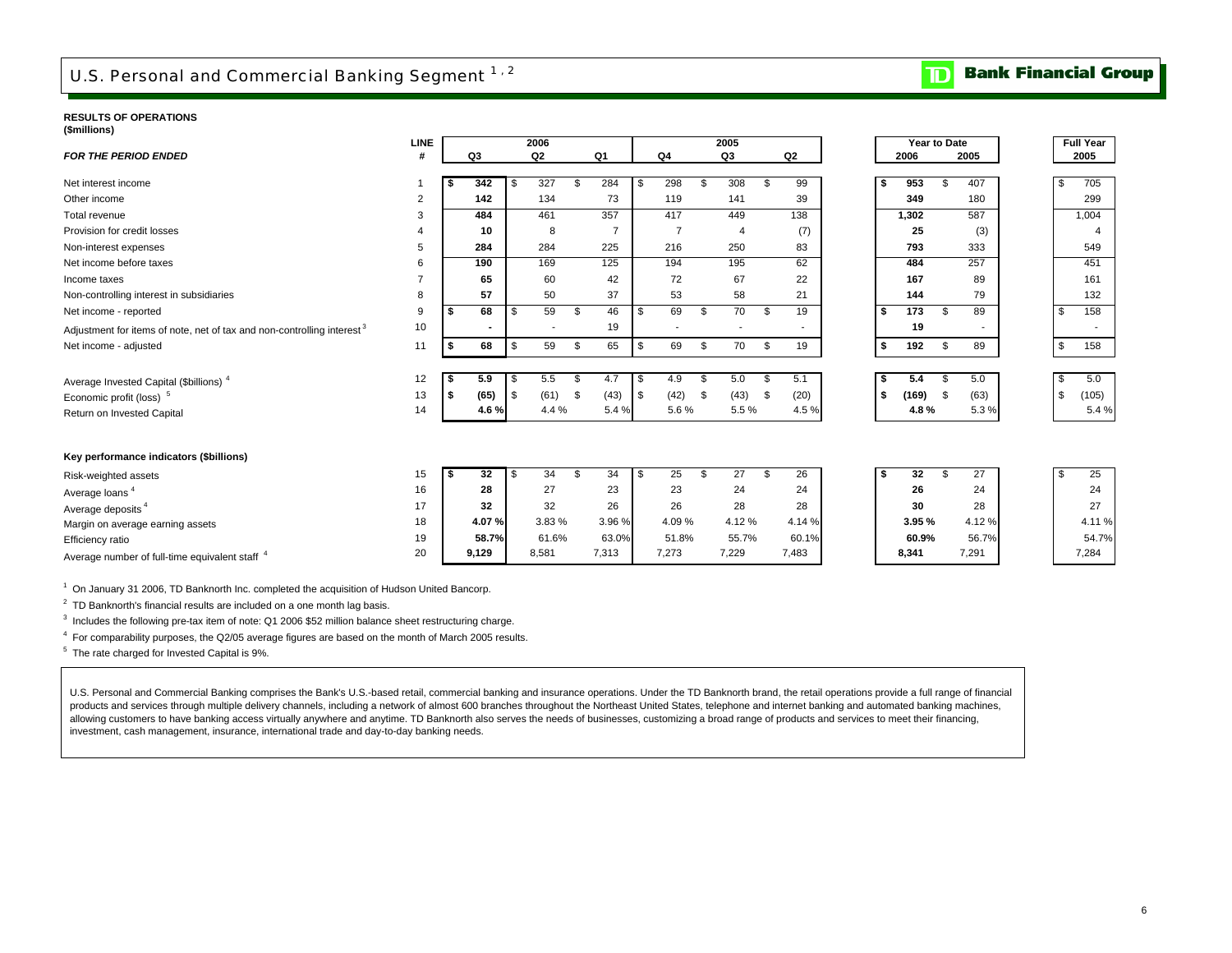# Wealth Management Segment<sup>1</sup>

#### **Bank Financial Group**  $\mathbf{D}$

**RESULTS OF OPERATIONS(\$millions)**

|                                                        | LINE |     |       | 2006           |       |           |           |          | 2005 |                |          |     |       | 2004 |       |     |       | <b>Year to Date</b> |    |        | <b>Full Year</b> |       |
|--------------------------------------------------------|------|-----|-------|----------------|-------|-----------|-----------|----------|------|----------------|----------|-----|-------|------|-------|-----|-------|---------------------|----|--------|------------------|-------|
| <b>FOR THE PERIOD ENDED</b>                            | #    |     | Q3    | Q <sub>2</sub> |       | Q1        | Q4        | Q3       |      | Q <sub>2</sub> | Q1       |     | Q4    |      | Q3    |     | 2006  | 2005                |    | 2005   |                  | 2004  |
|                                                        |      |     |       |                |       |           |           |          |      |                |          |     |       |      |       |     |       |                     |    |        |                  |       |
| Net interest income                                    |      |     | 68    |                | 62    | 178<br>\$ | \$        | 167      |      | 156            | 145      | \$  | 130   | \$   | 127   | \$  | 308   | \$.<br>468          | \$ | 643    | \$               | 492   |
| Brokerage commissions & other income                   | 2    |     | 424   |                | 460   | 564       | 547       | 508      |      | 530            | 518      |     | 469   |      | 489   |     | 1,448 | 1,556               |    | 2,103  |                  | 2,098 |
| Total revenue                                          | 3    |     | 492   |                | 522   | 742       | 722       | 675      |      | 686            | 663      |     | 599   |      | 616   |     | 1,756 | 2,024               |    | 2,746  |                  | 2,590 |
| Non-interest expenses                                  |      |     | 344   |                | 349   | 525       | 514       | 531      |      | 530            | 508      |     | 502   |      | 502   |     | 1,218 | 1,569               |    | 2,083  |                  | 2,047 |
| Net income before taxes                                | 5    |     | 148   |                | 173   | 217       | 208       | 144      |      | 156            | 155      |     | 97    |      | 114   |     | 538   | 455                 |    | 663    |                  | 543   |
| Income taxes                                           | 6    |     | 51    |                | 60    | 79        | 72        | 45       |      | 57             | 57       |     | 34    |      | 38    |     | 190   | 159                 |    | 231    |                  | 191   |
| Equity in net income of associated company, net of tax |      |     | 55    |                | 39    |           |           |          |      |                |          |     |       |      |       |     | 94    |                     |    |        |                  |       |
| Net income (loss) - reported                           | 8    |     | 152   |                | 152   | 138       | 136       | 99       |      | 99             | 98       |     | 63    |      | 76    |     | 442   | 296                 |    | 432    |                  | 352   |
| Adjustment for items of note, net of taxes             | 9    |     |       |                |       |           |           |          |      |                |          |     |       |      |       |     |       |                     |    |        |                  |       |
| Net income (loss) - adjusted                           | 10   | -\$ | 152   | \$             | 152   | \$<br>138 | \$<br>136 | \$<br>99 | \$   | 99             | \$<br>98 | \$  | 63    | \$   | 76    | \$  | 442   | 296<br>\$           | \$ | 432    | \$               | 352   |
|                                                        |      |     |       |                |       |           |           |          |      |                |          |     |       |      |       |     |       |                     |    |        |                  |       |
| Average Invested Capital (\$billions)                  | 11   | ∣S. | 3.4   |                | 2.4   | 2.6       | \$<br>2.6 |          |      |                | 2.6      | \$  | 2.7   |      | 2.7   | \$. | 2.8   | 2.6                 | \$ | 2.6    |                  | 2.7   |
| Economic profit (loss) <sup>2</sup>                    | 12   |     | 59    |                | 90    | 64        | 58        | 19       |      | 21             | 18       |     | (18)  |      | (7)   |     | 213   | 58                  |    | 116    |                  | 25    |
| Return on Invested Capital                             | 13   |     | 17.9% |                | 26.0% | 21.0%     | 20.8%     | 14.8%    |      | 15.3%          | 14.7%    |     | 9.4%  |      | 11.0% |     | 21.1% | 14.9%               |    | 16.4 % |                  | 13.0% |
|                                                        |      |     |       |                |       |           |           |          |      |                |          |     |       |      |       |     |       |                     |    |        |                  |       |
| Key performance indicators (\$billions)                |      |     |       |                |       |           |           |          |      |                |          |     |       |      |       |     |       |                     |    |        |                  |       |
| Risk-weighted assets                                   | 14   |     |       |                |       | 5         |           |          |      | 9              | 9        | \$. | 9     |      | 6     |     |       | 9                   | \$ | ٩      |                  | 9     |
| Assets under administration                            | 15   |     | 153   |                | 154   | 147       | 315       | 322      |      | 302            | 298      |     | 279   |      | 283   |     | 153   | 322                 |    | 315    |                  | 279   |
| Assets under management                                | 16   |     | 143   |                | 139   | 137       | 130       | 130      |      | 124            | 123      |     | 117   |      | 118   |     | 143   | 130                 |    | 130    |                  | 117   |
| Efficiency ratio                                       | 17   |     | 69.9% |                | 66.9% | 70.8%     | 71.2%     | 78.7%    |      | 77.3%          | 76.6%    |     | 83.8% |      | 81.5% |     | 69.4% | 77.5%               |    | 75.9%  |                  | 79.0% |
| Average number of full-time equivalent staff           | 18   |     | 5.783 | 5.698          |       | 7,774     | 7.756     | 7,935    |      | 8,150          | 8,068    |     | 8,012 |      | 8,074 |     | 6.426 | 8,050               |    | 7.973  |                  | 8,021 |

<sup>1</sup> On January 24 2006, TD Bank completed the sale of TD Waterhouse USA brokerage operations to Ameritrade Holding Corporation, and acquired 100% of Ameritrade's

Canadian brokerage operations. Commencing Q2 2006, the results of TD Bank USA, Inc. (previously reported in the Wealth segment) will be reported in the Corporate segment prospectively.

<sup>2</sup> The rates charged for Invested Capital for the domestic Wealth Management, Canada Discount Brokerage, and US and International businesses are 9.5%, 9.5% and 13% for 2006, and 10%, 10% and 14% for 2005 and 2004. The rate charged for Invested Capital for the TD Ameritrade business line is 12% for 2006.

Wealth Management provides a wide array of investment products and services through different brands to a large and diverse retail and institutional client base around the world. Wealth Management is comprised of a number of advisory, distribution and asset management businesses, including TD Waterhouse and TD Mutual Funds, and is one of Canada's largest asset managers. Through Wealth Management's discount brokerage channels (including the Bank's investment in TD Ameritrade), it serves customers in Canada, the United States and the United Kingdom. In Canada, Discount Brokerage, Financial Planning, Private Investment Advice and Private Client Services service the needs of different retail customer segments through all stages of their investing life cycle.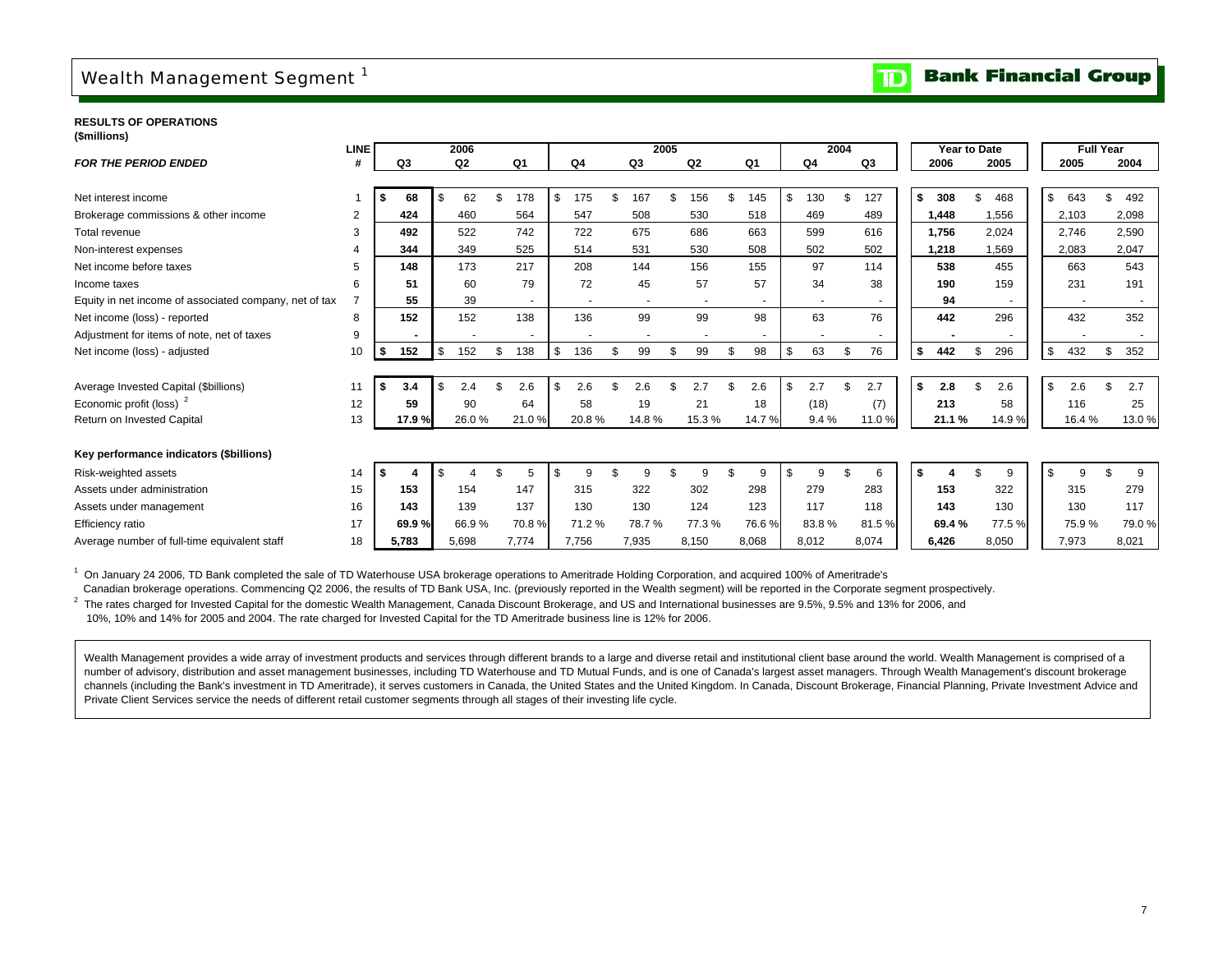## Wholesale Banking Segment

### **RESULTS OF OPERATIONS(\$millions)**

|                                              | LINE           |      |                          | 2006           |           |            |                |                | 2005 |       |                          |                | 2004 |                | Year to Date   |                |       | <b>Full Year</b>    |           |  |
|----------------------------------------------|----------------|------|--------------------------|----------------|-----------|------------|----------------|----------------|------|-------|--------------------------|----------------|------|----------------|----------------|----------------|-------|---------------------|-----------|--|
| <b>FOR THE PERIOD ENDED</b>                  | #              |      | Q3                       | Q <sub>2</sub> | Q1        | Q4         |                | Q <sub>3</sub> |      | Q2    | Q1                       | Q <sub>4</sub> |      | Q <sub>3</sub> | 2006           |                | 2005  | 2005                | 2004      |  |
|                                              |                |      |                          |                |           |            |                |                |      |       |                          |                |      |                |                |                |       |                     |           |  |
| Net interest income (TEB)                    | 1              |      | 127                      | \$<br>76       | \$<br>138 | \$<br>234  | \$             | 164            | \$   | 301   | \$<br>278                | \$<br>349      | \$   | 417            | \$<br>341      | \$             | 743   | $\mathbb{S}$<br>977 | \$1,581   |  |
| Trading and fee income                       | $\mathbf{2}$   |      | 456                      | 458            | 523       | 137        |                | 279            |      | 303   | 292                      | 115            |      | 118            | 1,437          |                | 874   | 1,011               | 615       |  |
| Total revenue                                | 3              |      | 583                      | 534            | 661       | 371        |                | 443            |      | 604   | 570                      | 464            |      | 535            | 1,778          |                | 1,617 | 1,988               | 2,196     |  |
| Provision for credit losses                  | $\overline{4}$ |      | 15                       | 11             | 29        | 13         |                | 13             |      | 13    | 13                       | 12             |      | 12             | 55             |                | 39    | 52                  | 41        |  |
| <b>Restructuring costs</b>                   | 5              |      |                          |                | 50        | 6          |                | 15             |      | 22    | $\overline{\phantom{a}}$ |                |      |                | 50             |                | 37    | 43                  | (7)       |  |
| Other non-interest expenses                  | 6              |      | 303                      | 321            | 345       | 326        |                | 281            |      | 343   | 332                      | 261            |      | 340            | 969            |                | 956   | 1,282               | 1,296     |  |
| Total non-interest expenses                  | $\overline{7}$ |      | 303                      | 321            | 395       | 332        |                | 296            |      | 365   | 332                      | 261            |      | 340            | 1,019          |                | 993   | 1,325               | 1,289     |  |
| Net income before taxes                      | 8              |      | 265                      | 202            | 237       | 26         |                | 134            |      | 226   | 225                      | 191            |      | 183            | 704            |                | 585   | 611                 | 866       |  |
| Income taxes (TEB)                           | 9              |      | 86                       | 62             | 73        | (15)       |                | 44             |      | 76    | 84                       | 69             |      | 55             | 221            |                | 204   | 189                 | 278       |  |
| Net income (loss) - reported                 | 10             |      | 179                      | 140            | 164       | 41         |                | 90             |      | 150   | 141                      | 122            |      | 128            | 483            |                | 381   | 422                 | 588       |  |
| Adjustment for items of note, net of taxes 2 | 11             |      | $\overline{\phantom{a}}$ |                | 35        | 74         |                | 40             |      | 15    | $\overline{\phantom{a}}$ |                |      |                | 35             |                | 55    | 129                 |           |  |
| Net income (loss) - adjusted                 | 12             | \$   | 179                      | \$<br>140      | \$<br>199 | \$<br>115  | \$             | 130            | \$   | 165   | \$<br>141                | \$<br>122      | \$   | 128            | \$<br>518      | \$             | 436   | \$<br>551           | \$<br>588 |  |
|                                              |                |      |                          |                |           |            |                |                |      |       |                          |                |      |                |                |                |       |                     |           |  |
| Average Invested Capital (\$billions)        | 13             | Ŝ.   | 2.4                      | \$<br>2.3      | \$<br>2.3 | \$<br>2.4  | $\mathfrak{L}$ | 2.6            | \$.  | 2.5   | \$<br>2.4                | \$<br>2.3      | \$   | 2.3            | \$<br>2.3      | $\mathfrak{L}$ | 2.5   | \$<br>2.5           | \$<br>2.4 |  |
| Economic profit (loss) $3$                   | 14             |      | 109                      | 75             | 132       | 38         |                | 44             |      | 86    | 61                       | 46             |      | 53             | 316            |                | 191   | 229                 | 278       |  |
| Return on Invested Capital                   | 15             |      | 29.4%                    | 24.6%          | 34.4 %    | 19.4%      |                | 19.7%          |      | 27.1% | 22.9%                    | 20.9%          |      | 22.1%          | 29.5%          |                | 23.1% | 22.3%               | 24.7%     |  |
| Key performance indicators (\$billions)      |                |      |                          |                |           |            |                |                |      |       |                          |                |      |                |                |                |       |                     |           |  |
| Risk-weighted assets                         | 16             | Ŝ.   | 33                       | \$<br>32       | \$<br>33  | \$<br>33   | \$             | 32             | \$.  | 31    | \$<br>31                 | \$<br>30       | \$   | 32             | \$<br>33       | \$.            | 32    | \$<br>33            | \$<br>30  |  |
| Gross Drawn <sup>4</sup>                     | 17             |      | $\overline{7}$           | $\overline{7}$ | 6         | 6          |                | 5              |      | 6     | 6                        | 6              |      | 6              | $\overline{7}$ |                | 5     | 6                   | 6         |  |
| Efficiency ratio                             | 18             |      | 52.0%                    | 60.1%          | 59.8%     | 89.5%      |                | 66.8%          |      | 60.4% | 58.2%                    | 56.3%          |      | 63.6%          | 57.3%          |                | 61.4% | 66.6%               | 58.7%     |  |
| Average number of full-time equivalent staff | 19             |      | 2,900                    | 2,871          | 2,963     | 2,990      |                | 3,043          |      | 2,970 | 3,017                    | 3,049          |      | 2,955          | 2,911          |                | 3,010 | 3,005               | 2,902     |  |
| Trading related income (TEB) <sup>3</sup>    |                |      |                          |                |           |            |                |                |      |       |                          |                |      |                |                |                |       |                     |           |  |
| Interest rate and credit portfolios          | 20             | Ŝ.   | 63                       | \$<br>55       | \$<br>199 | \$<br>(26) | \$             | 109            | \$   | 127   | \$<br>160                | \$<br>76       | \$   | 136            | \$<br>317      | \$.            | 396   | \$<br>370           | \$<br>559 |  |
| Foreign exchange portfolios                  | 21             |      | 80                       | 93             | 79        | 54         |                | 75             |      | 59    | 60                       | 49             |      | 55             | 252            |                | 194   | 248                 | 230       |  |
| Equity and other portfolios                  | 22             |      | 7                        | 30             | 30        | (22)       |                | (46)           |      | 39    | 15                       | (5)            |      | 11             | 67             |                | 8     | (14)                | 95        |  |
| TEB adjustment                               | 23             |      | 92                       | 73             | 67        | 74         |                | 64             |      | 94    | 45                       | 89             |      | 62             | 232            |                | 203   | 277                 | 258       |  |
| Total trading related income                 | 24             | - \$ | 242                      | \$<br>251      | \$<br>375 | \$<br>80   | \$             | 202            | \$   | 319   | \$<br>280                | \$<br>209      | \$   | 264            | \$<br>868      | \$             | 801   | \$<br>881           | \$1,142   |  |
|                                              |                |      |                          |                |           |            |                |                |      |       |                          |                |      |                |                |                |       |                     |           |  |

<sup>1</sup> Provision for credit losses includes the cost of credit protection incurred in hedging the lending portfolio.

 $^{2}$  Includes the following pre-tax items of note: Q1 2006 \$50 million restructuring charge, Q4 2005 \$6 million restructuring charge and \$107 million loss on structured derivative portfolios, Q3 2005 \$15 million restructuring charge and \$46 million loss on structured derivative portfolios, and Q2 2005 \$22 million restructuring charge.

 $3$  The rate charged for invested capital is 11.5% in 2006, and 13% in 2004 and 2005.

4 Defined as gross loans plus bankers acceptances, excluding letters of credit and before any cash collateral, credit default swap, reserves, etc.

 $<sup>5</sup>$  Includes trading-related income reported in net interest income (line 1) and trading and fee income (line 2).</sup>

Wholesale Banking serves a diverse base of corporate, government, and institutional clients in key financial markets around the world. Under the TD Securities brand, Wholesale Banking provides a full range of capital markets and investment banking products and services that include advice on corporate strategy, and mergers and acquisitions; underwriting and distributing loan, debt and equity products; structuring tailored risk management solutions; and executing financial transactions.

#### **Bank Financial Group**  $\mathbf{D}$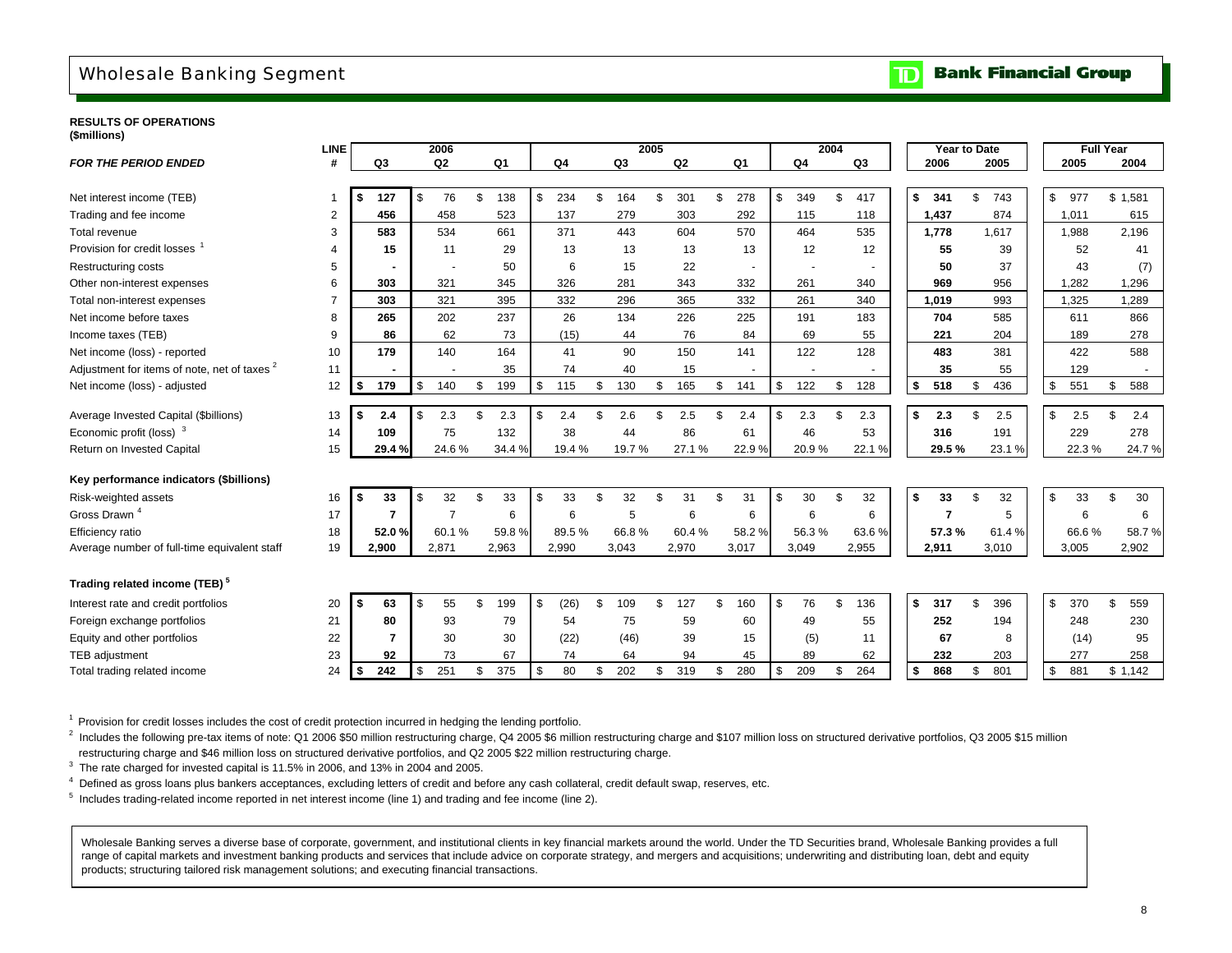# Corporate Segment<sup>1</sup>

### **RESULTS OF OPERATIONS(\$millions)**

|                                                                                                                                       | <b>LINE</b>    |                      |     | 2006           |                          |                          |                          | 2005                     |                          |                          | 2004                     |                          | Year to Date             |             | <b>Full Year</b> |
|---------------------------------------------------------------------------------------------------------------------------------------|----------------|----------------------|-----|----------------|--------------------------|--------------------------|--------------------------|--------------------------|--------------------------|--------------------------|--------------------------|--------------------------|--------------------------|-------------|------------------|
| <b>FOR THE PERIOD ENDED</b>                                                                                                           | #              | Q3                   |     | Q <sub>2</sub> | Q1                       | Q4                       | Q3                       | Q <sub>2</sub>           | Q1                       | Q4                       | Q3                       | 2006                     | 2005                     | 2005        | 2004             |
|                                                                                                                                       |                |                      |     |                |                          |                          |                          |                          |                          |                          |                          |                          |                          |             |                  |
| Net interest income <sup>2,3</sup>                                                                                                    |                | \$(174)              |     | \$(185)        | \$<br>(170)              | \$(195)                  | \$(170)                  | \$(193)                  | \$(101)                  | \$(135)                  | \$(125)                  | \$ (529)                 | \$ (464)                 | \$<br>(659) | \$<br>(454)      |
| Other Income <sup>3</sup>                                                                                                             | $\overline{2}$ | (26)                 |     | 10             | 1,574                    | 39                       | $\overline{7}$           | 58                       | 11                       | 11                       | 37                       | 1,558                    | 76                       | 115         | 104              |
| Total revenue                                                                                                                         | 3              | (200)                |     | (175)          | 1,404                    | (156)                    | (163)                    | (135)                    | (90)                     | (124)                    | (88)                     | 1,029                    | (388)                    | (544)       | (350)            |
| General allowance release                                                                                                             | Δ              |                      |     | (60)           | $\overline{\phantom{a}}$ |                          |                          |                          | (35)                     | $\overline{\phantom{a}}$ |                          | (60)                     | (35)                     | (35)        | (67)             |
| Sectoral allowance release                                                                                                            | 5              |                      |     |                | $\overline{\phantom{a}}$ |                          |                          |                          | $\overline{\phantom{a}}$ | (155)                    | (100)                    | $\overline{\phantom{a}}$ | $\overline{\phantom{a}}$ |             | (655)            |
| Other provision for credit losses <sup>3</sup>                                                                                        | 6              | (20)                 |     | (21)           | (21)                     | (132)                    | (67)                     | (77)                     | (63)                     | (18)                     | (21)                     | (62)                     | (207)                    | (339)       | (78)             |
| Total provision for credit losses                                                                                                     | $\overline{7}$ | (20)                 |     | (81)           | (21)                     | (132)                    | (67)                     | (77)                     | (98)                     | (173)                    | (121)                    | (122)                    | (242)                    | (374)       | (800)            |
| Non-interest expenses                                                                                                                 | 8              | 177                  |     | 155            | 160                      | 173                      | 544                      | 154                      | 181                      | 197                      | 152                      | 492                      | 879                      | 1,052       | 1,021            |
| Net income before taxes                                                                                                               | 9              | (357)                |     | (249)          | 1,265                    | (197)                    | (640)                    | (212)                    | (173)                    | (148)                    | (119)                    | 659                      | (1,025)                  | (1,222)     | (571)            |
| Income taxes <sup>2</sup>                                                                                                             | 10             | (229)                |     | (172)          | (218)                    | (97)                     | (358)                    | (142)                    | (140)                    | (177)                    | (108)                    | (619)                    | (640)                    | (737)       | (413)            |
| Non-controlling interest in subsidiaries                                                                                              | 11             | (5)                  |     | (3)            | $\overline{\phantom{a}}$ |                          |                          |                          |                          |                          |                          | (8)                      | $\overline{\phantom{a}}$ |             |                  |
| Equity in net income of associated company, net of tax                                                                                | 12             | (4)                  |     | (4)            | $\overline{\phantom{a}}$ | $\overline{\phantom{a}}$ | $\overline{\phantom{a}}$ | $\overline{\phantom{a}}$ | $\overline{\phantom{a}}$ | $\overline{\phantom{a}}$ | $\overline{\phantom{a}}$ | (8)                      | $\overline{\phantom{a}}$ |             |                  |
| Net income (loss) - reported                                                                                                          | 13             | (127)                |     | (78)           | 1,483                    | (100)                    | (282)                    | (70)                     | (33)                     | 29                       | (11)                     | 1,278                    | (385)                    | (485)       | (158)            |
| Adjustment for items of note, net of tax <sup>4</sup>                                                                                 | 14             | 90                   |     | 42             | (1,526)                  | 102                      | 288                      | 58                       | 55                       | 2                        | 36                       | (1, 394)                 | 401                      | 503         | 253              |
| Net income (loss) - adjusted                                                                                                          | 15             | (37)<br>\$           | \$  | (36)           | \$<br>(43)               | \$<br>$\overline{2}$     | \$<br>6                  | \$<br>(12)               | 22<br>\$                 | 31<br>\$                 | \$<br>25                 | \$<br>(116)              | \$<br>16                 | \$<br>18    | \$<br>95         |
| Decomposition of items of note (net of tax, non-controlling interest in subsidiaries, and equity in net income of associated company) |                |                      |     |                |                          |                          |                          |                          |                          |                          |                          |                          |                          |             |                  |
| Amortization of intangibles                                                                                                           | 16             | 61<br>-S             | \$. | 86             | \$<br>82                 | 86<br>\$                 | ደ<br>91                  | \$<br>90                 | \$<br>87                 | 92<br>\$                 | \$<br>99                 | 229<br>\$                | \$<br>268                | \$<br>354   | \$<br>477        |
| Dilution gain on Ameritrade transaction, net of costs                                                                                 | 17             |                      |     | 5              | (1,670)                  | 138                      |                          |                          |                          |                          |                          | (1,665)                  | $\overline{\phantom{a}}$ | 138         |                  |
| Dilution loss on the acquisition of Hudson United by TD Banknorth                                                                     | 18             |                      |     |                | 72                       |                          |                          |                          |                          |                          |                          | 72                       |                          |             |                  |
| General allowance release                                                                                                             | 19             | $\blacksquare$       |     | (39)           |                          |                          |                          |                          | (23)                     |                          |                          | (39)                     | (23)                     | (23)        | (43)             |
| Hedging impact due to AcG-13                                                                                                          | 20             | 5                    |     | (10)           | (10)                     | (7)                      | 12                       | (33)                     | 11                       | 11                       | $\overline{2}$           | (15)                     | (10)                     | (17)        | 50               |
| Litigation charge                                                                                                                     | 21             |                      |     |                |                          | $\overline{\phantom{a}}$ | 238                      |                          |                          |                          |                          |                          | 238                      | 238         | 195              |
| Non-core portfolio loan loss recoveries (sectoral related)                                                                            | 22             |                      |     |                | $\overline{\phantom{a}}$ | (60)                     | (23)                     | (24)                     | (20)                     | (101)                    | (65)                     |                          | (67)                     | (127)       | (426)            |
| Tax charge related to reorganizations                                                                                                 | 23             |                      |     |                |                          |                          |                          | 25                       |                          |                          |                          |                          | 25                       | 25          |                  |
| Preferred share redemption                                                                                                            | 24             |                      |     |                | $\overline{\phantom{a}}$ | 13                       |                          |                          |                          |                          |                          |                          | $\overline{\phantom{a}}$ | 13          |                  |
| Other tax items                                                                                                                       | 25             | 24                   |     |                |                          | (68)                     | (30)                     |                          |                          |                          |                          | 24                       | (30)                     | (98)        |                  |
| Items of note                                                                                                                         | 26             | 90                   | \$  | 42             | \$<br>(1,526)            | \$<br>102                | \$ 288                   | \$<br>58                 | \$<br>55                 | $\mathbf{\hat{s}}$<br>2  | 36<br>\$                 | \$(1,394)                | \$<br>401                | \$<br>503   | 253<br>\$        |
| Decomposition of material items included in net income (loss) - adjusted                                                              |                |                      |     |                |                          |                          |                          |                          |                          |                          |                          |                          |                          |             |                  |
| Interest on income tax refunds                                                                                                        | 27             | $\overline{2}$<br>\$ | \$  | 3              | \$                       | \$<br>3                  | \$                       | \$                       | \$<br>$\overline{7}$     | 18<br>\$                 | \$<br>12                 | 5<br>\$                  | \$<br>$\overline{7}$     | \$<br>10    | \$<br>50         |
| Securitization gain / (loss)                                                                                                          | 28             | (11)                 |     | (5)            | (3)                      |                          |                          | 5                        | 6                        | (1)                      | (4)                      | (19)                     | 11                       | 11          | 8                |
| Unallocated Corporate expenses                                                                                                        | 29             | (66)                 |     | (54)           | (56)                     | (48)                     | (38)                     | (42)                     | (61)                     | (15)                     | (12)                     | (176)                    | (141)                    | (189)       | (73)             |
| Tax recovery (re: future tax adjustment)                                                                                              | 30             |                      |     |                | $\overline{\phantom{a}}$ |                          |                          |                          | $\overline{a}$           | $\overline{\phantom{a}}$ | $\overline{a}$           |                          | $\overline{\phantom{a}}$ |             | 17               |
| Non-Core Lending Portfolio                                                                                                            | 31             |                      |     | (5)            | (4)                      | (2)                      |                          | 11                       | 16                       | 23                       | 29                       | (9)                      | 27                       | 25          | 86               |
| Other                                                                                                                                 | 32             | 38                   |     | 25             | 20                       | 49                       | 44                       | 14                       | 54                       | 6                        |                          | 83                       | 112                      | 161         | $\overline{7}$   |
| Net income (loss) - adjusted                                                                                                          | 33             | (37)<br>s.           | \$  | (36)           | \$<br>(43)               | \$<br>2                  | 6<br>\$                  | \$<br>(12)               | 22<br>\$                 | 31<br>\$                 | 25<br>\$                 | (116)<br>\$              | 16<br>\$                 | \$<br>18    | 95<br>\$         |
|                                                                                                                                       |                |                      |     |                |                          |                          |                          |                          |                          |                          |                          |                          |                          |             |                  |

1 Commencing Q2 2006, the results of TD Bank USA, Inc. (previously reported in the Wealth segment) are included in the Corporate segment prospectively.

<sup>2</sup> Includes the elimination of the taxable equivalent basis (TEB) adjustments reported in the Wholesale Banking segment and Non-Core Lending Portfolio results.

<sup>3</sup> The Operating Segments results are presented before the impact of asset securitization programs, which is reclassified in the Corporate segment.

4 The total net (gain) or charge of items of note is added to reported earnings to compute the adjusted earnings.

The Corporate Segment includes the Non-Core Lending Portfolio, the effects of asset securitization programs in the Canadian Personal & Commercial Banking Segment, treasury management, general provisions for credit losses, TD Bank USA, Inc., the elimination of TEB revenue and income tax, corporate level tax benefits, and residual unallocated revenues, expenses and taxes.

# **TD** Bank Financial Group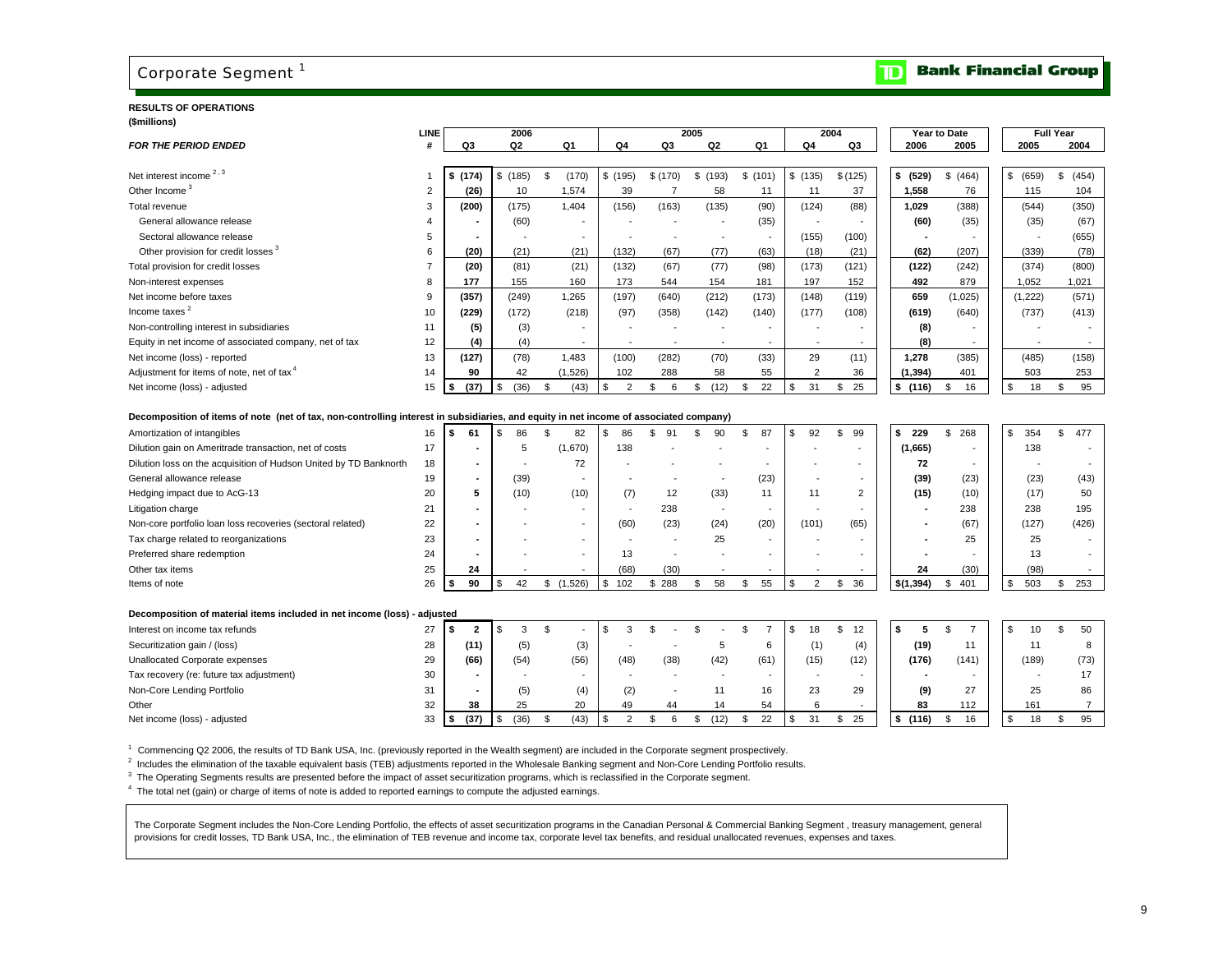# Net Interest Income and Margin

### **Bank Financial Group**  $\mathbf{D}$

| (\$MILLIONS)                                               | LINE           |           | 2006      |                |                |           | 2005           |                | 2004      |           |           | Year to Date | <b>Full Year</b> |           |
|------------------------------------------------------------|----------------|-----------|-----------|----------------|----------------|-----------|----------------|----------------|-----------|-----------|-----------|--------------|------------------|-----------|
| <b>FOR THE PERIOD ENDED</b>                                | #              | Q3        | Q2        | Q <sub>1</sub> | Q <sub>4</sub> | Q3        | Q <sub>2</sub> | Q <sub>1</sub> | Q4        | Q3        | 2006      | 2005         | 2005             | 2004      |
| Interest income                                            |                |           |           |                |                |           |                |                |           |           |           |              |                  |           |
| Loans                                                      |                | \$2,862   | \$2,514   | \$2,452        | \$2,328        | \$2,269   | \$1,893        | \$1,832        | \$1,767   | \$1,734   | \$7,828   | \$5,994      | \$8,322          | \$6,958   |
| Securities                                                 | 2              | 1,058     | 966       | 1,259          | 1,017          | 922       | 1,015          | 1,085          | 879       | 910       | 3,283     | 3,022        | 4,039            | 3,657     |
| Deposits with banks                                        | 3              | 70        | 78        | 80             | 106            | 109       | 105            | 95             | 156       | 107       | 228       | 309          | 415              | 517       |
| Total interest income                                      | 4              | 3,990     | 3,558     | 3,791          | 3,451          | 3,300     | 3,013          | 3,012          | 2,802     | 2,751     | 11,339    | 9,325        | 12,776           | 11,132    |
| Interest expense<br>Deposits                               | 5              | 1,836     | 1.754     | 1,534          | 1,410          | 1,388     | 1,223          | 1,108          | 1,009     | 934       | 5,124     | 3,719        | 5,129            | 3,853     |
| Subordinated notes and debentures                          | 6              | 107       | 99        | 86             | 84             | 82        | 83             | 79             | 78        | 76        | 292       | 244          | 328              | 312       |
| Preferred shares and Capital Trust Securities              | $\overline{7}$ | 28        | 28        | 39             | 47             | 37        | 34             | 29             | 40        | 42        | 95        | 100          | 147              | 170       |
| Other                                                      | 8              | 396       | 250       | 525            | 269            | 230       | 280            | 385            | 240       | 247       | 1,171     | 895          | 1,164            | 1,024     |
| Total interest expense                                     | 9              | 2,367     | 2,131     | 2,184          | 1,810          | 1,737     | 1,620          | 1,601          | 1,367     | 1,299     | 6,682     | 4,958        | 6,768            | 5,359     |
| Net interest income                                        | 10             | 1,623     | 1,427     | 1,607          | 1,641          | 1,563     | 1,393          | 1,411          | 1,435     | 1,452     | 4,657     | 4,367        | 6,008            | 5,773     |
| <b>TEB Adjustment</b>                                      | 11             | 89        | 81        | 81             | 81             | 75        | 98             | 70             | 93        | 63        | 251       | 243          | 324              | 282       |
| Net interest income (TEB)                                  | 12             | \$1,712   | \$1,508   | \$1,688        | \$1,722        | \$1,638   | \$1,491        | \$1,481        | \$1,528   | \$1,515   | \$4,908   | \$4,610      | \$6,332          | \$6,055   |
| Average total assets (\$billions)                          | 13             | 389<br>\$ | 393<br>\$ | 376<br>\$.     | 371<br>\$      | 367<br>\$ | 343<br>\$      | 327<br>\$      | \$<br>312 | 310<br>\$ | s.<br>386 | \$<br>346    | \$<br>352        | \$<br>310 |
| Average earning assets (\$billions)                        | 14             | 314       | 318       | 308            | 304            | 302       | 279            | 267            | 257       | 258       | 313       | 283          | 288              | 255       |
| Net interest margin as a % of average earning assets       | 15             | 2.05%     | 1.84%     | 2.07%          | 2.14 %         | 2.05%     | 2.05 %         | 2.10%          | 2.22 %    | 2.23 %    | 1.99%     | 2.06%        | 2.09%            | 2.26 %    |
| Net interest margin (TEB) as a % of average earning assets | 16             | 2.17      | 1.95      | 2.18           | 2.25           | 2.15      | 2.19           | 2.20           | 2.36      | 2.33      | 2.10      | 2.18         | 2.20             | 2.37      |
|                                                            |                |           |           |                |                |           |                |                |           |           |           |              |                  |           |

#### **Impact on NII from impaired loans**

Reduction/(increase) in NII from impaired loans

Gross 17

Recoveries 18 Net reduction/(increase) 19

|     |     |     |     |      |     |  |     | - AD | 13  |     |         | . \$ | 20  | 29<br>$-$ |  | 35   | 49             |
|-----|-----|-----|-----|------|-----|--|-----|------|-----|-----|---------|------|-----|-----------|--|------|----------------|
| R I | (3) | (2) | (3) |      |     |  |     |      | (3) | (2) | (1)     |      | (8) | (12)      |  | (26) | (8)            |
|     |     |     |     | - \$ | (8) |  | 5 C |      | 10  |     | $\circ$ |      |     |           |  |      | 4 <sup>1</sup> |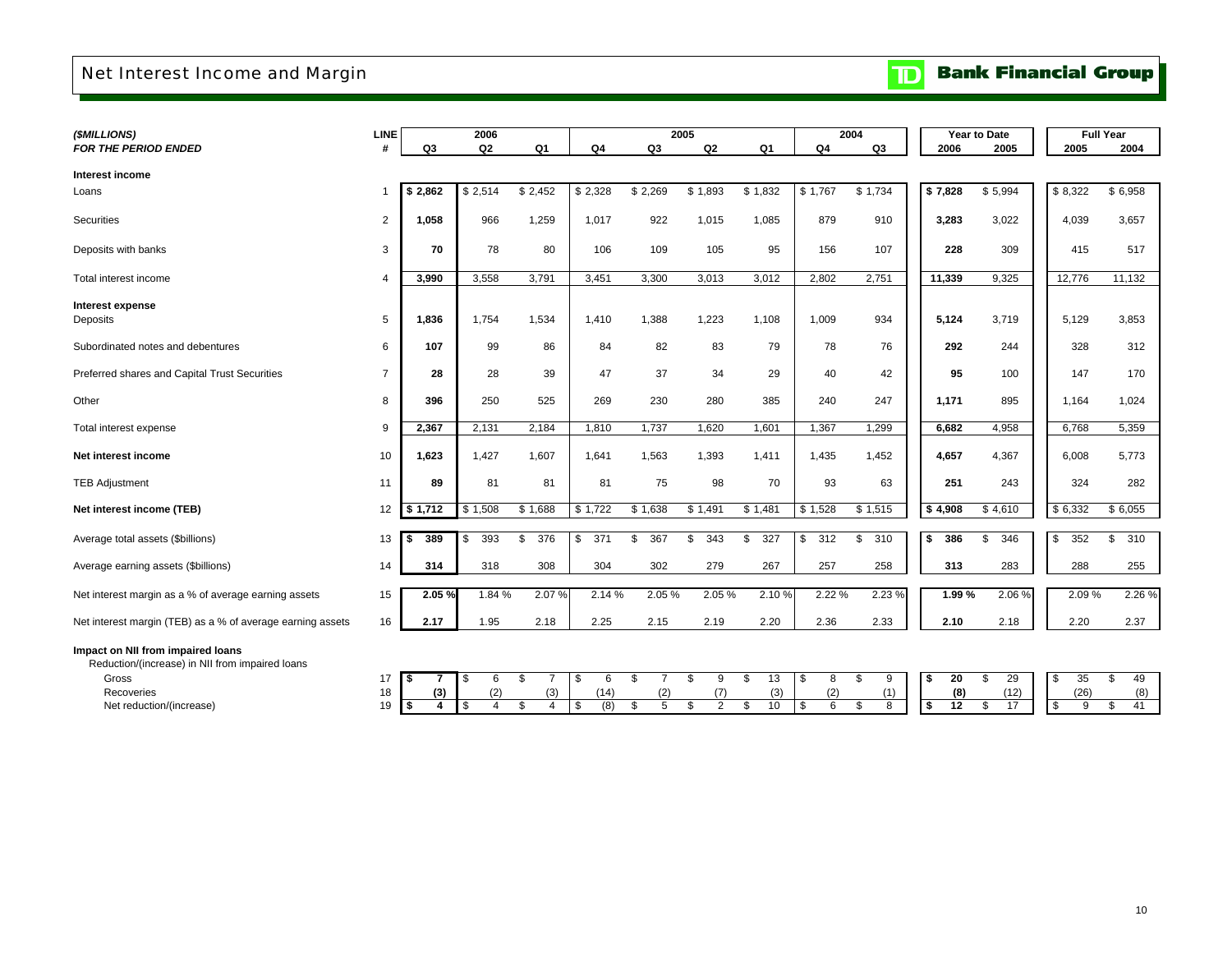### Other Income

**Bank Financial Group**  $\mathbf{D}$ 

| (\$MILLIONS)                                                                    | <b>LINE</b>    |                            | 2006      |                  |            | 2005        |            |                | 2004              |       |             | Year to Date  | <b>Full Year</b> |              |
|---------------------------------------------------------------------------------|----------------|----------------------------|-----------|------------------|------------|-------------|------------|----------------|-------------------|-------|-------------|---------------|------------------|--------------|
| <b>FOR THE PERIOD ENDED</b>                                                     | #              | Q <sub>3</sub>             | Q2        | Q <sub>1</sub>   | Q4         | Q3          | Q2         | Q <sub>1</sub> | Q <sub>4</sub>    | Q3    | 2006        | 2005          | 2005             | 2004         |
|                                                                                 |                |                            |           |                  |            |             |            |                |                   |       |             |               |                  |              |
| TD Waterhouse fees and commissions                                              | $\mathbf{1}$   | 102<br>\$                  | \$<br>134 | -\$<br>222       | \$<br>214  | - \$<br>199 | 223<br>\$  | 230<br>\$      | \$<br>195<br>- \$ | 209   | 458<br>\$   | - \$<br>652   | 866<br>\$        | 985<br>\$    |
| Full service brokerage and other securities services                            | $\overline{2}$ | 241                        | 242       | 256              | 265        | 210         | 230        | 222            | 174               | 164   | 739         | 662           | 927              | 738          |
| Mutual fund management                                                          | 3              | 157                        | 156       | 164              | 155        | 167         | 154        | 148            | 142               | 147   | 477         | 469           | 624              | 573          |
| Credit fees                                                                     | 4              | 93                         | 82        | 86               | 84         | 76          | 85         | 98             | 80                | 96    | 261         | 259           | 343              | 343          |
| Net investment securities gains/(losses)                                        | 5              | 113                        | 82        | 23               | 76         | 67          | 47         | 52             | 44                | 44    | 218         | 166           | 242              | 192          |
| Trading income                                                                  | 6              | 160                        | 247       | 292              | (88)       | 80          | 79         | 76             | (75)              | (75)  | 699         | 235           | 147              | (153)        |
| Service charges                                                                 | $\overline{7}$ | 250                        | 220       | 221              | 219        | 227         | 171        | 170            | 170               | 170   | 691         | 568           | 787              | 673          |
| Loan securitizations                                                            | 8              | 85                         | 72        | 92               | 120        | 101         | 100        | 93             | 82                | 90    | 249         | 294           | 414              | 390          |
| Card services                                                                   | 9              | 103                        | 86        | 81               | 85         | 81          | 61         | 52             | 20                | 51    | 270         | 194           | 279              | 172          |
| Insurance revenue (net of claims)                                               | 10             | 230                        | 228       | 224              | 210        | 217         | 215        | 184            | 175               | 164   | 682         | 616           | 826              | 593          |
| <b>Trust fees</b>                                                               | 11             | 33                         | 37        | 29               | 33         | 33          | 28         | 17             | 18                | 20    | 99          | 78            | 111              | 78           |
| Foreign exchange - non-trading                                                  | 12             | 45                         | 30        | 32               | 19         | 35          | 27         | 24             | 45                | 29    | 107         | 86            | 105              | 129          |
| Gains/(Losses) on derivatives & loan sales (non-core)<br>not booked to sectoral | 13             |                            |           |                  | (1)        | -1          |            | (1)            | 19                | 40    |             |               | (1)              | 71           |
| Other                                                                           | 14             | 53                         | 75        | 74               | 51         | 41          | 97         | 30             | 29                | 32    | 202         | 168           | 219              | 99           |
| <b>Total other income</b>                                                       | 15             | $1,665$ $\sqrt{5}$<br>l \$ | 1,691     | $1,797$ \$<br>\$ | $1,442$ \$ | 1,535 \$    | $1,517$ \$ | $1,395$ \$     | $1,118$ \$        | 1,181 | 5,153<br>\$ | 4,447<br>- \$ | 5,889<br>\$      | 4,883<br>-\$ |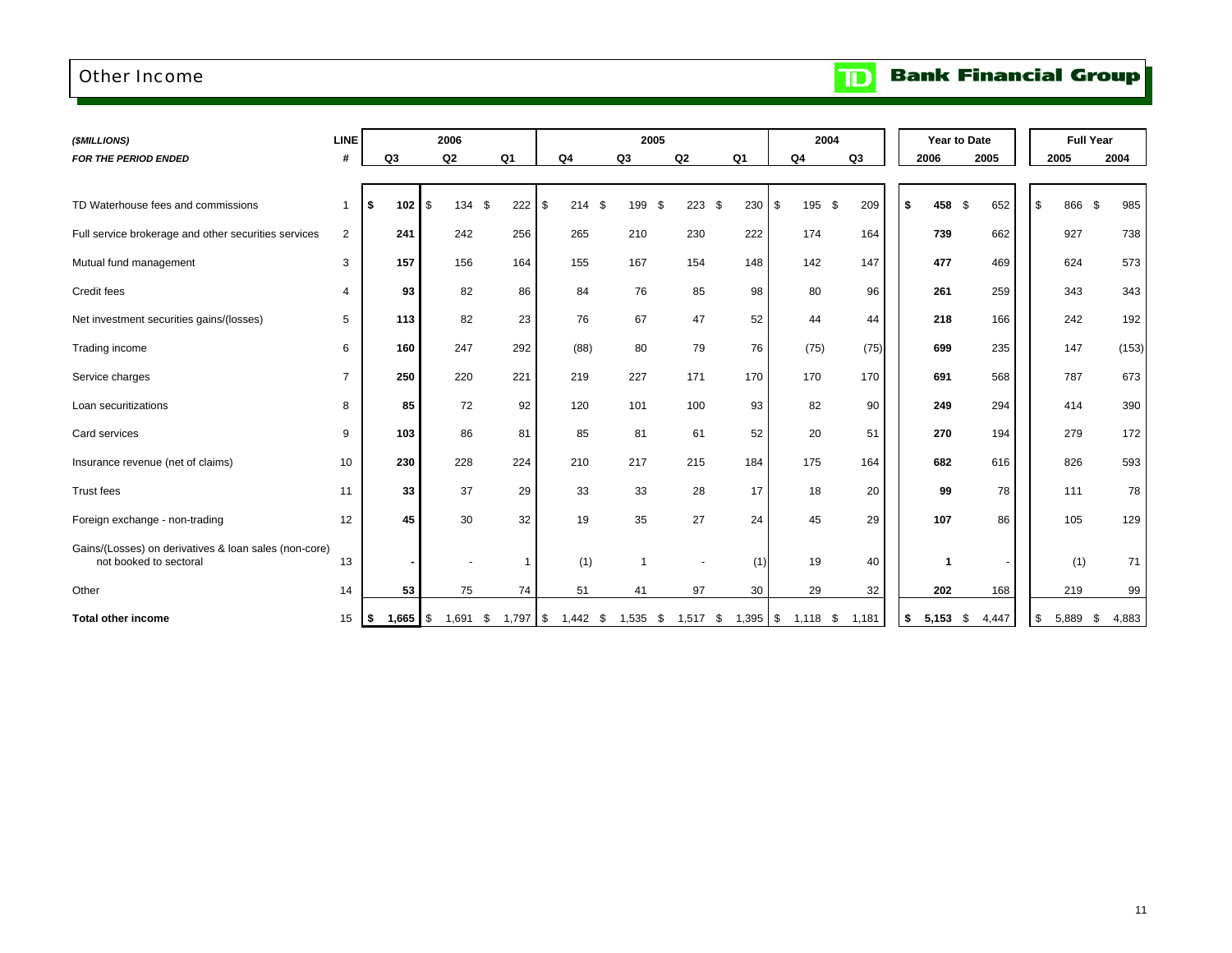# Non-Interest Expenses

# **TD** Bank Financial Group

| (\$MILLIONS)                        | <b>LINE</b>    |           | 2006           |                  |           |                  | 2005      |               |                          | 2004  |      |       | Year TO Date | <b>Full Year</b> |             |
|-------------------------------------|----------------|-----------|----------------|------------------|-----------|------------------|-----------|---------------|--------------------------|-------|------|-------|--------------|------------------|-------------|
| <b>FOR THE PERIOD ENDED</b>         | #              | Q3        | Q <sub>2</sub> | Q1               | Q4        | Q3               | Q2        | Q1            | Q4                       | Q3    |      | 2006  | 2005         | 2005             | 2004        |
| Salaries and employee benefits      |                |           |                |                  |           |                  |           |               |                          |       |      |       |              |                  |             |
| Salaries                            | 1              | 673<br>\$ | \$<br>659      | \$<br>662        | \$<br>679 | 669<br>\$        | \$<br>616 | \$<br>580     | \$<br>572 \$             | 584   | \$   | 1,994 | \$<br>,865   | \$<br>2,544      | \$<br>2,254 |
| Incentive compensation              | 2              | 288       | 290            | 345              | 302       | 275              | 288       | 274           | 238                      | 265   |      | 923   | 837          | 1,139            | 1,084       |
| Pension and other employee benefits | 3              | 141       | 144            | 167              | 145       | 138              | 125       | 127           | 99                       | 108   |      | 452   | 390          | 535              | 442         |
| Total                               | $\overline{4}$ | 1,102     | 1,093          | 1,174            | 1,126     | 1,082            | 1,029     | 981           | 909                      | 957   |      | 3,369 | 3,092        | 4,218            | 3,780       |
| Occupancy                           |                |           |                |                  |           |                  |           |               |                          |       |      |       |              |                  |             |
| Rent                                | 5              | 94        | 95             | 85               | 92        | 100              | 92        | 89            | 88                       | 92    |      | 274   | 281          | 373              | 353         |
| Depreciation                        | 6              | 39        | 35             | 39               | 41        | 42               | 34        | 30            | 36                       | 33    |      | 113   | 106          | 147              | 134         |
| Other                               | $\overline{7}$ | 43        | 42             | 42               | 40        | 49               | 38        | 29            | 33                       | 33    |      | 127   | 116          | 156              | 125         |
| Total                               | 8              | 176       | 172            | 166              | 173       | 191              | 164       | 148           | 157                      | 158   |      | 514   | 503          | 676              | 612         |
| <b>Equipment</b>                    |                |           |                |                  |           |                  |           |               |                          |       |      |       |              |                  |             |
| Rent                                | $9\,$          | 51        | 48             | 49               | 56        | 50               | 45        | 41            | 44                       | 46    |      | 148   | 136          | 192              | 165         |
| Depreciation                        | 10             | 44        | 42             | 46               | 54        | 50               | 39        | 32            | 47                       | 37    |      | 132   | 121          | 175              | 160         |
| Other                               | 11             | 55        | 48             | 52               | 61        | 59               | 63        | 59            | 70                       | 61    |      | 155   | 181          | 242              | 237         |
| Total                               | 12             | 150       | 138            | 147              | 171       | 159              | 147       | 132           | 161                      | 144   |      | 435   | 438          | 609              | 562         |
| General                             |                |           |                |                  |           |                  |           |               |                          |       |      |       |              |                  |             |
| Amortization of other intangibles   | 13             | 126       | 125            | 128              | 135       | 143              | 134       | 134           | 142                      | 152   |      | 379   | 411          | 546              | 626         |
| Marketing and business development  | 14             | 127       | 96             | 133              | 116       | 123              | 126       | 104           | 88                       | 86    |      | 356   | 353          | 469              | 384         |
| Brokerage related fees              | 15             | 37        | 39             | 53               | 55        | 56               | 57        | 58            | 49                       | 56    |      | 129   | 171          | 226              | 228         |
| Professional and advisory services  | 16             | 138       | 126            | 105              | 155       | 117              | 114       | 108           | 144                      | 114   |      | 369   | 339          | 494              | 446         |
| Communications                      | 17             | 50        | 48             | 49               | 55        | 55               | 49        | 46            | 53                       | 50    |      | 147   | 150          | 205              | 207         |
| Capital and business taxes          | 18             | 56        | 50             | 46               | 33        | 53               | 45        | 36            | 31                       | 36    |      | 152   | 134          | 167              | 141         |
| Postage                             | 19             | 29        | 32             | 28               | 28        | 27               | 30        | 23            | 23                       | 25    |      | 89    | 80           | 108              | 100         |
| Travel and relocation               | 20             | 22        | 22             | 21               | 24        | 21               | 18        | 15            | 17                       | 16    |      | 65    | 54           | 78               | 62          |
| <b>Restructuring costs</b>          | 21             |           |                | 50               | 6         | 15               | 22        |               | $\overline{\phantom{a}}$ |       |      | 50    | 37           | 43               | (7)         |
| Other                               | 22             | 134       | 162            | 190              | 126       | 535              | 122       | 160           | 130                      | 113   |      | 486   | 817          | 943              | 866         |
| Total                               | 23             | 719       | 700            | 803              | 733       | 1,145            | 717       | 684           | 677                      | 648   |      | 2,222 | 2,546        | 3,279            | 3,053       |
| <b>Total non-interest expenses</b>  | 24             | \$        | 2,103          | $2,290$ \$<br>\$ | 2,203     | $2,577$ \$<br>\$ | 2,057     | - \$<br>1,945 | \$<br>$1,904$ \$         | 1,907 | - \$ | 6.540 | \$<br>6,579  | \$<br>8,782 \$   | 8,007       |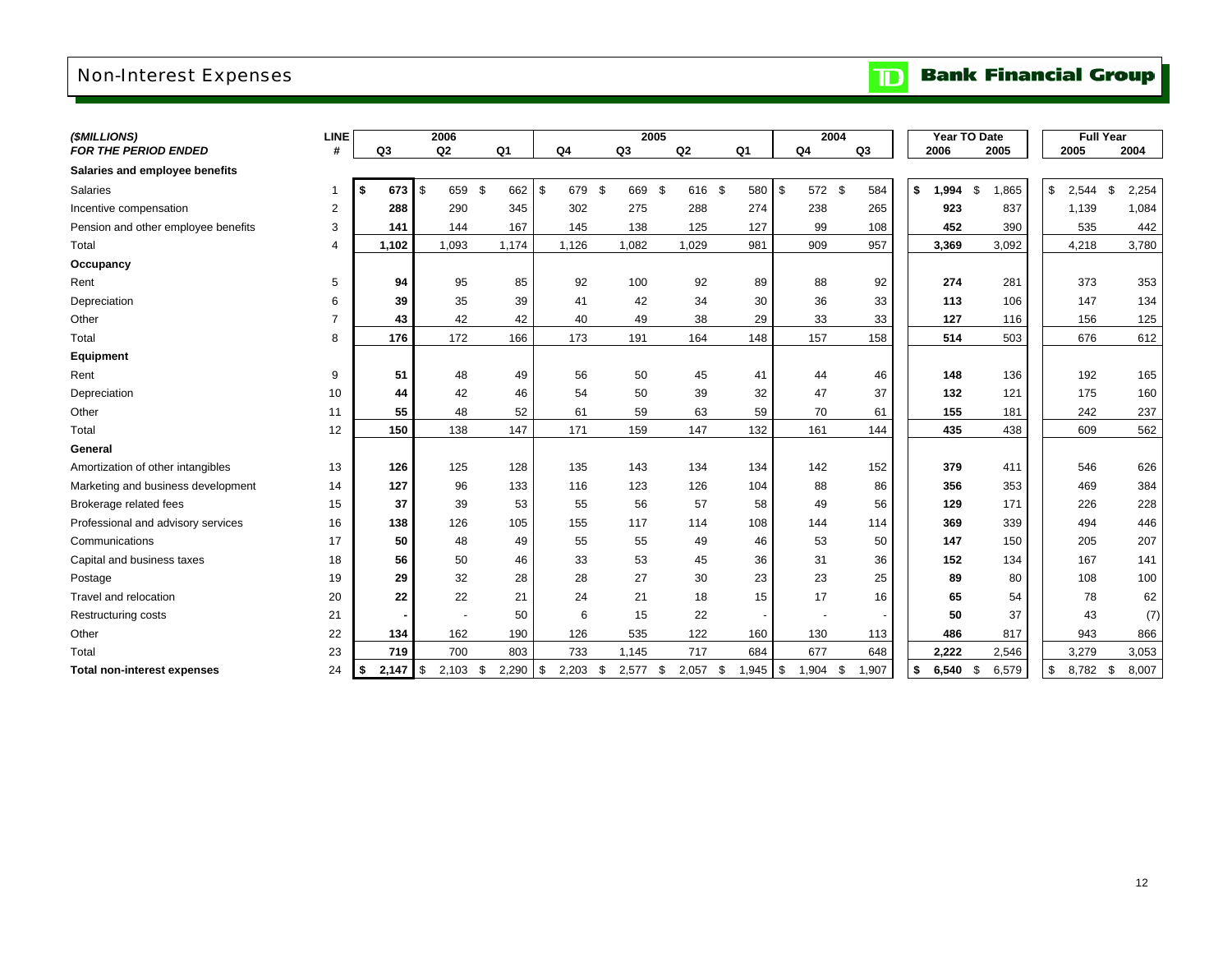### Balance Sheet

| <b>TD</b> Bank Financial Group |  |
|--------------------------------|--|
|--------------------------------|--|

| (\$MILLIONS)<br>AS AT                                             | LINE<br>#        | Q3                 |            | 2006<br>Q2       |    | Q1               |      | Q4               |      | 2005<br>Q3       | Q2               |          | Q1               |    | Q4               | 2004 | Q3               |
|-------------------------------------------------------------------|------------------|--------------------|------------|------------------|----|------------------|------|------------------|------|------------------|------------------|----------|------------------|----|------------------|------|------------------|
|                                                                   |                  |                    |            |                  |    |                  |      |                  |      |                  |                  |          |                  |    |                  |      |                  |
| <b>ASSETS</b>                                                     |                  |                    |            |                  |    |                  |      |                  |      |                  |                  |          |                  |    |                  |      |                  |
| Cash and due from banks                                           | 1                | 1,958              | \$         | 2,046            | \$ | 2,158            | \$   | 1,673            | \$   | $2,172$ \$       | 1,797            | \$       | 1,729            | \$ | 1,404            | \$   | 1,836            |
| Interest-bearing deposits with other banks                        | $\overline{2}$   | 10,236             |            | 10,295           |    | 11,226           |      | 11,745           |      | 10,307           | 9,057            |          | 8,859            |    | 7,634            |      | 8,400            |
| <b>Securities</b>                                                 |                  |                    |            |                  |    |                  |      |                  |      |                  |                  |          |                  |    |                  |      |                  |
| Investment                                                        | 3                | 43,542             |            | 42,847           |    | 46,376           |      | 42,321           |      | 40.709           | 39,884           |          | 34,862           |    | 31,387           |      | 33,653           |
| Trading                                                           | 4                | 73,733             |            | 69,809           |    | 75,000           |      | 65,775           |      | 72,597           | 71,748           |          | 75,977           |    | 66,893           |      | 67,702           |
| Total                                                             | 5                | 117,275            |            | 112,656          |    | 121,376          |      | 108,096          |      | 113,306          | 111,632          |          | 110,839          |    | 98,280           |      | 101,355          |
| Securities purchased under reverse repurchase agreements          | $\,6\,$          | 27,854             |            | 32,344           |    | 24,847           |      | 26,375           |      | 25,624           | 23,727           |          | 26,220           |    | 21,888           |      | 25,401           |
| Loans                                                             |                  |                    |            |                  |    |                  |      |                  |      |                  |                  |          |                  |    |                  |      |                  |
| Residential mortgages                                             | $\overline{7}$   | 51,767             |            | 50,868           |    | 51,152           |      | 52,740           |      | 54,744           | 55,640           |          | 52,377           |    | 51,420           |      | 51,528           |
| Consumer instalment and other personal                            | 8                | 63,995             |            | 63,308           |    | 61,744           |      | 62,754           |      | 61,290           | 58,595           |          | 50,522           |    | 48,857           |      | 47,287           |
| Credit cards                                                      | $\boldsymbol{9}$ | 4,419              |            | 3,764            |    | 3,171            |      | 2,998            |      | 2,782            | 2,664            |          | 2,643            |    | 2,566            |      | 2,525            |
| Business and government                                           | 10               | 39,844             |            | 39,923           |    | 40,250           |      | 35,044           |      | 35,844           | 33,313           |          | 21,429           |    | 22,264           |      | 23,251           |
| Total                                                             | 11               | 160,025            |            | 157,863          |    | 156,317          |      | 153,536          |      | 154,660          | 150,212          |          | 126,971          |    | 125,107          |      | 124,591          |
| Allowance for credit losses                                       | 12               | (1, 279)           |            | (1, 291)         |    | (1, 358)         |      | (1, 293)         |      | (1,380)          | (1, 410)         |          | (1, 138)         |    | (1, 183)         |      | (1, 369)         |
| Loans (net of allowance for credit losses)                        | 13               | 158,746            |            | 156,572          |    | 154,959          |      | 152,243          |      | 153,280          | 148,802          |          | 125,833          |    | 123,924          |      | 123,222          |
| Other                                                             |                  |                    |            |                  |    |                  |      |                  |      |                  |                  |          |                  |    |                  |      |                  |
| Customers' liabilities under acceptances                          | 14               | 7,244              |            | 7,035            |    | 6,699            |      | 5,989            |      | 5,631            | 5,871            |          | 5,275            |    | 5,507            |      | 5,701            |
| Investment in TD Ameritrade                                       | 15               | 4,284              |            | 3,783            |    | 3,327            |      |                  |      |                  |                  |          |                  |    |                  |      |                  |
| Trading derivatives' market revaluation                           | 16               | 32,308             |            | 35,430           |    | 33,781           |      | 33,651           |      | 34,185           | 34,949           |          | 35,922           |    | 33,697           |      | 26,163           |
| Goodwill<br>Intangible assets                                     | 17<br>18         | 7,411<br>2,007     |            | 7,652<br>2,185   |    | 7,376<br>2,275   |      | 6,518<br>2,124   |      | 6,785<br>2,286   | 6,766<br>2,421   |          | 2,245<br>2,010   |    | 2,225<br>2,144   |      | 2,308<br>2,286   |
| Land, buildings and equipment                                     | 19               | 1,865              |            | 1,857            |    | 1,701            |      | 1,801            |      | 1,773            | 1,712            |          | 1,223            |    | 1,330            |      | 1,221            |
| Other assets                                                      | 20               | 14,657             |            | 16,741           |    | 14,652           |      | 14,995           |      | 13,074           | 12,810           |          | 13,162           |    | 12,994           |      | 11,300           |
| Total                                                             | 21               | 69,776             |            | 74,683           |    | 69,811           |      | 65,078           |      | 63,734           | 64,529           |          | 59,837           |    | 57,897           |      | 48,979           |
| <b>Total assets</b>                                               | 22               | \$<br>385,845      | \$         | 388,596          | \$ | 384,377          | \$   | 365,210 \$       |      | 368,423<br>\$    | 359,544          | \$       | 333,317          | \$ | 311,027          | \$   | 309,193          |
| <b>LIABILITIES</b>                                                |                  |                    |            |                  |    |                  |      |                  |      |                  |                  |          |                  |    |                  |      |                  |
| <b>Deposits</b>                                                   |                  |                    |            |                  |    |                  |      |                  |      |                  |                  |          |                  |    |                  |      |                  |
| Personal Non-Term                                                 | 23               | 72,376<br>\$       | $\sqrt{3}$ | 74,995 \$        |    | 74,233           | \$   | 73,041           | \$   | 74,635 \$        | 74.165           | <b>S</b> | 61,492           | \$ | 59,441           | - \$ | 59.917           |
| <b>Personal Term</b>                                              | 24               | 65,116             |            | 63,831           |    | 61,642           |      | 58,742           |      | 59,134           | 58,954           |          | 52,735           |    | 51,919           |      | 51,647           |
| <b>Banks</b>                                                      | 25               | 17,855             |            | 13,597           |    | 15,380           |      | 11,505           |      | 15,756           | 17,431           |          | 14,588           |    | 11,459           |      | 16,501           |
| Business and government                                           | 26               | 100,440            |            | 100,568          |    | 105,030          |      | 103,693          |      | 101,913          | 97,964           |          | 93,147           |    | 84,074           |      | 83,439           |
| Total                                                             | 27               | 255,787            |            | 252,991          |    | 256,285          |      | 246,981          |      | 251,438          | 248,514          |          | 221,962          |    | 206,893          |      | 211,504          |
| Other                                                             |                  |                    |            |                  |    |                  |      |                  |      |                  |                  |          |                  |    |                  |      |                  |
| Acceptances                                                       | 28               | 7,244              |            | 7,035            |    | 6,699            |      | 5,989            |      | 5,631            | 5,871            |          | 5,275            |    | 5,507            |      | 5,701            |
| Obligations related to securities sold short                      | 29               | 24,153             |            | 27,037           |    | 26,357           |      | 24,406           |      | 23,124           | 20,453           |          | 21,391           |    | 17,671           |      | 19,413           |
| Obligations related to securities sold under repurchase agreement | 30               | 19,431             |            | 16,983           |    | 12,520           |      | 11,284           |      | 11,285           | 10,249           |          | 10,688           |    | 9,846            |      | 10,934           |
| Trading derivatives' market revaluation<br>Other liabilities      | 31<br>32         | 33,380<br>15,285   |            | 36,295<br>16,908 |    | 34,934<br>17,244 |      | 33,498<br>18,545 |      | 34,877<br>16,779 | 34,349<br>15,061 |          | 34,766<br>18,162 |    | 33,873<br>16,365 |      | 26,556<br>14,490 |
| Total                                                             | 33               | 99,493             |            | 104,258          |    | 97,754           |      | 93,722           |      | 91,696           | 85,983           |          | 90,282           |    | 83,262           |      | 77,094           |
| Subordinated notes and debentures                                 | 34               | 6,915              |            | 7,748            |    | 7,225            |      | 5,138            |      | 5,570            | 5,569            |          | 5,660            |    | 5,644            |      | 5,671            |
| Liability for preferred shares and Capital Trust Securities       | 35               | 1,794              |            | 1,786            |    | 1,793            |      | 1,795            |      | 2,198            | 2,210            |          | 2,210            |    | 2,560            |      | 2,559            |
| Non-controlling interest in subsidiaries                          | 36               | 2,429              |            | 2,530            |    | 2,847            |      | 1,708            |      | 1,746            | 1,676            |          |                  |    | $\overline{a}$   |      |                  |
|                                                                   |                  |                    |            |                  |    |                  |      |                  |      |                  |                  |          |                  |    |                  |      |                  |
| Shareholders' equity                                              |                  |                    |            |                  |    |                  |      |                  |      |                  |                  |          |                  |    |                  |      |                  |
| Capital stock<br>Common                                           | 37               | 6,353              |            | 6,245            |    | 6,015            |      | 5,872            |      | 5,744            | 5,632            |          | 3,475            |    | 3,373            |      | 3,245            |
| Preferred                                                         | 38               | 425                |            | 425              |    | 425              |      |                  |      |                  |                  |          |                  |    |                  |      |                  |
| Contributed surplus                                               | 39               | 56                 |            | 51               |    | 47               |      | 40               |      | 36               | 28               |          | 24               |    | 20               |      | 17               |
| Foreign currency translation adjustments                          | 40               | (951)              |            | (507)            |    | (666)            |      | (696)            |      | (363)            | (298)            |          | (212)            |    | (265)            |      | (73)             |
| Retained earnings                                                 | 41               | 13,544             |            | 13,069           |    | 12,652           |      | 10,650           |      | 10,358           | 10,230           |          | 9,916            |    | 9,540            |      | 9,176            |
| Total                                                             | 42               | 19,427             |            | 19,283           |    | 18,473           |      | 15,866           |      | 15,775           | 15,592           |          | 13,203           |    | 12,668           |      | 12,365           |
| Total liabilities and shareholders' equity                        | 43               | $385,845$ \$<br>\$ |            | 388,596          | -S | 384,377          | l \$ | 365,210          | - \$ | 368,423<br>-S    | 359,544 \$       |          | 333,317          | S. | 311,027          | \$   | 309,193          |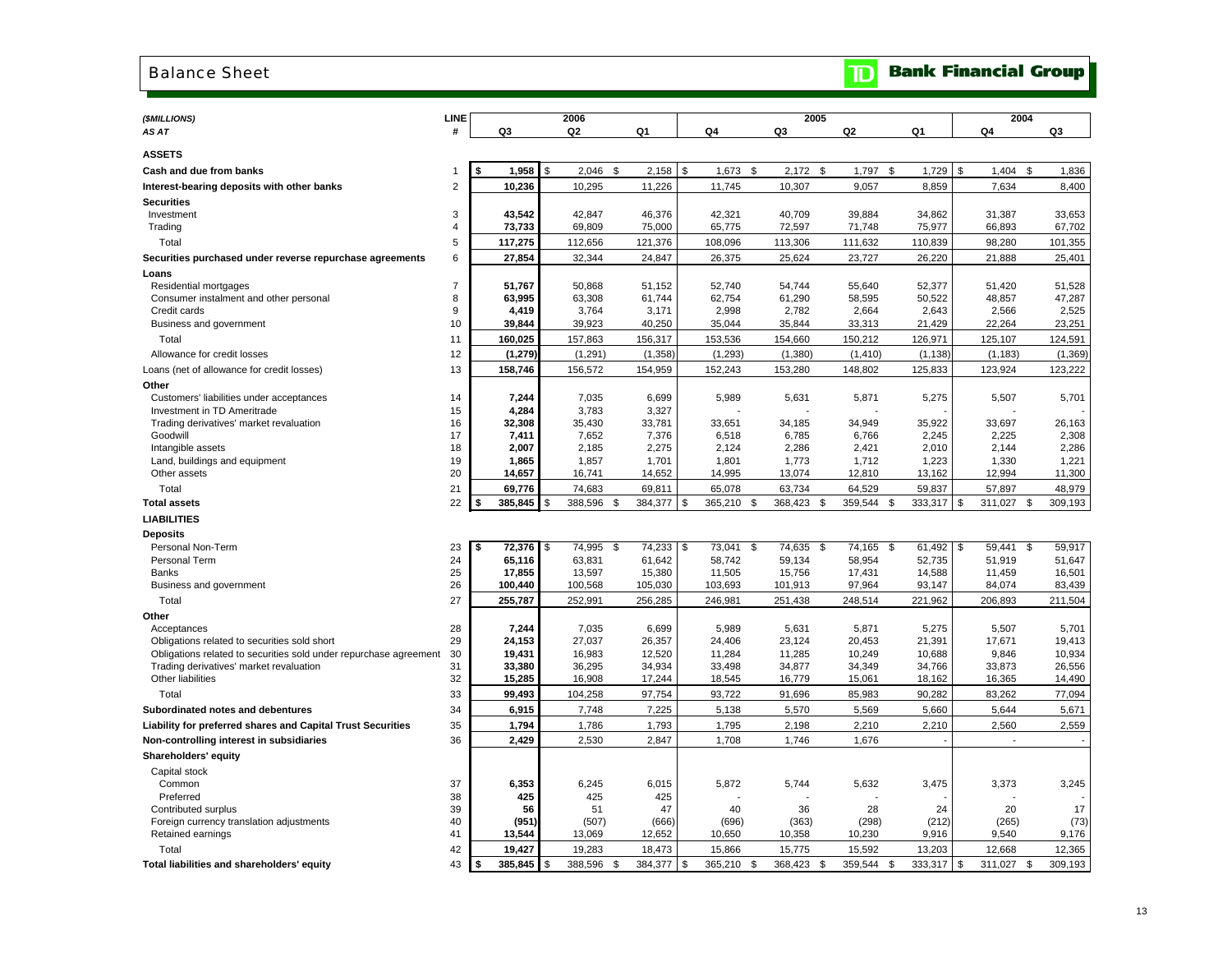| (\$MILLIONS)                                                     | <b>LINE</b> |    |                |      | 2006           |            |     |                          |     |                | 2005 |                |      |         |     |         | 2004 |         |
|------------------------------------------------------------------|-------------|----|----------------|------|----------------|------------|-----|--------------------------|-----|----------------|------|----------------|------|---------|-----|---------|------|---------|
| AS AT                                                            | #           |    | Q <sub>3</sub> |      | Q <sub>2</sub> | Q1         |     | Q4                       |     | Q <sub>3</sub> |      | Q <sub>2</sub> |      | Q1      |     | Q4      |      | Q3      |
| Investment securities - surplus (deficit) over book <sup>1</sup> |             |    |                |      |                |            |     |                          |     |                |      |                |      |         |     |         |      |         |
| Debt                                                             |             |    | 3              | \$   | $\overline{2}$ | \$         | \$  | $\overline{\phantom{a}}$ | \$  | 1              | \$   | 1              | \$   |         | \$  | 6       | \$   |         |
| Common & equivalents                                             | 2           |    | 648            |      | 656            | 752        |     | 696                      |     | 684            |      | 513            |      | 506     |     | 387     |      | 308     |
| Preferred shares                                                 | 3           |    | 56             |      | 48             | 53         |     | 54                       |     | 48             |      | 36             |      | 31      |     | 25      |      | 13      |
| Total                                                            | 4           | \$ | 707            | -\$  | 706            | \$<br>806  | -\$ | 750                      | \$  | 733 \$         |      | 550            | \$   | 537     | -\$ | 418     | -\$  | 321     |
|                                                                  |             |    |                |      |                |            |     |                          |     |                |      |                |      |         |     |         |      |         |
| Assets under administration                                      |             |    |                |      |                |            |     |                          |     |                |      |                |      |         |     |         |      |         |
| Canadian Personal and Commercial Banking                         | 5           |    | 42,150         | ا \$ | 40,898 \$      | 40,766     | \$  | 39,485                   | -\$ | 37,612 \$      |      | 37,125         | \$   | 35,895  | S   | 35,838  | \$   | 33,213  |
| U.S. Personal and Commercial Banking                             | 6           |    | 9,337          |      | 9,904          | 9,529      |     | 9,307                    |     | 9,082          |      | 8,541          |      |         |     |         |      |         |
| Wealth Management                                                | 7           |    | 153,004        |      | 153,723        | 147,439    |     | 315,075                  |     | 322,343        |      | 302,112        |      | 297,852 |     | 279,190 |      | 282,998 |
| Total                                                            | 8           | \$ | 204,491        | - \$ | 204,525        | 197,734    | -\$ | 363,867                  | \$. | 369,037        | - \$ | 347,778        | - \$ | 333,747 | l S | 315,028 | - \$ | 316,211 |
| Assets under management                                          |             |    |                |      |                |            |     |                          |     |                |      |                |      |         |     |         |      |         |
| U.S. Personal and Commercial Banking                             | 9           |    | 6,054          |      | 6,551          | 5,995      |     | 5,859                    |     | 6,106          |      | 6,002          |      |         |     |         |      |         |
| Wealth Management                                                | 10          |    | 143,339        |      | 138,722        | 137,009    |     | 130,108                  |     | 130,036        |      | 123,788        |      | 122,726 |     | 116,526 |      | 118,264 |
| Total                                                            | 11          | -5 | 149,393        | l S  | 145,273        | 143,004 \$ |     | 135,967                  | \$. | 136,142 \$     |      | 129,790        |      | 122,726 |     | 116,526 | - \$ | 118,264 |
|                                                                  |             |    |                |      |                |            |     |                          |     |                |      |                |      |         |     |         |      |         |

<sup>1</sup> Excludes debt security positions which are used as part of the Bank's Asset and Liability Management hedging activities and preferred shares that are hedged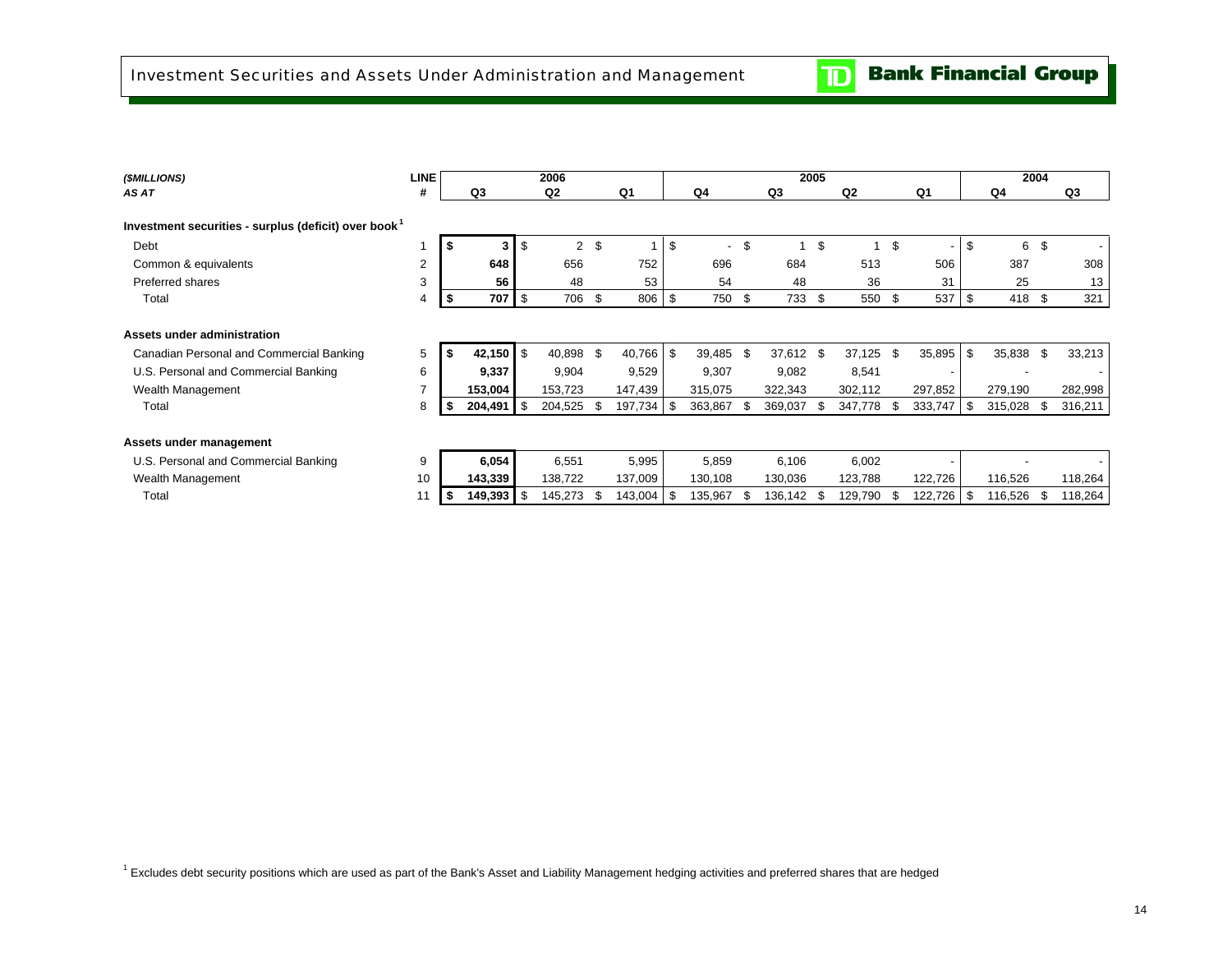### Intangibles and Goodwill, and Restructuring Costs

### $\overline{\mathbf{D}}$ **Bank Financial Group**

| (\$MILLIONS)                                                                                                           | <b>LINE</b>         |    |                        | 2006                       |      |                         |      |                        |    | 2005                 |                |                                        |                |                        | 2004                 |                |   | Year to Date                       |                       | <b>Full Year</b>            |      |                      |
|------------------------------------------------------------------------------------------------------------------------|---------------------|----|------------------------|----------------------------|------|-------------------------|------|------------------------|----|----------------------|----------------|----------------------------------------|----------------|------------------------|----------------------|----------------|---|------------------------------------|-----------------------|-----------------------------|------|----------------------|
| AS AT                                                                                                                  | #                   |    | Q3                     | Q2                         |      | Q1                      | Q4   |                        | Q3 |                      | Q <sub>2</sub> |                                        | Q <sub>1</sub> |                        | Q4                   | Q <sub>3</sub> |   | 2006                               | 2005                  | 2005                        |      | 2004                 |
| Identifiable intangible assets                                                                                         |                     |    |                        |                            |      |                         |      |                        |    |                      |                |                                        |                |                        |                      |                |   |                                    |                       |                             |      |                      |
| Opening balance<br>Arising during the period<br>Amortized in the period                                                | $\overline{2}$<br>3 | \$ | 2,185<br>(22)<br>(126) | \$<br>2,275<br>32<br>(125) | - \$ | 2,124<br>282<br>(128)   | - \$ | 2,286<br>(135)         | \$ | 2,421<br>\$<br>(143) |                | 2,010<br>\$<br>557<br>(134)            |                | 2,144<br>\$<br>(134)   | 2,286<br>\$<br>(142) | 2,438<br>(152) |   | \$<br>2,124<br>\$<br>292<br>(379)  | 2,144<br>557<br>(411) | \$<br>2,144<br>557<br>(546) | \$   | 2,737<br>33<br>(626) |
| Sale of TD Waterhouse USA<br>Foreign exchange and other adjustments                                                    | 4<br>5              |    | (30)                   | 3                          |      | (6)<br>3                |      | (27)                   |    | 8                    |                | (12)                                   |                |                        |                      |                |   | (6)<br>(24)                        | (4)                   | (31)                        |      |                      |
| <b>Closing balance</b>                                                                                                 | 6                   | S  | 2,007                  | \$<br>2,185                | \$   | $2,275$ \$              |      | 2,124<br>- \$          |    | 2,286<br>-\$         |                | 2,421<br>\$                            |                | 2,010<br>l \$          | 2,144<br>-\$         | 2,286          |   | \$<br>2,007<br>\$                  | 2,286                 | \$<br>2,124                 | \$   | 2,144                |
| Future tax liability on intangible assets                                                                              |                     |    |                        |                            |      |                         |      |                        |    |                      |                |                                        |                |                        |                      |                |   |                                    |                       |                             |      |                      |
| Opening balance<br>Arising during the period                                                                           | 8                   | \$ | (758)<br>(8)           | \$<br>$(764)$ \$<br>(35)   |      | $(711)$ \$<br>(98)      |      | (764)<br>\$            |    | $(802)$ \$           |                | $(657)$ \$<br>(189)                    |                | $(701)$ \$             | (748)<br>\$          | (798)          |   | \$<br>$(711)$ \$<br>(141)          | (701)<br>(189)        | \$<br>$(701)$ \$<br>(189)   |      | (841)                |
| Arising during the period - changes in tax rates<br>Recognized in the period<br>Foreign exchange and other adjustments | 9<br>10<br>11       |    | 24<br>42<br>10         | 39<br>$\overline{2}$       |      | 41<br>4                 |      | 44<br>9                |    | 46<br>(8)            |                | 42<br>$\overline{2}$                   |                | 44                     | 47                   | 50             |   | 24<br>122<br>16                    | 132<br>(6)            | 176<br>3                    |      | (69)<br>209          |
| <b>Closing balance</b>                                                                                                 | 12                  | \$ | (690)                  | \$<br>$(758)$ \$           |      | $(764)$ \$              |      | $(711)$ \$             |    | $(764)$ \$           |                | $(802)$ \$                             |                | $(657)$ \$             | $(701)$ \$           | (748)          |   | \$<br>$(690)$ \$                   | (764)                 | \$<br>$(711)$ \$            |      | (701)                |
| Net intangibles closing balance                                                                                        | 13                  | \$ | 1,317                  | \$<br>1,427                | \$   | $1,511$ \$              |      |                        |    | 1,413 \$ 1,522 \$    |                | 1,619 \$                               |                | 1,353<br>$\sqrt{3}$    | $1,443$ \$           | 1,538          |   | \$<br>1,317<br>\$                  | 1,522                 | \$<br>$1,413$ \$            |      | 1,443                |
|                                                                                                                        |                     |    |                        |                            |      |                         |      |                        |    |                      |                |                                        |                |                        |                      |                |   |                                    |                       |                             |      |                      |
| Goodwill                                                                                                               |                     |    |                        |                            |      |                         |      |                        |    |                      |                |                                        |                |                        |                      |                |   |                                    |                       |                             |      |                      |
| Opening balance<br>Arising during the period<br>Sale of TD Waterhouse USA                                              | 14<br>15<br>16      | S  | 7,652<br>27            | \$<br>7,376<br>316         | \$   | 6.518<br>1,722<br>(827) | \$   | 6.785                  | \$ | 6.766                | \$             | 2,245<br>\$<br>4,642<br>$\blacksquare$ |                | 2.225<br>- \$          | 2,308<br>\$<br>10    | 2,336          | 6 | \$<br>$6,518$ \$<br>2,065<br>(827) | 2,225<br>4,642        | \$<br>2,225<br>4,642        | \$   | 2,263<br>43          |
| Foreign exchange and other adjustments<br><b>Closing balance</b>                                                       | 17<br>18            | S  | (268)<br>7,411         | \$<br>(40)<br>7,652 \$     |      | (37)<br>$7,376$ \$      |      | (267)<br>6,518<br>- \$ |    | 19<br>6,785<br>- \$  |                | (121)<br>6,766<br>- \$                 |                | 20<br>2,245<br>l \$    | (93)<br>$2,225$ \$   | (34)<br>2,308  |   | \$<br>(345)<br>7,411<br>\$         | (82)<br>6,785         | \$<br>(349)<br>$6,518$ \$   |      | (81)<br>2,225        |
| Total net intangibles and goodwill closing balance                                                                     | 19                  | \$ | 8,728                  | \$<br>9,079                | - \$ | 8,887                   | \$   | 7,931                  | \$ | 8,307<br>\$          |                | 8,385<br>- \$                          |                | 3,598<br>- \$          | 3,668<br>- \$        | 3,846          |   | \$<br>8,728<br>- \$                | 8,307                 | \$<br>7,931                 | - \$ | 3,668                |
|                                                                                                                        |                     |    |                        |                            |      |                         |      |                        |    |                      |                |                                        |                |                        |                      |                |   |                                    |                       |                             |      |                      |
| <b>Restructuring costs accrual</b>                                                                                     |                     |    |                        |                            |      |                         |      |                        |    |                      |                |                                        |                |                        |                      |                |   |                                    |                       |                             |      |                      |
| Opening balance<br>Expensed during the period<br>Amount utilized during the period                                     | 20<br>21            | \$ | 35                     | \$<br>60 \$                |      | 25<br>50                | \$   | $28 \quad$<br>6        |    | $28 \quad $$<br>15   |                | 7 \$<br>22                             |                | $\overline{7}$<br>\$   | 8 <sup>°</sup>       |                | 8 | \$<br>25<br>\$<br>50               | $\overline{7}$<br>37  | \$<br>$\overline{7}$<br>43  | \$   | 19<br>(7)            |
| TD Waterhouse International<br><b>Wholesale Banking</b>                                                                | 22<br>23            |    | (6)                    | (25)                       |      | (15)                    |      | (9)                    |    | (15)                 |                | (1)                                    |                |                        | (1)                  |                |   | (46)                               | (16)                  | (25)                        |      | (1)<br>(4)           |
| <b>Closing balance</b>                                                                                                 | 24                  | \$ | 29                     | \$<br>35S                  |      | 60 \$                   |      | $25 \quad$             |    | 28 \$                |                | 28 \$                                  |                | $\overline{7}$<br>l \$ | 7 <sup>5</sup>       |                | 8 | \$<br>29<br>\$                     | 28                    | \$<br>$25 \quad$            |      | $\overline{7}$       |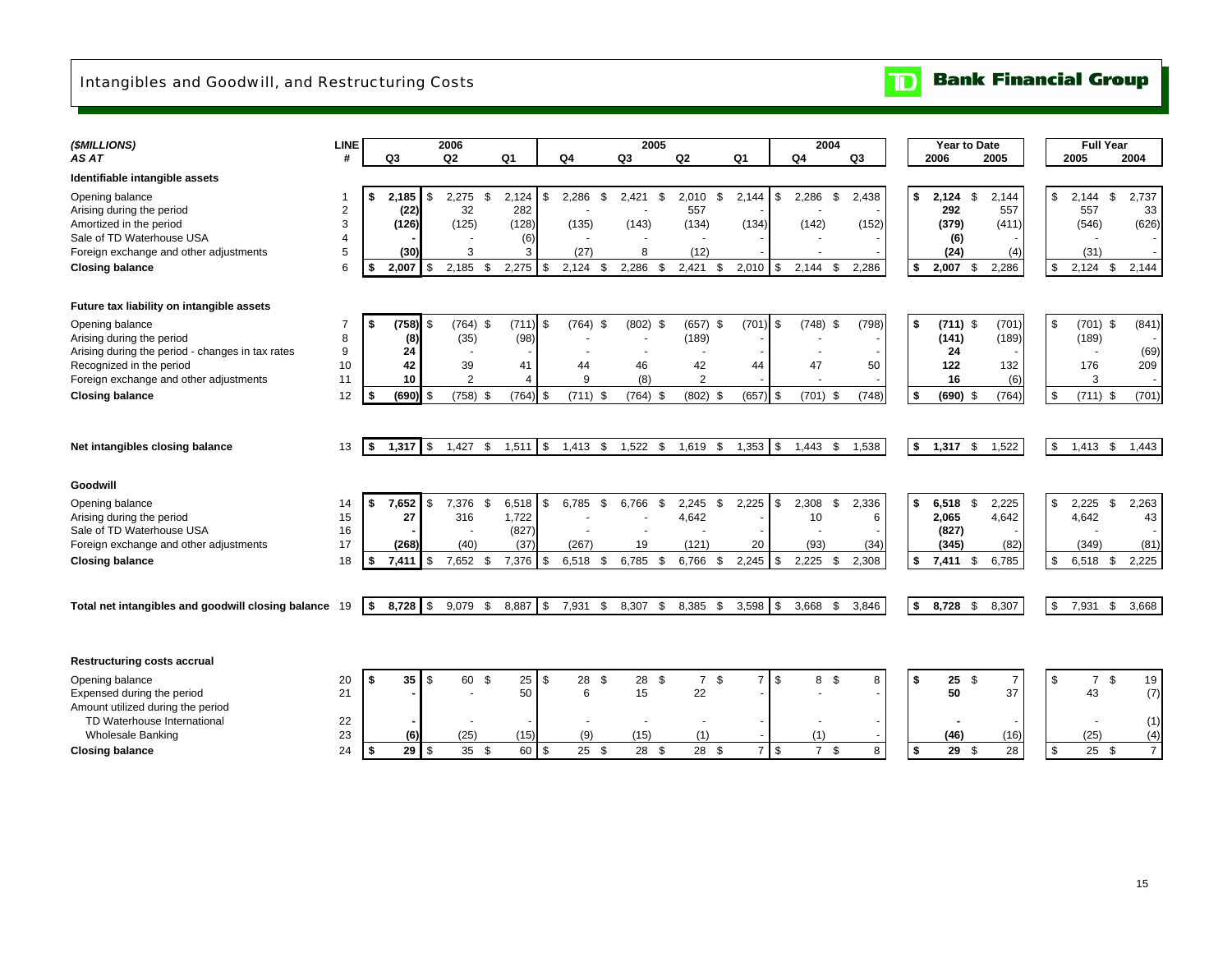### Loan Securitization

**Bank Financial Group** 

 $\mathbf{r}$ 

 $\overline{\mathbf{D}}$ 

<u>г</u>

### *(\$MILLIONS)*

|                                       | LINE |              | 2006 |         |   | 2005 |    |    | 2004 |    | Year⊹ | to Date | <b>Full Year</b> |      |
|---------------------------------------|------|--------------|------|---------|---|------|----|----|------|----|-------|---------|------------------|------|
| <b>PERIOD ENDED</b><br><b>FOR THE</b> |      | $\sim$<br>wa | w    | n.<br>. | w | Q3   | Q2 | Ω1 | Q4   | Q3 | 2006  | 2005    | 2005             | 2004 |

### **Loans securitized and sold to third parties**

Securitized/(repurchased) during the period<sup>1</sup>

| Mortgage        | <b>MBS Pool</b>    | 1,613       | .763  | 1,348  | ,389 | ,460 | ,449<br>- S - 1 | 1,650<br>S | 1,817<br>J | \$1,686                  | \$4,724 | 4,559 | 5,948<br>\$             | \$5,625 |
|-----------------|--------------------|-------------|-------|--------|------|------|-----------------|------------|------------|--------------------------|---------|-------|-------------------------|---------|
|                 | Commercial         | 132         | 287   | $\sim$ | 350  | . .  | 283             |            | 300        | $\overline{\phantom{a}}$ | 419     | 283   | 633                     | 699     |
| Personal        | <b>HELOC</b>       | 500         |       | $\sim$ |      |      | 786             |            |            | $\overline{\phantom{0}}$ | 500     | 786   | 786                     | (370)   |
|                 | <b>Credit Card</b> |             |       | $\sim$ |      |      |                 |            |            | $\overline{\phantom{0}}$ |         |       |                         | (39)    |
| Corporate Loans |                    |             |       |        |      |      |                 |            |            |                          |         |       |                         |         |
| Total           |                    | 2,245<br>ΙÞ | 2,050 | 1,348  | .739 | ,460 | \$2,518         | 650, ا     | 2,117<br>D | 1,686                    | 5,643   | 5,628 | -\$<br>$^{\prime}$ ,367 | 5,915   |

### Outstanding at period end

With Retained Interest

| Mortgage                                         | Commercial         | $\overline{7}$ | 223<br>\$            | - \$<br>116 |      | \$<br>124              | \$<br>137   | 159                            |      | 186      | 205                  | -\$<br>243           | 283                      | \$ | 223      | \$<br>159   | \$<br>137   | \$<br>243   |                          |
|--------------------------------------------------|--------------------|----------------|----------------------|-------------|------|------------------------|-------------|--------------------------------|------|----------|----------------------|----------------------|--------------------------|----|----------|-------------|-------------|-------------|--------------------------|
| Personal                                         | <b>HELOC</b>       | 8              | 5,000                | 4,500       |      | 4,500                  | 4,800       | 4,800                          |      | 4,800    | 4,015                | 4,024                | 4,039                    |    | 5,000    | 4,800       | 4,800       | 4,024       |                          |
|                                                  | <b>Credit Card</b> | 9              | 800                  | 1,300       |      | 1,300                  | 1,300       | 1,300                          |      | 1,300    | 1,300                | 1,300                | 1,300                    |    | 800      | 1,300       | 1,300       | 1,300       |                          |
| Corporate Loans                                  |                    | 10             |                      |             |      |                        |             |                                |      |          | $\blacksquare$       |                      | $\overline{\phantom{a}}$ |    |          |             |             |             | $\overline{\phantom{a}}$ |
| Sub-total                                        |                    | 11             | 6,023<br>\$          | \$<br>5,916 |      | 5,924<br>\$            | 6,237<br>\$ | \$6,259                        |      | \$6,286  | \$5,520              | \$<br>5,567          | \$5,622                  |    | \$6,023  | \$<br>6,259 | \$6,237     | \$<br>5,567 |                          |
| <b>Without Retained Interest</b>                 |                    |                |                      |             |      |                        |             |                                |      |          |                      |                      |                          |    |          |             |             |             |                          |
| Mortgage                                         | Conventional       | 12             | \$                   | \$          |      | \$.                    | \$          |                                |      |          | \$<br>$\overline{4}$ | \$<br>11             | 36<br>\$                 | \$ |          | \$          | \$          | \$<br>11    |                          |
|                                                  | <b>MBS Pool</b>    | 13             | 16,854               | 16,806      |      | 15,757                 | 15,476      | 15,207                         |      | 14,811   | 14,074               | 13,060               | 12,004                   |    | 16,854   | 15,207      | 15,476      | 13,060      |                          |
|                                                  | Commercial         | 14             | 2,360                | 2,395       |      | 2,123                  | 2,161       | 1,827                          |      | 1,841    | 1,567                | 1,575                | 1,312                    |    | 2,360    | 1,827       | 2,161       | 1,575       |                          |
| Sub-total                                        |                    | 15             | \$19,214             | \$19,201    |      | \$17,880               | \$17,637    | \$17,034                       |      | \$16,652 | \$15,645             | \$14,646             | \$13,352                 |    | \$19,214 | \$17,034    | \$17,637    | \$14,646    |                          |
|                                                  |                    |                |                      |             |      |                        |             |                                |      |          |                      |                      |                          |    |          |             |             |             |                          |
| Total outstanding at period end                  |                    | 16             | \$25,237             | \$25,117    |      | \$23,804               | \$23,874    | \$23,293                       |      | \$22,938 | \$21,165             | \$20,213             | \$18,974                 |    | \$25,237 | \$23,293    | \$23,874    | \$20,213    |                          |
| Economic Impact - Pre-tax                        |                    |                |                      |             |      |                        |             |                                |      |          |                      |                      |                          |    |          |             |             |             |                          |
| Net interest income                              |                    | 17             | \$<br>(102)          | l \$        | (85) | $\mathcal{S}$<br>(105) | \$<br>(123) | £.<br>(111)                    | - \$ | (94)     | (92)<br>\$           | \$.<br>(89)          | (105)<br>\$              | Ŝ. | (292)    | \$<br>(297) | \$<br>(420) | \$<br>(415) |                          |
| Other income                                     |                    | 18             | 85                   |             | 72   | 92                     | 120         | 101                            |      | 100      | 93                   | 82                   | 90                       |    | 249      | 294         | 414         | 390         |                          |
| Provision for credit losses                      |                    | 19             |                      |             | 8    | 8                      | 8           | 10                             |      | 9        | 8                    | 9                    | 9                        |    | 20       | 27          | 35          |             | 41                       |
| Total impact                                     |                    | 20             | (13)<br>\$           | $\sqrt{3}$  | (5)  | \$<br>(5)              | \$<br>5     | \$<br>$\overline{\phantom{a}}$ | \$   | 15       | \$<br>9              | $\overline{2}$<br>\$ | (6)<br>\$                | \$ | (23)     | 24<br>\$    | \$<br>29    | \$          | 16                       |
|                                                  |                    |                |                      |             |      |                        |             |                                |      |          |                      |                      |                          |    |          |             |             |             |                          |
| Mortgage Backed Securities Retained <sup>2</sup> |                    |                |                      |             |      |                        |             |                                |      |          |                      |                      |                          |    |          |             |             |             |                          |
| Outstanding at end of period                     |                    | 21             | $$19,722$ \ \$18,252 |             |      | \$17,770               | \$15,718    | \$13,159                       |      | \$12,230 | \$10.718             | \$12,142             | \$12,086                 |    | \$19,722 | \$13,159    | \$15,718    | \$12,142    |                          |

 $1$  Excludes principal repayments during the period

<sup>2</sup> Reported as investment securities issued or guaranteed by Canada on the consolidated balance sheet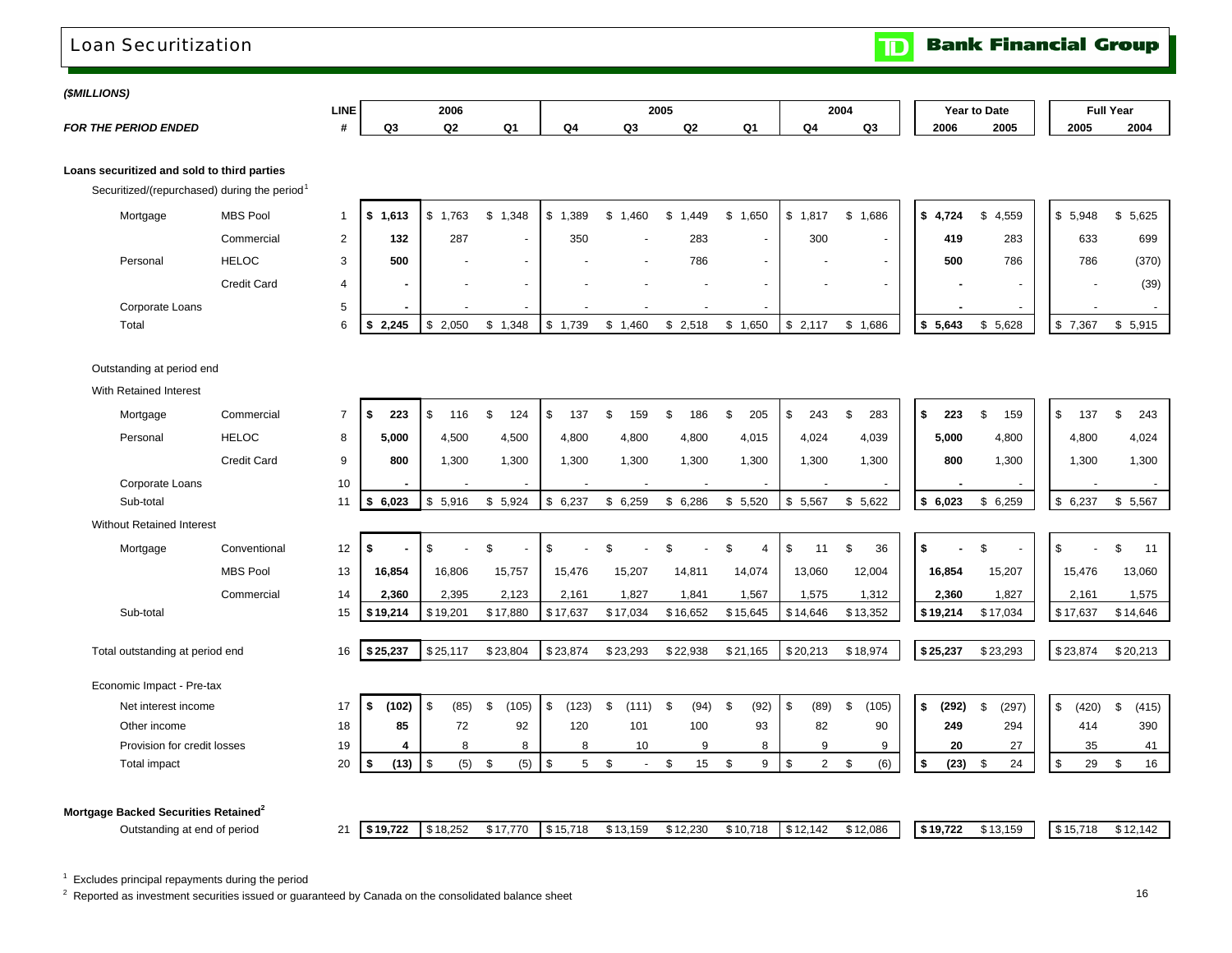### Impaired Loans

| (\$MILLIONS)<br>AS AT                                                    | <b>LINE</b><br># | Q3                   | 2006<br>Q <sub>2</sub> |               | Q <sub>1</sub>       | Q4                    | Q <sub>3</sub>           | 2005<br>Q <sub>2</sub> |                | Q1                  | Q4             | 2004      | Q3             |                | 2006         | Year to Date | 2005           |     | 2005      | <b>Full Year</b> | 2004           |
|--------------------------------------------------------------------------|------------------|----------------------|------------------------|---------------|----------------------|-----------------------|--------------------------|------------------------|----------------|---------------------|----------------|-----------|----------------|----------------|--------------|--------------|----------------|-----|-----------|------------------|----------------|
| <b>CHANGE IN GROSS IMPAIRED LOANS BY SEGMENT</b>                         |                  |                      |                        |               |                      |                       |                          |                        |                |                     |                |           |                |                |              |              |                |     |           |                  |                |
| Balance at beginning of period                                           |                  | 349                  | 365                    | \$            | 349                  | 452<br>\$             | \$<br>482                | \$                     | 513            | $\mathbb{S}$<br>537 | \$<br>752      | \$        | 924            |                | 349          | \$           | 537            | S   | 537       | $\mathbb{S}$     | 1,371          |
| Additions                                                                |                  |                      |                        |               |                      |                       |                          |                        |                |                     |                |           |                |                |              |              |                |     |           |                  |                |
| Canadian Personal and Commercial Banking - retail                        | 2                | 157                  | 159                    |               | 160                  | 150                   | 141                      |                        | 138            | 140                 | 139            |           | 152            |                | 476          |              | 419            |     | 569       |                  | 649            |
| - commercial mid-market                                                  | 3                | 12                   | $\overline{7}$         |               | 68                   | 39                    | 12                       |                        | 21             | 71                  | $\overline{4}$ |           | 28             |                | 87           |              | 104            |     | 143       |                  | 59             |
| U.S. Personal and Commercial Banking<br><b>Wholesale Banking</b>         | 4<br>5           | 23<br>14             | 45<br>3                |               | 18<br>17             | 25                    | 47                       |                        |                |                     |                |           |                |                | 86<br>34     |              | 47             |     | 72        |                  |                |
| Corporate - non-core                                                     | 6                |                      |                        |               |                      |                       |                          |                        |                |                     | 23             |           | 85             |                |              |              |                |     |           |                  | 264            |
| Total additions to impaired loans and acceptances                        | $\overline{7}$   | 206                  | 214                    |               | 263                  | 214                   | 200                      |                        | 159            | 211                 | 166            |           | 265            |                | 683          |              | 570            |     | 784       |                  | 972            |
| Return to performing status, repaid or sold                              | 8                | (58)                 | (97)                   |               | (95)                 | (173)                 | (103)                    |                        | (164)          | (129)               | (214)          |           | (256)          |                | (250)        |              | (396)          |     | (569)     |                  | (1, 117)       |
|                                                                          |                  |                      |                        |               |                      |                       |                          |                        |                |                     |                |           |                |                |              |              |                |     |           |                  |                |
| Net new additions (reductions)<br>Arising on acquisition of TD Banknorth | 9<br>10          | 148                  | 117                    |               | 168                  | 41                    | 97                       |                        | (5)<br>86      | 82                  | (48)           |           | 9              |                | 433          |              | 174<br>86      |     | 215<br>86 |                  | (145)          |
| Write-offs                                                               | 11               | (137)                | (130)                  |               | (152)                | (138)                 | (125)                    |                        | (113)          | (111)               | (132)          |           | (164)          |                | (419)        |              | (349)          |     | (487)     |                  | (687)          |
| Foreign exchange and other adjustments                                   | 12               | (3)                  | (3)                    |               |                      | (6)                   | (2)                      |                        | $\overline{1}$ | 5                   | (35)           |           | (17)           |                | (6)          |              | $\overline{4}$ |     | (2)       |                  | (2)            |
| Change during the period                                                 | 13               | 8                    | (16)                   |               | 16                   | (103)                 | (30)                     |                        | (31)           | (24)                | (215)          |           | (172)          |                | 8            |              | (85)           |     | (188)     |                  | (834)          |
| Balance at end of period                                                 | 14               | 357                  | 349                    | \$            | 365                  | \$<br>349             | \$<br>452                | \$                     | 482            | 513<br>S.           | \$<br>537      | \$        | 752            | \$.            | 357          | \$           | 452            | \$  | 349       | \$               | 537            |
|                                                                          |                  |                      |                        |               |                      |                       |                          |                        |                |                     |                |           |                |                |              |              |                |     |           |                  |                |
| <b>GROSS IMPAIRED LOANS BY LOCATION 2</b>                                |                  |                      |                        |               |                      |                       |                          |                        |                |                     |                |           |                |                |              |              |                |     |           |                  |                |
| Canada                                                                   | 15               | 267                  | 262                    | \$            | 297                  | 276<br>\$             | \$<br>285                | \$                     | 286            | \$<br>320           | \$<br>277      | \$        | 324            | \$             | 267          | \$           | 285            | \$. | 276       | \$               | 277            |
| <b>USA</b>                                                               | 16               | 90                   | 87                     |               | 68                   | 73                    | 167                      |                        | 196            | 193                 | 233            |           | 313            |                | 90           |              | 167            |     | 73        |                  | 233            |
| Offshore                                                                 | 17               |                      |                        |               |                      |                       |                          |                        |                |                     | 27             |           | 115            |                |              |              |                |     |           |                  | 27             |
| Balance at end of period                                                 | 18               | 357                  | 349                    | \$            | 365                  | 349<br>\$.            | \$<br>452                | \$                     | 482            | 513<br>\$           | \$<br>537      | \$        | 752            | \$.            | 357          | \$           | 452            | ፍ   | 349       | \$               | 537            |
| <b>GROSS IMPAIRED LOANS BY SEGMENT</b>                                   |                  |                      |                        |               |                      |                       |                          |                        |                |                     |                |           |                |                |              |              |                |     |           |                  |                |
| <b>Canadian Personal and Commercial Banking</b>                          |                  |                      |                        |               |                      |                       |                          |                        |                |                     |                |           |                |                |              |              |                |     |           |                  |                |
| Personal                                                                 | 19               | 153<br>IS.           | 158<br>l \$            | \$            | 153                  | \$<br>144             | \$<br>135                | \$                     | 135            | 138<br>\$           | \$<br>138      | \$        | 156            | \$             | 153          | \$           | 135            | Ŝ.  | 144       | $\mathbb{S}$     | 138            |
| Commercial                                                               | 20               | 100                  | 103                    |               | 143                  | 130                   | 147                      |                        | 149            | 180                 | 136            |           | 164            |                | 100          |              | 147            |     | 130       |                  | 136            |
| Total Canadian Personal and Commercial Banking                           | 21               | 253                  | 261                    |               | 296                  | 274                   | 282                      |                        | 284            | 318                 | 274            |           | 320            |                | 253          |              | 282            |     | 274       |                  | 274            |
| U.S. Personal and Commercial Banking                                     | 22               | 81                   | 79                     |               | 62                   | 67                    | 88                       |                        | 86             | $\overline{2}$      | $\overline{2}$ |           | $\overline{2}$ |                | 81           |              | 88             |     | 67        |                  | $\overline{2}$ |
| <b>Wholesale Banking</b>                                                 | 23               | 14                   |                        |               |                      |                       |                          |                        |                | ÷.                  |                |           | ä,             |                | 14           |              | ÷.             |     |           |                  | $\sim$         |
| <b>Corporate Segment</b>                                                 |                  |                      |                        |               |                      |                       |                          |                        |                |                     |                |           |                |                |              |              |                |     |           |                  |                |
| Corporate loans - non-core                                               | 24               | 9                    | $\mathbf{Q}$           |               | $\overline{7}$       | 8                     | 82                       |                        | 112            | 193                 | 261            |           | 430            |                | $\mathbf{q}$ |              | 82             |     | 8         |                  | 261            |
| <b>TOTAL GROSS IMPAIRED LOANS</b>                                        | 25               | 357                  | 349                    | $\mathfrak s$ | 365                  | 349<br>$\mathfrak{L}$ | \$<br>452                | \$                     | 482            | 513<br>\$           | \$<br>537      | \$        | 752            | $\mathfrak{L}$ | 357          | \$           | 452            | \$  | 349       | $\mathbb{S}$     | 537            |
| NET IMPAIRED LOANS BY SEGMENT                                            |                  |                      |                        |               |                      |                       |                          |                        |                |                     |                |           |                |                |              |              |                |     |           |                  |                |
| <b>Canadian Personal and Commercial Banking</b>                          |                  |                      |                        |               |                      |                       |                          |                        |                |                     |                |           |                |                |              |              |                |     |           |                  |                |
| Personal                                                                 | 26               | 94                   | 97                     | \$            | 86                   | 72<br>\$              | \$<br>64                 | \$                     | 62             | \$<br>68            | \$<br>63       | \$        | 81             |                | 94           | \$           | 64             | S   | 72        | \$               | 63             |
| Commercial                                                               | 27               | 49                   | 51                     |               | 80                   | 75                    | 80                       |                        | 80             | 110                 | 75             |           | 86             |                | 49           |              | 80             |     | 75        |                  | 75             |
| Total Canadian Personal and Commercial Banking                           | 28               | 143                  | 148                    |               | 166                  | 147                   | 144                      |                        | 142            | 178                 | 138            |           | 167            |                | 143          |              | 144            |     | 147       |                  | 138            |
| U.S. Personal and Commercial Banking                                     | 29               | 62                   | 66                     |               | 44                   | 49                    | 51                       |                        | 60             | $\sim$              | ä,             |           | ×              |                | 62           |              | 51             |     | 49        |                  | $\sim$         |
| <b>Wholesale Banking</b>                                                 | 30               | 10                   | $\sim$                 |               | $\sim$               | $\sim$                | $\overline{\phantom{a}}$ |                        | $\sim$         | $\blacksquare$      | $\sim$         |           | $\sim$         |                | 10           |              | $\sim$         |     | ٠         |                  | $\sim$         |
| <b>Corporate Segment</b>                                                 |                  |                      |                        |               |                      |                       |                          |                        |                |                     |                |           |                |                |              |              |                |     |           |                  |                |
| Corporate loans - non-core                                               | 31               |                      |                        |               |                      |                       | 20                       |                        | 30             | 79                  | 133            |           | 293            |                |              |              | 20             |     |           |                  | 133            |
| Total impaired loans net of specific provisions                          | 32               | 215                  | 214                    |               | 210                  | 196                   | 215                      |                        | 232            | 257                 | 271            |           | 460            |                | 215          |              | 215            |     | 196       |                  | 271            |
| General allowance for credit losses                                      | 33               | 1,137                | 1,156                  |               | 1,203                | 1,140                 | 1,143                    |                        | 1,160          | 882                 | 917            |           | 917            |                | 1,137        |              | 1,143          |     | 1,140     |                  | 917            |
| Sectoral allowance for credit losses                                     | 34               |                      |                        |               |                      |                       |                          |                        |                |                     |                |           | 160            |                |              |              |                |     |           |                  |                |
| TOTAL NET IMPAIRED LOANS                                                 | 35               | (922)                | (942)                  | \$            | (993)                | (944)<br>\$           | \$<br>(928)              | S                      | (928)          | (625)<br>\$         | (646)          | \$        | (617)          | \$.            | (922)        | S            | (928)          | \$. | (944)     | \$               | (646)          |
| Allowance for credit losses as a % of gross impaired loans               | 36               | 358.3%               | 369.9%                 |               | 372.1 %              | 370.5%                | 305.3%                   |                        | 292.5%         | 221.8%              | 220.3%         |           | 182.0%         |                | 358.3%       |              | 305.3%         |     | 370.5%    |                  | 220.3%         |
| Total Loans (page 13, lines 13+14)                                       | 37               | 165.990              | 163,607                |               | \$161,658            | \$158,232             | \$158,911                | \$154,673              |                | \$131,108           | \$129,431      | \$128,923 |                |                | \$165,990    |              | \$158,911      |     | \$158,232 |                  | \$129,431      |
| Net impaired loans as a % of net loans                                   | 38               | $(0.6)$ <sup>9</sup> | (0.6)%                 |               | $(0.6)$ <sup>9</sup> | (0.6)%                | (0.6)%                   |                        | (0.6)%         | $(0.5)$ %           | (0.5)%         |           | (0.5)%         |                | (0.6)%       |              | (0.6)%         |     | (0.6)%    |                  | (0.5)%         |

<sup>1</sup> Including Small Business Banking

<sup>2</sup> Based on geographic location of unit responsible for recording revenue

#### **Bank Financial Group**  $\mathbf{D}$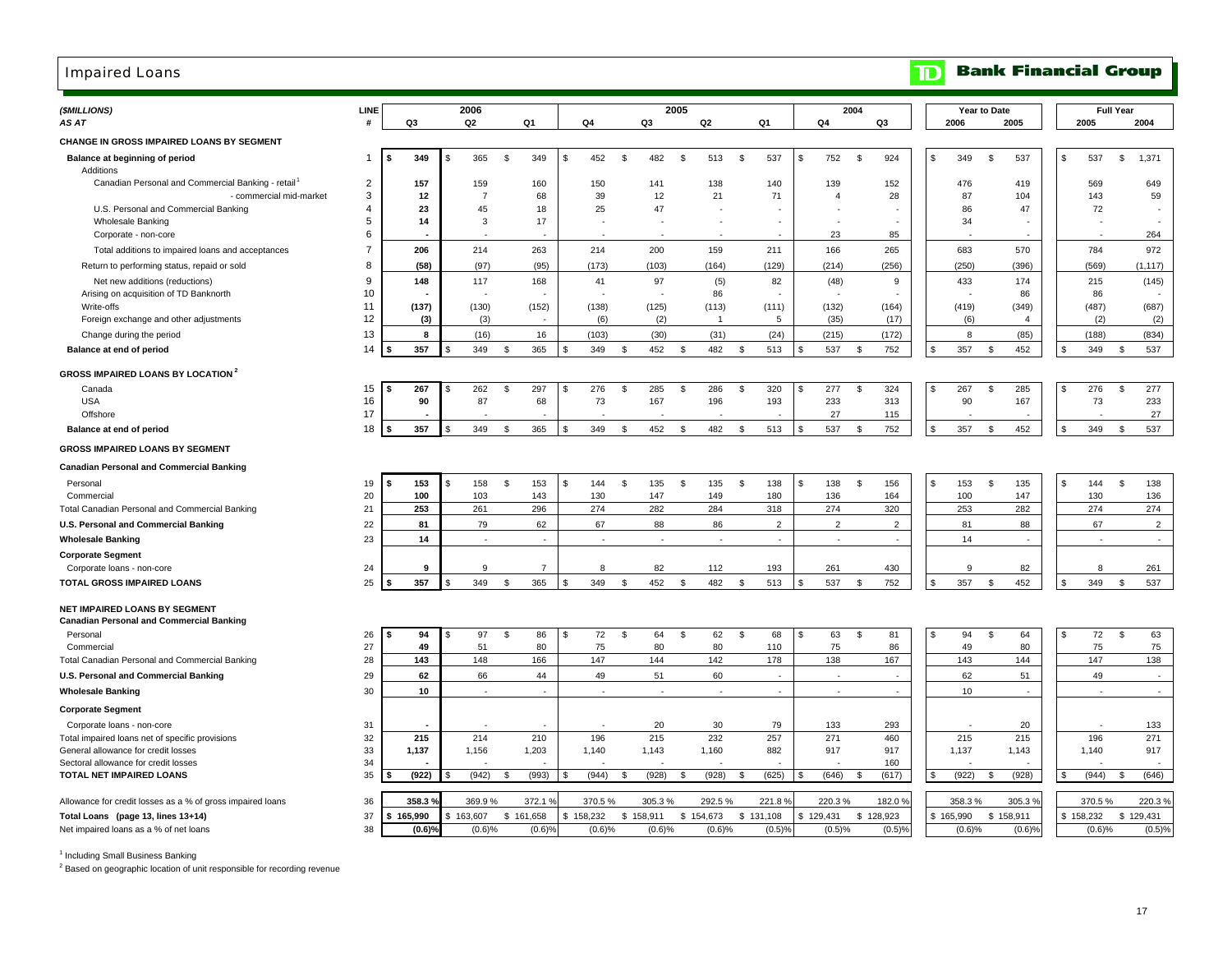### Allowance for Credit Losses & Provision for (Reversal of) Credit Losses

**TD** Bank Financial Group

| (\$MILLIONS)                                          |           | LINE                    |                          | 2006           |               |                          |                |                          | 2005                |         |                          |                          | 2004                 |              |       | Year to Date             |          |                          | <b>Full Year</b>     |
|-------------------------------------------------------|-----------|-------------------------|--------------------------|----------------|---------------|--------------------------|----------------|--------------------------|---------------------|---------|--------------------------|--------------------------|----------------------|--------------|-------|--------------------------|----------|--------------------------|----------------------|
| AS AT                                                 |           | #                       | Q3                       | Q <sub>2</sub> |               | Q <sub>1</sub>           | Q4             | Q <sub>3</sub>           | Q <sub>2</sub>      | Q1      |                          | Q4                       | Q3                   | 2006         |       | 2005                     |          | 2005                     | 2004                 |
| ALLOWANCE FOR CREDIT LOSSES                           |           |                         |                          |                |               |                          |                |                          |                     |         |                          |                          |                      |              |       |                          |          |                          |                      |
|                                                       |           |                         |                          |                |               |                          |                |                          |                     |         |                          |                          |                      |              |       |                          |          |                          |                      |
| Specific allowance                                    |           |                         |                          |                |               |                          |                |                          |                     |         |                          |                          |                      |              |       |                          |          |                          |                      |
| Balance at beginning of period                        |           | $\mathbf{1}$            | 135<br>\$                | \$<br>155      | \$            | 153                      | 237<br>\$      | \$<br>250                | \$<br>256           | \$      | 266                      | \$<br>292                | \$<br>346            | . ድ          | 153   | \$<br>266                | \$       | 266                      | \$<br>487            |
| Write-offs                                            |           | $\overline{2}$          | (137)                    | (130)          |               | (152)                    | (138)          | (125)                    | (113)               |         | (111)                    | (132)                    | (164)                |              | (419) | (349)                    |          | (487)                    | (687)                |
| Recoveries                                            |           | 3                       | 33                       | 32             |               | 31                       | 82             | 54                       | 55                  |         | 54                       | 30                       | 32                   |              | 96    | 163                      |          | 245                      | 123                  |
| Transfer (to)/from sectoral                           |           | $\overline{\mathbf{4}}$ |                          |                |               |                          |                |                          |                     |         |                          | $\overline{1}$           | 2                    |              |       |                          |          |                          | 6                    |
| Provision for credit losses                           |           | 5                       | 107                      | 74             |               | 120                      | (22)           | 60                       | 24                  |         | 45                       | 82                       | 83                   |              | 301   | 129                      |          | 107                      | 336                  |
| Arising on acquisitions                               |           | 6                       |                          |                |               |                          |                |                          | 27                  |         |                          |                          |                      |              |       | 27                       |          | 27                       |                      |
| Foreign exchange and other adjustments                |           | $\overline{7}$          | $\overline{\bf{4}}$      | $\overline{4}$ |               | 3                        | (6)            | (2)                      | $\overline{1}$      |         | $\overline{2}$           | (7)                      | (7)                  |              | 11    | $\overline{1}$           |          | (5)                      | $\mathbf{1}$         |
| Balance at end of period                              |           | 8                       | 142                      | 135            |               | 155                      | 153            | 237                      | 250                 |         | 256                      | 266                      | 292                  |              | 142   | 237                      |          | 153                      | 266                  |
| <b>General allowance</b>                              |           |                         |                          |                |               |                          |                |                          |                     |         |                          |                          |                      |              |       |                          |          |                          |                      |
| Balance at beginning of period                        |           | 9                       | 1,156                    | 1,203          |               | 1,140                    | 1,143          | 1.160                    | 882                 |         | 917                      | 917                      | 917                  | 1,140        |       | 917                      |          | 917                      | 984                  |
| Provision for credit losses - TD Banknorth            |           | 10                      | (7)                      | $\overline{2}$ |               | (6)                      | $\overline{7}$ | (20)                     | (4)                 |         |                          |                          |                      |              | (11)  | (24)                     |          | (17)                     |                      |
| - VFC                                                 |           | 11                      | 9                        |                |               |                          |                |                          |                     |         |                          |                          |                      |              | 9     |                          |          |                          |                      |
| - Other                                               |           | 12                      |                          | (60)           |               |                          |                |                          |                     |         | (35)                     |                          |                      |              | (60)  | (35)                     |          | (35)                     | (67)                 |
| Arising on acquisitions                               |           | 13                      |                          | 18             |               | 69                       |                | $\overline{a}$           | 289                 |         |                          |                          |                      |              | 87    | 289                      |          | 289                      |                      |
| Foreign exchange and other adjustments                |           | 14                      | (21)                     | (7)            |               | $\sim$                   | (10)           | 3                        | (7)                 |         |                          |                          |                      |              | (28)  | (4)                      |          | (14)                     |                      |
| Balance at end of period                              |           | 15                      | 1,137                    | 1,156          |               | 1,203                    | 1,140          | 1,143                    | 1,160               |         | 882                      | 917                      | 917                  | 1,137        |       | 1,143                    |          | 1,140                    | 917                  |
| Sectoral allowance                                    |           |                         |                          |                |               |                          |                |                          |                     |         |                          |                          |                      |              |       |                          |          |                          |                      |
| Balance at beginning of period                        |           | 16                      |                          |                |               |                          |                |                          |                     |         |                          | 160                      | 228                  |              |       |                          |          |                          | 541                  |
| Transfer (to)/from specific                           |           | 17                      |                          |                |               |                          |                |                          |                     |         |                          | (1)                      | (2)                  |              |       |                          |          |                          | (6)                  |
| Recoveries                                            |           | 18                      |                          |                |               |                          |                |                          |                     |         |                          | 12                       | 39                   |              |       |                          |          |                          | 150                  |
| Provision for credit losses                           |           | 19                      |                          |                |               |                          |                |                          |                     |         |                          | (155)                    | (100)                |              |       |                          |          |                          | (655)                |
| Foreign exchange and other adjustments                |           | 20                      |                          |                |               |                          |                |                          |                     |         |                          | (16)                     | (5)                  |              |       |                          |          |                          | (30)                 |
| Balance at end of period                              |           | 21                      | $\overline{\phantom{a}}$ |                |               | $\overline{\phantom{a}}$ |                |                          |                     |         | $\overline{a}$           | $\overline{a}$           | 160                  |              |       | $\overline{a}$           |          |                          | $\overline{a}$       |
| Total allowance for credit losses at end of period    |           | 22                      | 1,279                    | 1,291<br>\$    | \$1,358       |                          | \$1,293        | \$1,380                  | \$1,410             | \$1,138 |                          | 1,183<br>\$              | 1,369<br>\$          | 1,279<br>\$. |       | \$1,380                  | \$       | 1,293                    | \$1,183              |
|                                                       |           |                         |                          |                |               |                          |                |                          |                     |         |                          |                          |                      |              |       |                          |          |                          |                      |
| PROVISION FOR (REVERSAL OF) CREDIT LOSSES             |           |                         |                          |                |               |                          |                |                          |                     |         |                          |                          |                      |              |       |                          |          |                          |                      |
| New specifics (net of reversals)                      |           | 23                      | 140<br>S                 | \$<br>106      | $\mathfrak s$ | 151                      | \$<br>60       | \$<br>114                | $\mathfrak s$<br>79 | \$      | 99                       | \$<br>112                | $\mathfrak s$<br>115 | \$           | 397   | 292<br>\$                | \$       | 352                      | $\mathfrak s$<br>459 |
| Recoveries                                            |           | 24                      | (33)                     | (32)           |               | (31)                     | (82)           | (54)                     | (55)                |         | (54)                     | (30)                     | (32)                 |              | (96)  | (163)                    |          | (245)                    | (123)                |
| Provision for (reversal of) credit losses - specifics | (line 5)  | 25                      | 107                      | 74             |               | 120                      | (22)           | 60                       | 24                  |         | 45                       | 82                       | 83                   |              | 301   | 129                      |          | 107                      | 336                  |
| Recoveries - sectoral                                 |           | 26                      |                          |                |               |                          |                |                          |                     |         |                          | (12)                     | (39)                 |              |       |                          |          | $\overline{\phantom{a}}$ | (150)                |
| Change in sectoral allowance                          |           | 27                      |                          |                |               |                          |                | $\overline{\phantom{a}}$ |                     |         |                          | (143)                    | (61)                 |              |       | $\overline{\phantom{a}}$ |          | $\sim$                   | (505)                |
| Change in general allowance - TD Banknorth            | (line 10) | 28                      | (7)                      | $\overline{2}$ |               | (6)                      | $\overline{7}$ | (20)                     | (4)                 |         |                          |                          |                      |              | (11)  | (24)                     |          | (17)                     |                      |
| - VFC                                                 | (line 11) | 29                      | 9                        |                |               |                          |                |                          |                     |         |                          |                          |                      |              | 9     |                          |          |                          |                      |
| - Other                                               | (line 12) | 30                      |                          | (60)           |               |                          |                |                          |                     |         | (35)                     |                          |                      |              | (60)  | (35)                     |          | (35)                     | (67)                 |
| Provision for (reversal of) credit losses             |           | 31                      | 109                      | 16<br>\$       | \$            | 114                      | \$<br>(15)     | 40<br><b>S</b>           | 20<br>\$            | \$      | 10                       | (73)<br>$\mathfrak{s}$   | \$<br>(17)           |              | 239   | 70<br>\$                 | \$       | 55                       | (386)<br>\$          |
|                                                       |           |                         |                          |                |               |                          |                |                          |                     |         |                          |                          |                      |              |       |                          |          |                          |                      |
| PROVISION FOR (REVERSAL OF) CREDIT LOSSES BY SEGMENT  |           |                         |                          |                |               |                          |                |                          |                     |         |                          |                          |                      |              |       |                          |          |                          |                      |
| Canadian Personal and Commercial Banking              | (page 5)  | 32                      | 104<br><b>S</b>          | 78             | \$            | 99                       | 97<br>£.       | \$<br>90                 | \$<br>91            | \$      | 95                       | 88<br>\$                 | 92<br>\$             | -96          | 281   | \$<br>276                | <b>S</b> | 373                      | \$<br>373            |
| U.S. Personal and Commercial Banking                  | (page 6)  | 33                      | 10                       | 8              |               | $\overline{7}$           | $\overline{7}$ | $\overline{4}$           | (7)                 |         | $\overline{\phantom{a}}$ | $\overline{\phantom{a}}$ | $\sim$               |              | 25    | (3)                      |          | $\overline{4}$           | $\overline{a}$       |
| <b>Wholesale Banking</b>                              | (page 8)  | 34                      | 15                       | 11             |               | 29                       | 13             | 13                       | 13                  |         | 13                       | 12                       | 12                   |              | 55    | 39                       |          | 52                       | 41                   |
| Corporate                                             |           |                         |                          |                |               |                          |                |                          |                     |         |                          |                          |                      |              |       |                          |          |                          |                      |
| Securitization                                        |           | 35                      | (4)                      | (8)            |               | (8)                      | (8)            | (10)                     | (9)                 |         | (8)                      | (9)                      | (9)                  |              | (20)  | (27)                     |          | (35)                     | (41)                 |
| Wholesale Banking - CDS                               |           | 36                      | (12)                     | (11)           |               | (13)                     | (13)           | (13)                     | (13)                |         | (13)                     | (12)                     | (12)                 |              | (36)  | (39)                     |          | (52)                     | (41)                 |
| General allowance release                             |           | 37                      |                          | (60)           |               | $\sim$                   |                |                          | $\sim$              |         | (35)                     | ÷,                       |                      |              | (60)  | (35)                     |          | (35)                     | (67)                 |
| Sectoral related and other                            |           | 38                      | (4)                      | (2)            |               |                          | (111)          | (44)                     | (55)                |         | (42)                     | (152)                    | (100)                |              | (6)   | (141)                    |          | (252)                    | (651)                |
| <b>Total Corporate</b>                                | (page 9)  | 39                      | (20)                     | (81)           |               | (21)                     | (132)          | (67)                     | (77)                |         | (98)                     | (173)                    | (121)                |              | (122) | (242)                    |          | (374)                    | (800)                |
| Provision for (reversal of) credit losses             |           | 40                      | 109                      | \$<br>16       | \$            | 114                      | (15)<br>\$     | 40<br>\$                 | 20<br>\$            | \$      | 10                       | (73)<br>\$               | \$<br>(17)           | Я.           | 239   | \$<br>70                 | \$       | 55                       | (386)<br>\$          |
|                                                       |           |                         |                          |                |               |                          |                |                          |                     |         |                          |                          |                      |              |       |                          |          |                          |                      |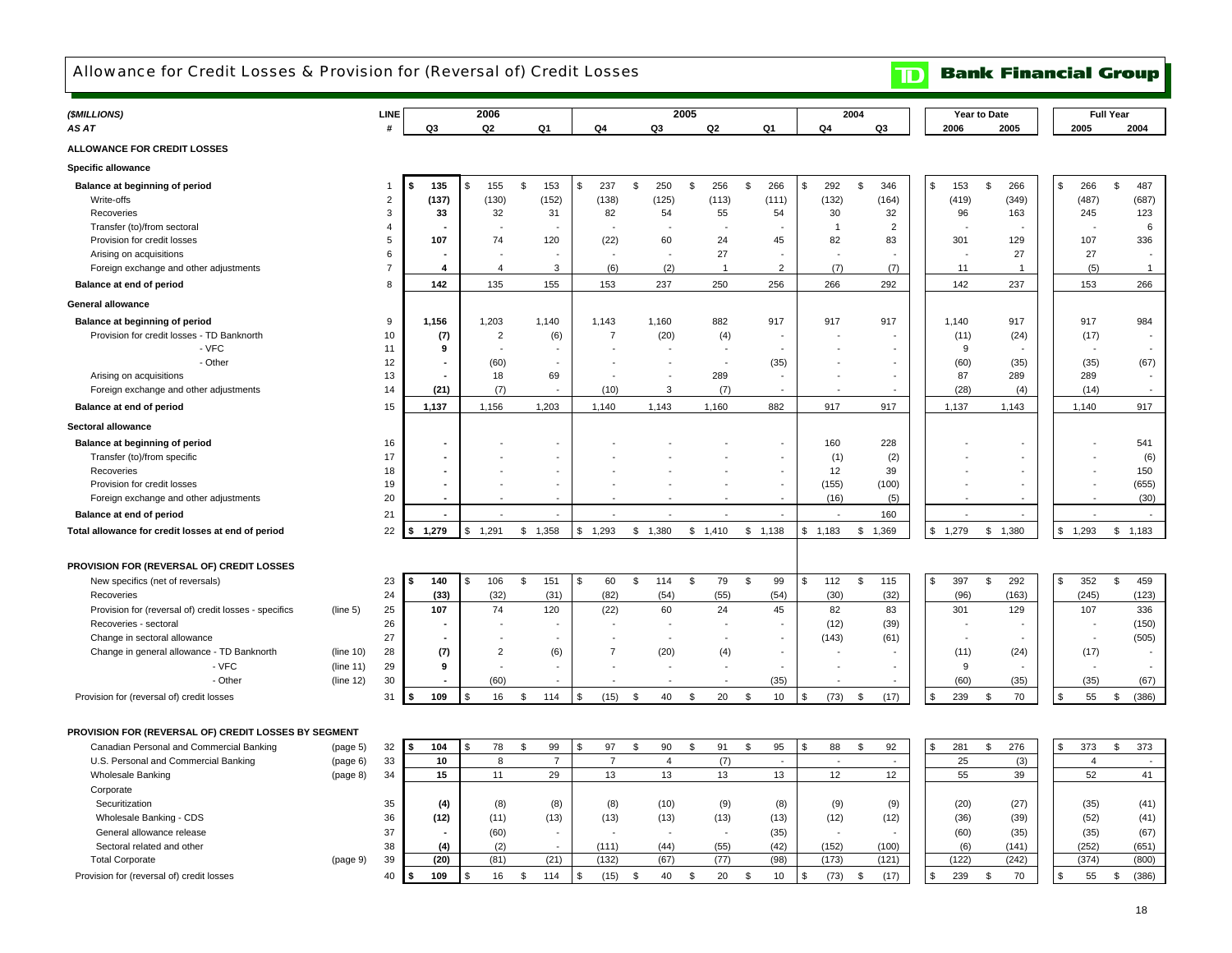## Analysis of Change in Shareholders' Equity

**Bank Financial Group**  $\mathbf{D}$ 

| (\$MILLIONS)                                                       |                |              | 2006                 |         |                      | 2005                     |                          |                | 2004               |         | Year to Date   |                        | <b>Full Year</b> |              |
|--------------------------------------------------------------------|----------------|--------------|----------------------|---------|----------------------|--------------------------|--------------------------|----------------|--------------------|---------|----------------|------------------------|------------------|--------------|
| <b>FOR THE PERIOD ENDED</b>                                        | LINE<br>#      | Q3           | Q <sub>2</sub>       | Q1      | Q4                   | Q3                       | Q2                       | Q1             | Q4                 | Q3      | 2006           | 2005                   | 2005             | 2004         |
|                                                                    |                |              |                      |         |                      |                          |                          |                |                    |         |                |                        |                  |              |
| <b>Common shares</b>                                               |                |              |                      |         |                      |                          |                          |                |                    |         |                |                        |                  |              |
| Opening balance                                                    | $\mathbf{1}$   | 6,245<br>-S  | 6,015<br>\$<br>\$    | 5,872   | 5,744<br>\$<br>\$    | 5,632 \$                 | $3,475$ \$               | 3,373          | 3,245<br>\$<br>\$  | 3,281   | 5,872<br>\$    | $\mathfrak s$<br>3,373 | \$<br>3,373      | \$<br>3,179  |
| Issued - options                                                   | $\overline{2}$ | 13           | 35                   | 45      | 31                   | 22                       | 45                       | 27             | 17                 | 11      | 93             | 94                     | 125              | 99           |
| - dividend reinvestment plan                                       | 3              | 95           | 107                  | 100     | 104                  | 102                      | 101                      | 73             | 78                 | 9       | 302            | 276                    | 380              | 174          |
| - acquisition of TD Banknorth                                      | $\overline{4}$ |              |                      |         |                      |                          | 1,988                    |                |                    |         |                | 1,988                  | 1,988            |              |
| - acquisition of VFC                                               | 5              |              | 70                   |         |                      |                          |                          |                |                    |         | 70             |                        |                  |              |
| Impact of shares (acquired) sold for trading purposes <sup>1</sup> | 6              |              | 18                   | (2)     | (7)                  | (12)                     | 23                       | $\overline{2}$ | 33                 | (46)    | 16             | 13                     | 6                | (41)         |
| Repurchase of common shares                                        | $\overline{7}$ |              |                      |         |                      |                          |                          |                |                    | (10)    |                |                        |                  | (38)         |
|                                                                    | 8              | 6,353        | 6,245                | 6,015   | 5,872                | 5,744                    | 5,632                    | 3,475          | 3,373              | 3,245   | 6,353          | 5,744                  | 5,872            | 3,373        |
| Closing balance                                                    |                |              |                      |         |                      |                          |                          |                |                    |         |                |                        |                  |              |
| <b>Preferred shares</b>                                            |                |              |                      |         |                      |                          |                          |                |                    |         |                |                        |                  |              |
| Opening balance                                                    | 9              | 425          | 425                  |         |                      |                          |                          |                |                    |         |                |                        |                  |              |
| Issued                                                             | 10             |              |                      | 425     |                      |                          |                          |                |                    |         | 425            |                        |                  |              |
| Closing balance                                                    | 11             | 425          | 425                  | 425     | $\sim$               | $\overline{\phantom{a}}$ | $\overline{\phantom{a}}$ |                | $\overline{a}$     |         | 425            |                        |                  |              |
| <b>Contributed surplus</b>                                         |                |              |                      |         |                      |                          |                          |                |                    |         |                |                        |                  |              |
| Opening balance                                                    | 12             | 51           | 47                   | 40      | 36                   | 28                       | 24                       | 20             | 17                 | 14      | 40             | 20                     | 20               | 9            |
| Stock option expense                                               | 13             | 6            | 6                    | 9       | $\overline{4}$       | 8                        | 5                        | $\overline{4}$ | 3                  | 3       | 21             | 17                     | 21               | 12           |
| Stock option exercised                                             | 14             | (1)          | (2)                  | (2)     |                      |                          | (1)                      |                |                    |         | (5)            | (1)                    | (1)              | (1)          |
| Closing balance                                                    | 15             | 56           | 51                   | 47      | 40                   | 36                       | 28                       | 24             | 20                 | 17      | 56             | 36                     | 40               | 20           |
|                                                                    |                |              |                      |         |                      |                          |                          |                |                    |         |                |                        |                  |              |
| <b>Retained earnings</b>                                           |                |              |                      |         |                      |                          |                          |                |                    |         |                |                        |                  |              |
| Opening balance                                                    | 16             | 13,069       | 12,652               | 10,650  | 10,358               | 10,230                   | 9,916                    | 9,540          | 9,176              | 8,898   | 10,650         | 9,540                  | 9,540            | 8,518        |
| Net income                                                         | 17             | 796          | 738                  | 2,307   | 589                  | 411                      | 599                      | 630            | 595                | 565     | 3,841          | 1,640                  | 2,229            | 2,232        |
| Dividends - common                                                 | 18             | (316)        | (315)                | (300)   | (298)                | (283)                    | (281)                    | (236)          | (235)              | (222)   | (931)          | (800)                  | (1,098)          | (890)        |
| Dividends - preferred                                              | 19             | (6)          | (6)                  | (5)     |                      |                          |                          |                |                    |         | (17)           |                        |                  |              |
| Premium paid on common shares repurchased                          | 20             |              |                      |         |                      |                          |                          |                |                    | (77)    |                |                        |                  | (312)        |
| Other                                                              | 21             |              |                      |         | 1                    |                          | (4)                      | (18)           | $\overline{4}$     | 12      | $\overline{1}$ | (22)                   | (21)             | (8)          |
| Closing balance                                                    | 22             | 13,544       | 13,069               | 12,652  | 10,650               | 10,358                   | 10,230                   | 9,916          | 9,540              | 9,176   | 13,544         | 10,358                 | 10,650           | 9,540        |
| Foreign currency translation adjustments                           |                |              |                      |         |                      |                          |                          |                |                    |         |                |                        |                  |              |
| Opening balance                                                    | 23             | (507)        | (666)                | (696)   | (363)                | (298)                    | (212)                    | (265)          | (73)               | 16      | (696)          | (265)                  | (265)            | (130)        |
| Investment in subsidiaries                                         | 24             | (292)        | (7)                  | (392)   | (628)                | (369)                    | 36                       | 243            | (910)              | (320)   | (691)          | (90)                   | (718)            | (739)        |
| Hedging activities                                                 | 25             | (230)        | 246                  | 528     | 443                  | 462                      | (198)                    | (279)          | 1,092              | 392     | 544            | (15)                   | 428              | 1,004        |
|                                                                    | 26             |              |                      | 66      |                      |                          |                          |                |                    |         | 66             |                        |                  |              |
| Impact of change in investment in subsidiaries                     | 27             | 78           | (80)                 | (172)   |                      | (158)                    | 76                       |                | (374)              | (161)   | (174)          | $\overline{7}$         | (141)            |              |
| Provision for/ benefit of income taxes                             | 28             |              |                      |         | (148)                |                          |                          | 89             |                    |         |                | (363)                  |                  | (400)        |
| Closing balance                                                    |                | (951)        | (507)                | (666)   | (696)                | (363)                    | (298)                    | (212)          | (265)              | (73)    | (951)          |                        | (696)            | (265)        |
| Total shareholders' equity                                         | 29             | 19,427       | \$<br>19,283<br>- \$ | 18,473  | \$<br>15,866<br>- \$ | 15,775<br>- \$           | 15,592 \$                | 13,203         | \$<br>12,668<br>\$ | 12,365  | \$<br>19,427   | \$15,775               | \$.<br>15,866    | 12,668<br>\$ |
| <b>NUMBER OF COMMON SHARES (thousands)</b>                         |                |              |                      |         |                      |                          |                          |                |                    |         |                |                        |                  |              |
| Opening balance                                                    | 30             | 718,786      | 714,696              | 711,812 | 709,029              | 706,699                  | 658,349                  | 655,902        | 652,960            | 655,309 | 711,812        | 655,902                | 655,902          | 656,261      |
| Issued - options                                                   | 31             | 372          | 990                  | 1,282   | 1,025                | 786                      | 1,517                    | 941            | 618                | 377     | 2,644          | 3,244                  | 4,269            | 4,449        |
| - dividend reinvestment plan                                       | 32             | 1,631        | 1,718                | 1,656   | 1,917                | 1,813                    | 2,046                    | 1,497          | 1,641              | 219     | 5,005          | 5,356                  | 7,273            | 3,844        |
| - acquisition of TD Banknorth                                      | 33             |              |                      |         |                      |                          | 44,287                   |                |                    |         |                | 44,287                 | 44,287           |              |
| - acquisition of VFC                                               | 34             | $\mathbf{2}$ | 1,101                |         |                      |                          |                          |                |                    |         | 1,103          |                        |                  |              |
| Impact of shares (acquired) sold for trading purposes              | 35             | 1            | 281                  | (54)    | (159)                | (269)                    | 500                      | 9              | 683                | (1,005) | 228            | 240                    | 81               | (1,052)      |
| Repurchase of common shares                                        | 36             |              |                      |         |                      |                          |                          |                |                    | (1,940) |                |                        |                  | (7,600)      |
| Closing balance                                                    | 37             | 720.792      | 718,786              | 714.696 | 711.812              | 709.029                  | 706.699                  | 658.349        | 655.902            | 652.960 | 720.792        | 709.029                | 711.812          | 655.902      |

1 Purchased by subsidiaries of the Bank which are regulated securities entities in accordance with Regulation 92-313 of the *Bank Act* . Prospectively reflected change to CICA Handbook s. 1100 effective Q1/04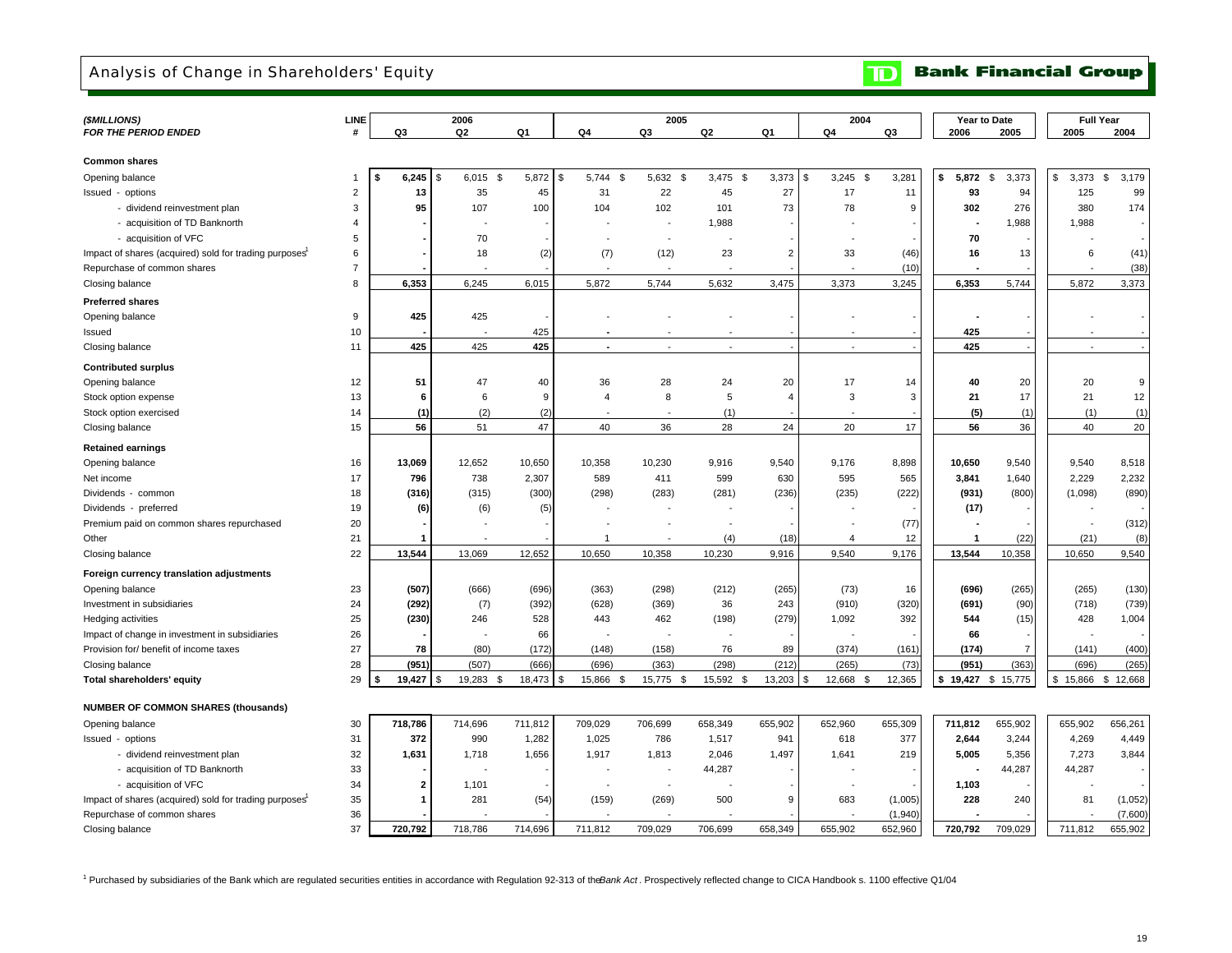# Analysis of Change in Non-Controlling Interest and Investment in TD Ameritrade

#### **Bank Financial Group**  $\mathbf{D}$

| (\$MILLIONS)                                            | <b>LINE</b> | 2006                        |                          |                    |                          | 2005                 |                |                |         | 2004                     |             | Year to Date             | <b>Full Year</b> |      |
|---------------------------------------------------------|-------------|-----------------------------|--------------------------|--------------------|--------------------------|----------------------|----------------|----------------|---------|--------------------------|-------------|--------------------------|------------------|------|
| <b>FOR THE PERIOD ENDED</b>                             |             | Q3                          | Q <sub>2</sub>           | Q1                 | Q4                       | Q3                   | Q <sub>2</sub> | Q <sub>1</sub> | Q4      | Q3                       | 2006        | 2005                     | 2005             | 2004 |
| Non-controlling interest in subsidiaries                |             |                             |                          |                    |                          |                      |                |                |         |                          |             |                          |                  |      |
| Opening balance                                         |             | 2,530                       | \$<br>2,847              | \$<br>1,708        | \$<br>1,746              | \$<br>.676<br>.\$    | \$             |                | \$.     | <sup>\$</sup>            | \$<br>1,708 | \$                       | -\$              | \$   |
| On acquisition                                          | 2           |                             | $\overline{\phantom{a}}$ |                    |                          |                      | 1,695          |                |         | $\overline{\phantom{a}}$ |             | 1,695                    | 1,695            |      |
| Shares repurchase/shares purchased by TD                | 3           | (22)                        | (300)                    | (18)               |                          |                      |                |                |         |                          | (340)       | $\overline{\phantom{a}}$ |                  |      |
| Shares issued by TD Banknorth                           |             | 5                           | 12                       | 1,110              | 11                       | 11                   |                |                |         |                          | 1,127       | 11                       | 22               |      |
| <b>Dilution loss</b>                                    | 5           |                             |                          | 66                 | $\overline{\phantom{a}}$ |                      |                |                |         |                          | 66          |                          |                  |      |
| On account of income                                    | 6           | 53                          | 47                       | 37                 | 53                       | 58                   | 21             |                |         |                          | 137         | 79                       | 132              |      |
| Dividends paid by TD Banknorth to minority shareholders |             | (24)                        | (27)                     | (21)               | (21)                     | (19)                 | . .            |                |         |                          | (72)        | (19)                     | (40)             |      |
| Foreign exchange and other adjustments                  | 8           | (113)                       | (49)                     | (35)               | (81)                     | 20                   | (40)           |                |         |                          | (197)       | (20)                     | (101)            |      |
| Closing balance                                         | 9           | 2,429                       | 2,530<br>\$              | 2,847<br>- \$      | 1,708<br>\$              | .746<br>- \$<br>- \$ | 1,676 \$       |                | \$.     | <b>.ε</b>                | 2,429<br>\$ | .746<br>\$               | \$<br>1,708 \$   |      |
|                                                         |             |                             |                          |                    |                          |                      |                |                |         |                          |             |                          |                  |      |
| <b>Investment in TD Ameritrade</b>                      |             |                             |                          |                    |                          |                      |                |                |         |                          |             |                          |                  |      |
| Opening balance                                         | 10          | 3,783<br>s.                 | 3,327<br><sub>\$</sub>   | - \$               | \$.                      |                      | £.             |                |         |                          | \$          |                          |                  |      |
| On acquisition                                          | 11          |                             | 45                       | 3,327              |                          |                      |                |                |         | $\overline{\phantom{a}}$ | 3,372       |                          |                  |      |
| Purchase of shares                                      | 12          | 632                         | 301                      |                    |                          |                      |                |                |         |                          | 933         |                          |                  |      |
| Equity in net income, net of tax                        | 13          | 51                          | 35                       |                    |                          |                      |                |                |         |                          |             | 86                       |                  |      |
| Foreign exchange and other adjustments                  | 14          | (182)                       | 75                       |                    |                          |                      |                |                |         |                          | (107)       |                          |                  |      |
| Closing balance                                         | 15          | 4,284 $\frac{1}{3}$<br>l \$ | 3,783                    | $3,327$ \$<br>- \$ |                          | -\$<br>-\$           | -\$<br>$\sim$  |                | \$<br>٠ | -\$                      | s.          | 4,284 \$                 | $\sim$           | \$   |